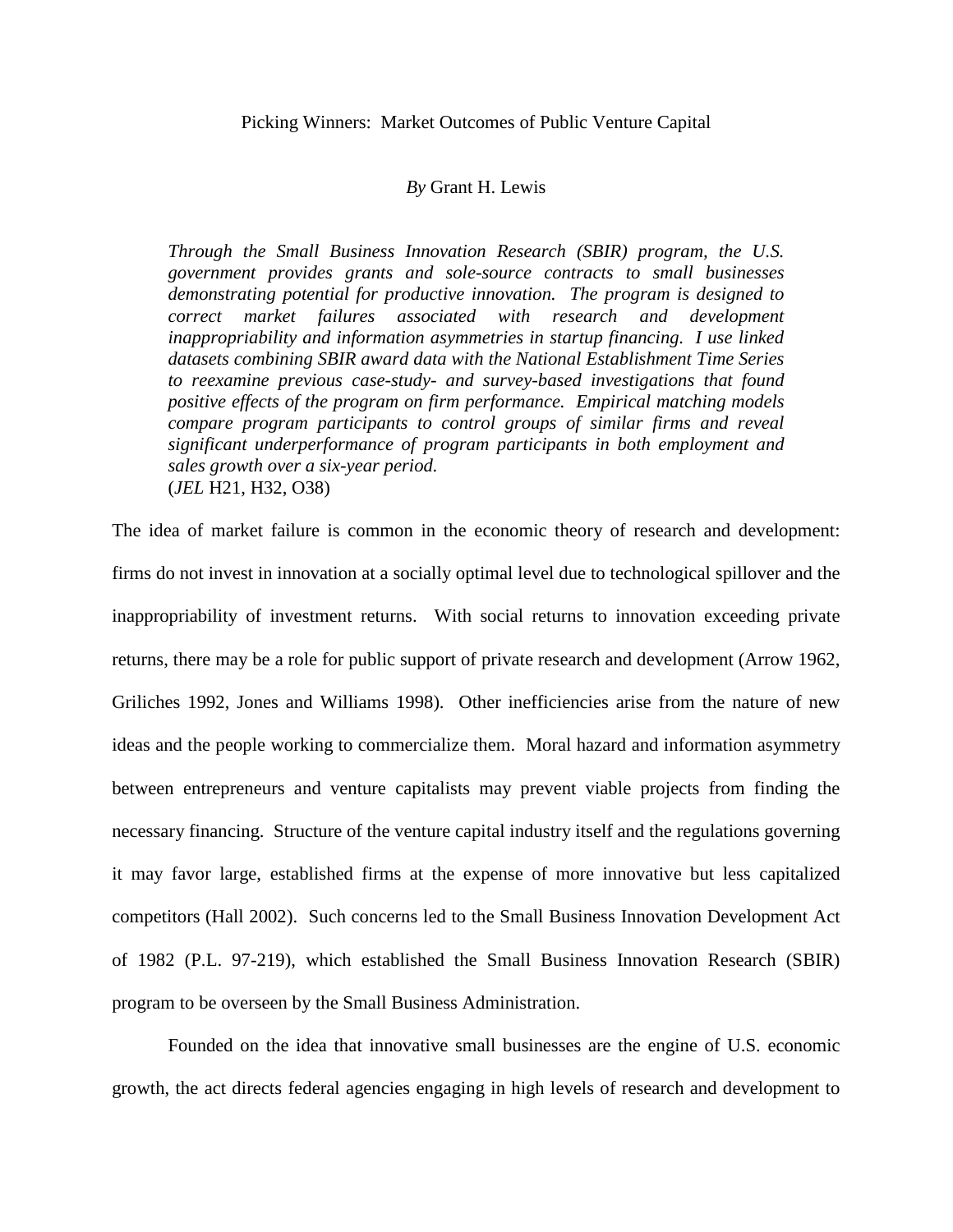set aside a portion of their funding for small businesses. The SBIR program office states on its website, "SBIR targets the entrepreneurial sector because that is where most innovation and innovators thrive. However, the risk and expense of conducting serious R&D efforts are often beyond the means of many small businesses." Through a competitive, multi-phased sequence of investments, agencies select projects with high potential and attempt to bring them from concept development to commercialization through a series of grants and sole-source contracts. Phase I of the program provides limited funding to demonstrate commercial potential. Successful Phase I firms then progress to Phase II in which products are further developed for introduction to the marketplace. The program currently disburses about \$2 billion per year to small businesses (see Figure 1).

The literature on the potential for R&D market failure presents a strong theoretical case for the need to support R&D efforts in small businesses (Romer 1986, 1990; Jones and Williams 1998). However, public choice theory suggests that, whatever the market failures, public solutions must first provide evidence that government organizations are equipped to produce desired outcomes. In the case of the SBIR program, can federal agencies identify and successfully invest in undercapitalized firms with potential for high impact on the economic performance of the United States? Anecdotal evidence would seem to answer this question in the affirmative. Proponents cite success stories such as Apple, Compaq and Intel, all of whom were recipients of government startup funding in their early days (Audretsch 2003). However, broader evidence supporting the conclusion that the SBIR program has been a success arises primarily from interviews, surveys and case studies of participating firms, and is therefore susceptible to the challenge that it comes from those most likely to overstate the program's impact (Lerner and Kegler 2000). Objectively derived datasets are largely absent in the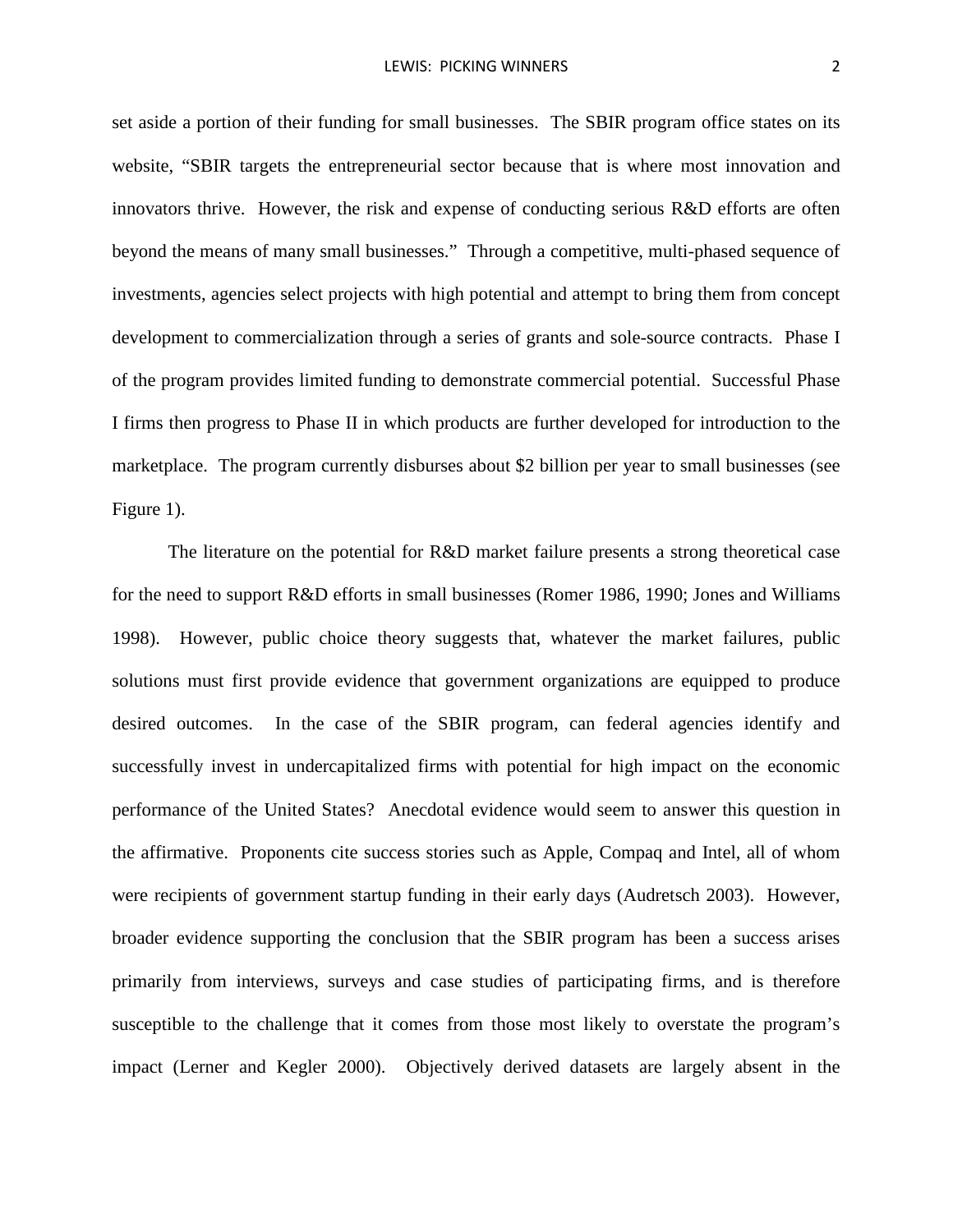literature, and the paucity of rich data on the subject allows notable (and by definition, outlying) cases to drive the debate.

This study provides a counterpoint to common case-study analyses of government R&D intervention with a dataset larger than any previously used, and comes to sharply different conclusions. Since interest in evaluating the SBIR program peaked a number of years ago, large quantities of publicly available data on SBIR awards have been collected by the program office. The challenge has been pairing these awards with data on firm performance since most SBIR program recipients are not publicly traded firms. The only significant study to undertake such a pairing was Lerner (1999), who manually combined survey data with information from a variety of public sources to conduct the only econometric analysis of the program to date with a sample size large enough to be convincing. The study found support for the program's beneficial effects.

I use a similar approach, linking SBIR awardee firms with employment and sales data through DUNS numbers also reported in the National Establishment Time Series (NETS). Although consistent DUNS number matches are only possible beginning in approximately 2007 (government procurement data quality greatly improved following the Federal Funding Accountability and Transparency Act of 2006), the following six years are adequate to discern program effects. I first replicate previous studies such as Lerner (1999), generating treatment and control groups by matching participating firms to non-participants by limited sets of firm characteristics. I obtain similar results, suggesting that SBIR firms grow faster than similar firms not benefiting from financing.

I then modify the matching procedure to account for additional data not available at the time of the early study. A critical problem in identifying the SBIR program's effect on firm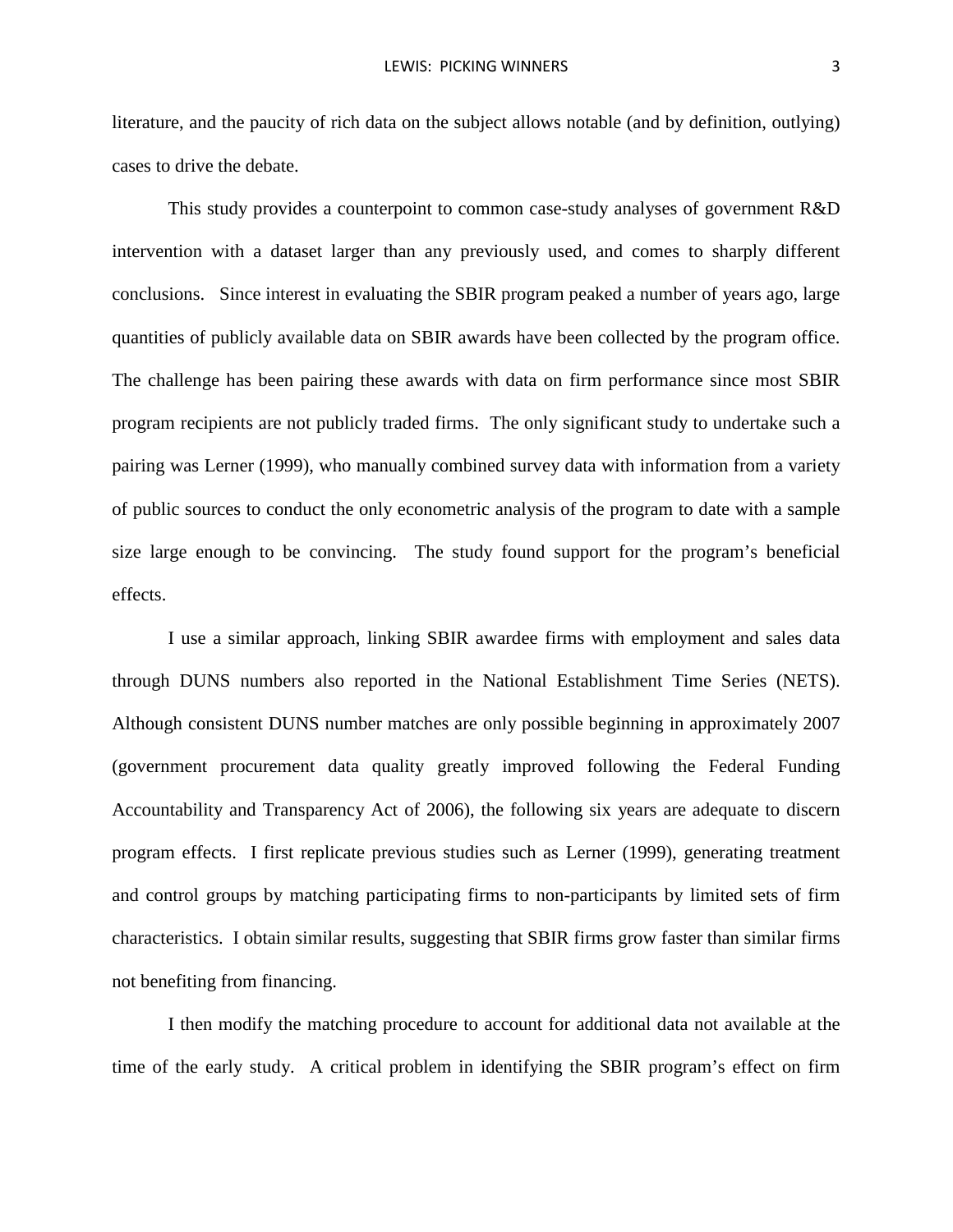performance is disentangling the economic effects of the targeted innovation from those of the funding itself. A firm whose business model focuses on capturing non-competitive government contracts may indeed grow larger, but the goal of stimulating broader economic development and innovation will not be met. Examination of a larger panel of award data suggests that this is likely a problem: the same firms consistently win repeated SBIR awards over the span of many years (see Table 1). Case studies examining follow-on effects from single awards do not account for this serial correlation. A common finding that individual award recipients consistently outperform non-recipients in subsequent years may reflect the simple fact that initially successful firms continue to win SBIR awards. However, the skill set required to win federal contracts is likely different from that required to create value through innovation. By matching awardee firms with control firms based on a more robust set of variables, the models presented here control for both the serial correlation problem and other issues identified in previous studies such as localized availability of private venture capital and other critical inputs (Audretsch and Feldman 1996).

I begin with a limited sample created by matching Phase II award recipients with firms who won Phase I funding but failed to move to Phase II and examine employment and sales of the resulting treatment and control groups. The positive effect found here, as reported in Lerner (1999) and many other case-study-type analyses, disappears when firms are more carefully matched in subsequent model specifications. Matching treatment and control firms on location or total federal funding in addition to industry and size eliminates or even reverses the effects found in previous studies. Rather than matching Phase II firms with Phase I firms, I next match them with non-SBIR firms which held other R&D contracts with the federal government. The larger sample size allows for more careful matching procedures, and the effect of SBIR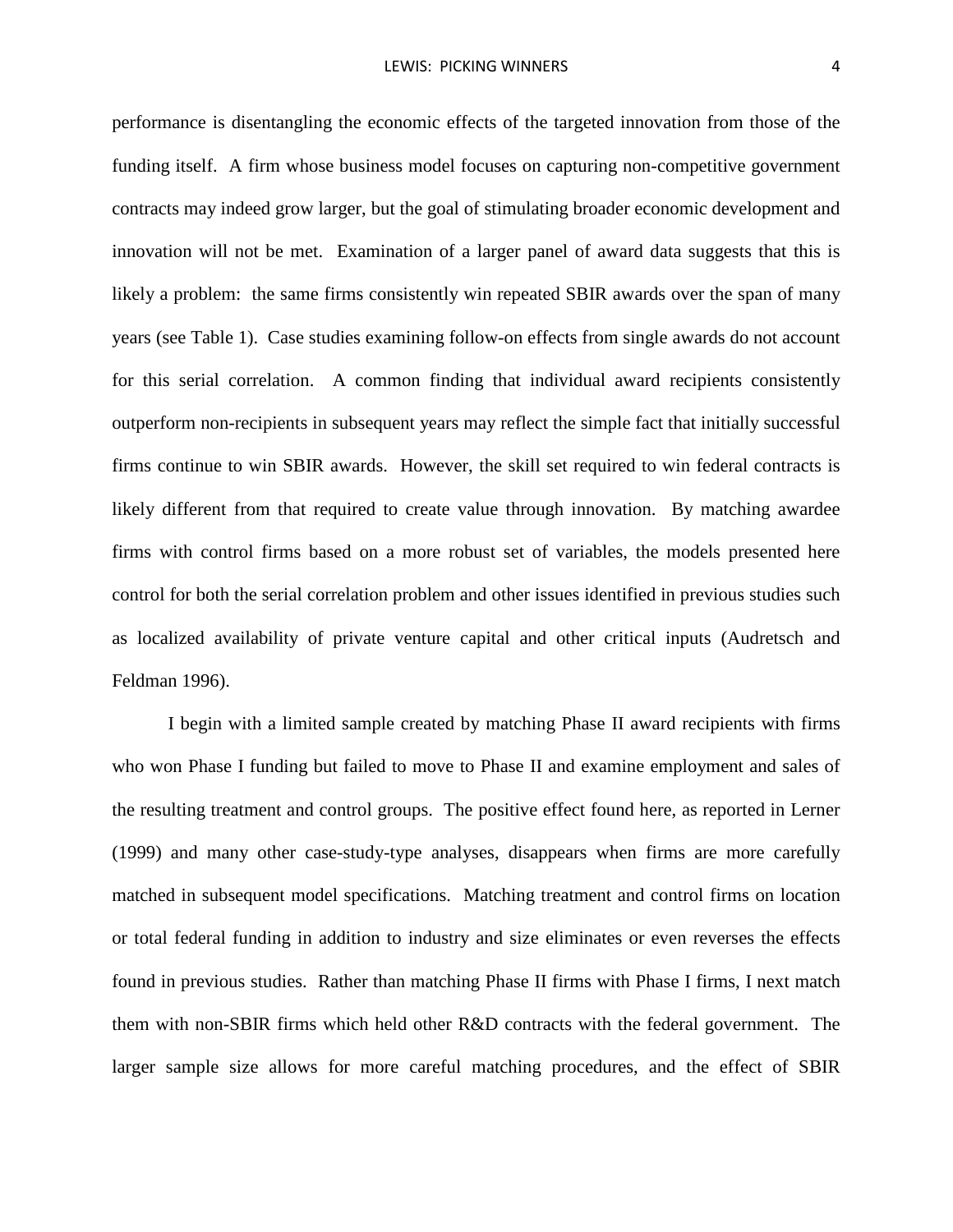participation is strongly negative, with participants underperforming in employment and sales growth relative to their peers. Alternative specifications confirm the robustness of this finding.

Analysis of the effects of SBIR funding on individual firm performance does not address larger questions of beneficial knowledge spillovers and stimulation of private venture capital funding for research and development (Gans and Stern 2000). Most existing studies, however, are based on the premise that public venture capital programs indeed improve performance of the target firms (Audretsch 2003; Wessner 2000). They then explore how these salubrious effects spill over to the broader economy and whether the benefits are greater than the costs. Audretsch, Link and Scott (2002) go so far as to state, "We do not debate the appropriateness of the government's support of [the SBIR program] but take that as a historical given and turn directly to evaluating the program's results." The following analysis suggests that a fruitful avenue of research is the assumed private beneficial effect itself. If government contracting officers are unable to "pick the winners" and succeed only in sustaining underperforming firms, then the proper question is not how much of the technology spills over, but rather whether a more effective mechanism should be used to allocate national R&D resources.

Underperformance of SBIR awardees is not the end of the story. As Wallsten (2000) points out, optimal government support for entrepreneurs should be targeted to marginal firms, not the high performers who could obtain financing through private-sector means. While private venture capitalists attempt to fund firms generating positive private benefits, public venture capital targets firms with positive social benefits. In the presence of knowledge spillovers, the social benefit is greater than the private benefit, leading private venture capital to require a higher net expected return. Venture capitalists of all types, however, cannot determine in advance which projects will be profitable. Empirical research suggests that they err significantly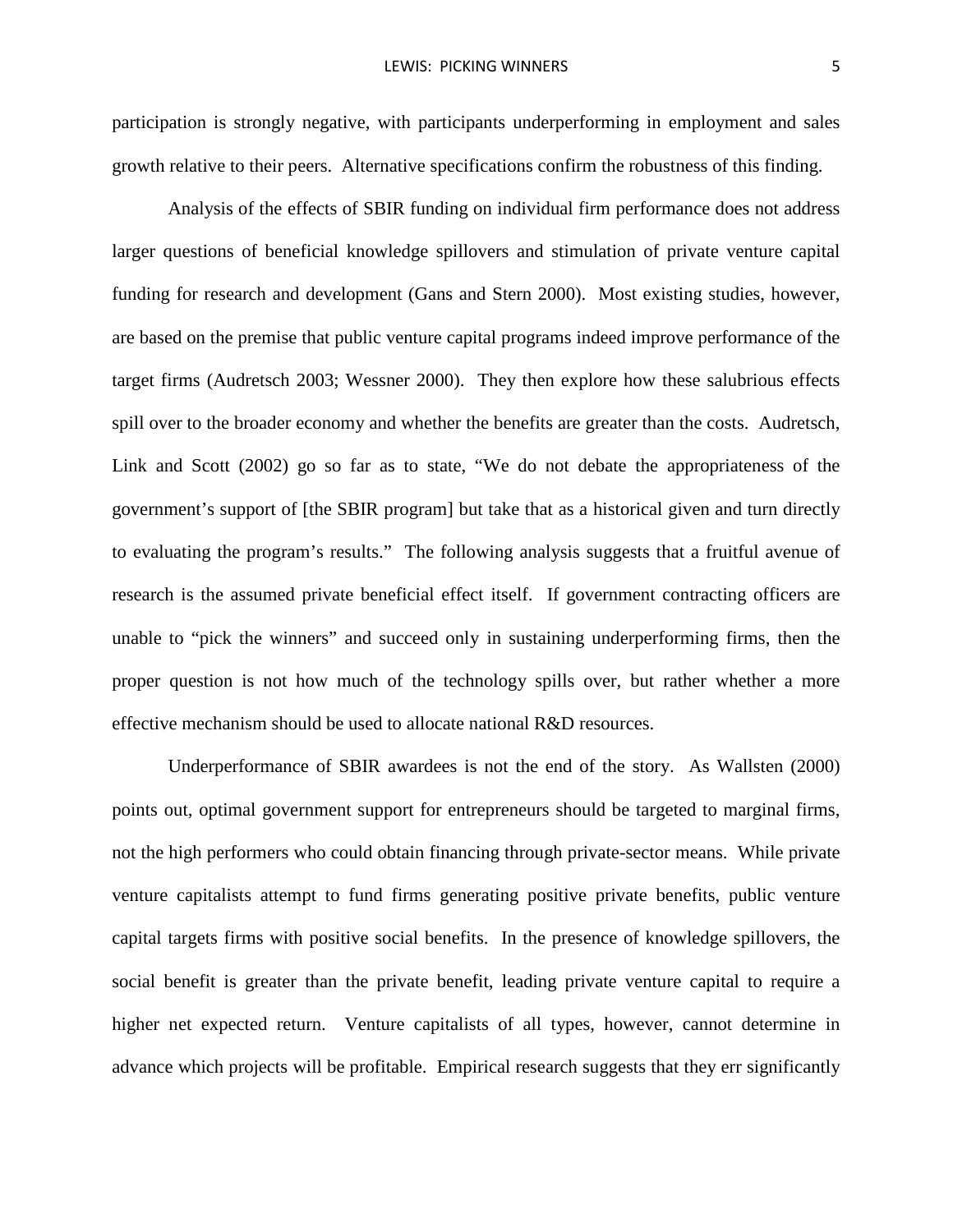on the side of funding many negative-net-return projects, relying on a few star performers to make up the difference.

The margin of private funding thus falls below the margin of private benefit on a continuum of possible net project returns (see Figure 2). If the private-funding margin is below the social-benefit margin, then the marginal socially beneficial project would be funded by the private sector in the absence of public support. In the presence of deadweight costs of taxation, it will be not only difficult for public venture capital to produce a net social benefit; it will be impossible. The study to follow does not attempt to identify the locations of these critical margins. It is important to note, however, that any innate inability of the public sector to identify productive investments will make it even more difficult to target firms in the possibly narrow gap between negative social returns and availability of private funding. And of course, program administrators give no indication that selecting subpar performers is deliberate or that their low level of performance is monitored to correspond with the margin between privately funded and unfunded projects. Publicly stated selection criteria include technical merit of proposed research subjects, firm qualifications, and potential for commercial success and benefit to society (www.SBIR.gov).

The SBIR program has objectives other than creating successful new firms, such as helping disadvantaged business owners and equitably sharing revenue among different constituencies. It is therefore possible that we can expect some level of underperformance. The results here are important nonetheless; they are at odds with common perceptions of the program's results and align more closely with traditional theories of regulatory capture (Stigler 1971, Becker 1983). The amount of funding provided to protected groups is also very small: of the nearly \$40B disbursed through the program since its inception, only about 0.5% has gone to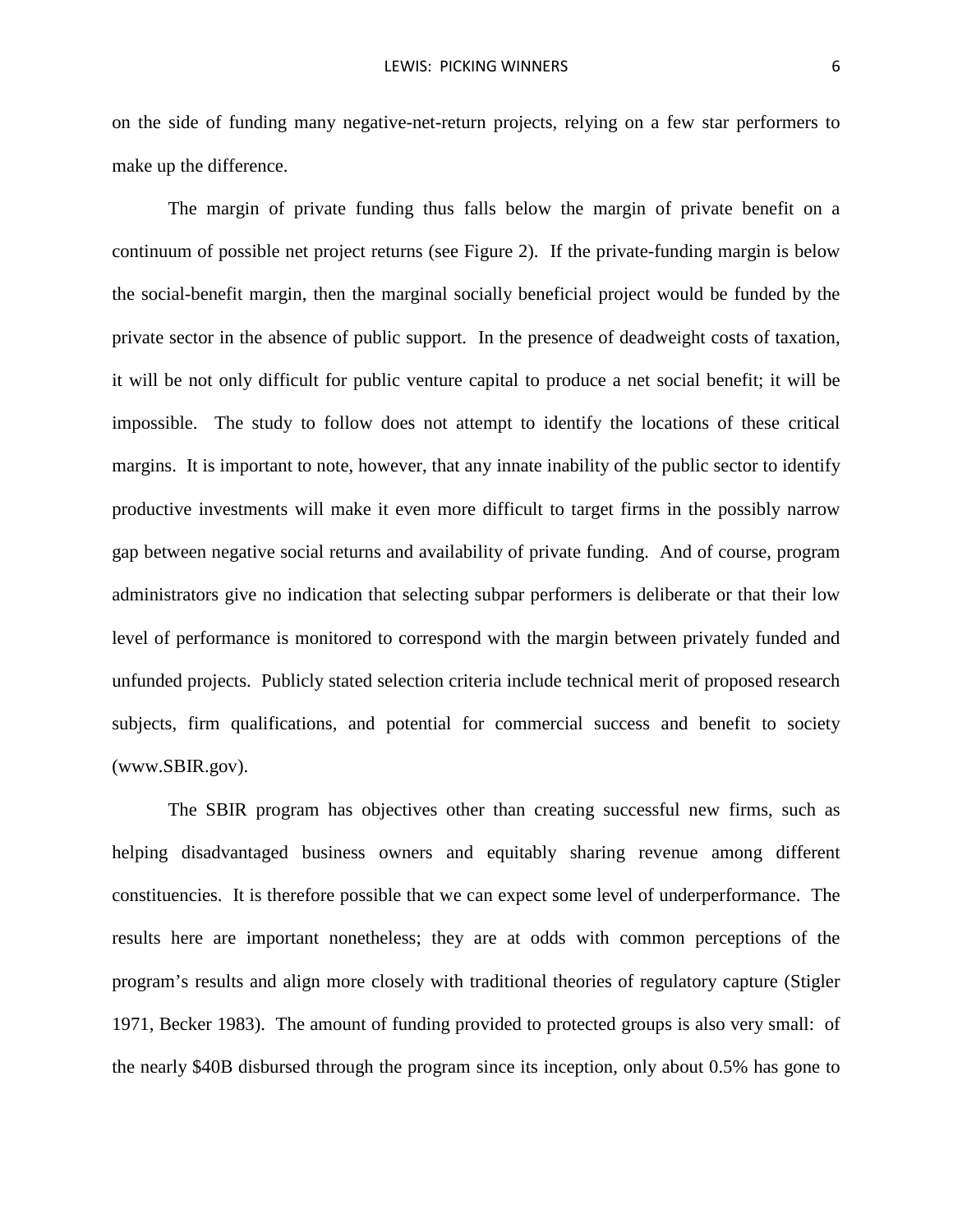historically underutilized business zones, 1.3% to minority-owned businesses, and 3.1% to women-owned businesses.

The remainder of the paper is organized as follows. Section II examines the history of the SBIR program and provides a brief survey of the literature on subsidized R&D, as well as alternative research bearing on the subject such as confounding factors and the pitfalls of government intervention in the small business R&D environment. I describe the dataset and empirical approach in Section III and present results in Section IV. Section V concludes.

#### **Section II: Background and Theory**

The 1982 act of Congress establishing the SBIR program identified four broad goals: "(1) stimulate technological innovation; (2) use small business to meet Federal research and development needs; (3) foster and encourage participation by minority and disadvantaged persons in technological innovation; and (4) increase private sector commercialization of innovations derived from federal research and development." Participating businesses must be for-profit organizations with less than 500 employees and more than 50% ownership by United States citizens. Following precursor programs in the 1950's and 1960's, an early pilot program in the 1970's, and congressional action in 1982, SBIR was subsequently strengthened and expanded over a number of years. The Small Business Technology Transfer (STTR) program was added ten years later, which is similar to SBIR but requires small businesses to partner with universities, federally funded research and development centers (FFRDC) and other non-profit institutions to encourage the transfer of technologies developed there into the private sector. The programs were reauthorized through 2008 by the Small Business Reauthorization Act of 2000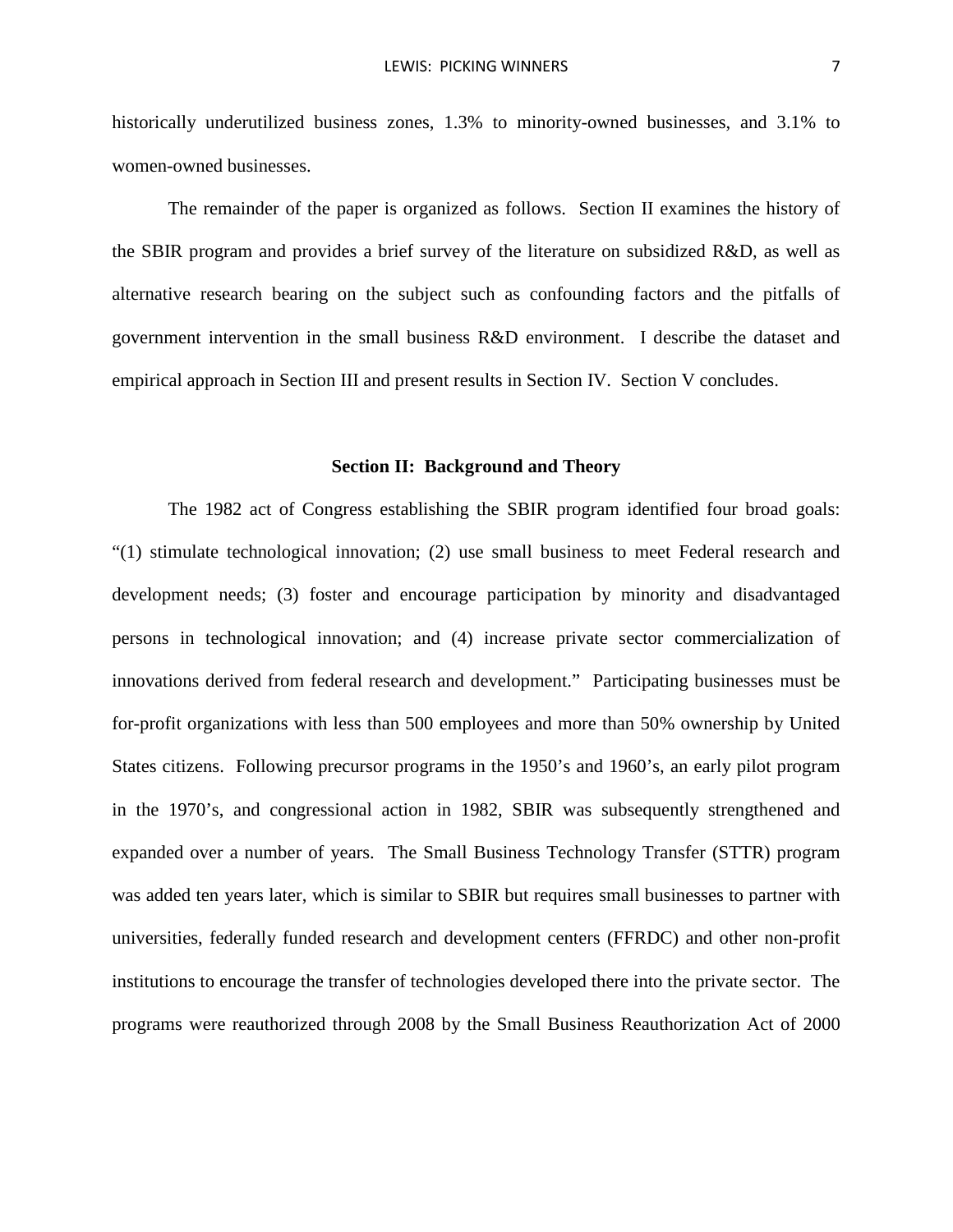(P.L. 106-554) and have since been further extended and expanded, the most recent of which directs continuation through 2017.

The current law mandates that federal agencies with research and development budgets exceeding \$100 million set aside a percentage of this budget for small businesses. Under the SBIR/STTR Reauthorization Act of 2011, this percentage is set to rise each year, from 2.5% in Fiscal Year 2012 to 3.2% in 2017. The STTR program is smaller than SBIR, with funding of 0.35% in 2012 and similar incremental increases through 2016. Figure 3 shows funding totals by agency, with a large majority provided through the Departments of Defense (DoD) and Health and Human Services (HHS). Federal departments participating in the program also include Agriculture, Commerce, Education, Energy, Homeland Security, Transportation, the Environmental Protection Agency, National Aeronautics and Space Administration and National Science Foundation.

Each participating agency periodically publishes a list of designated R&D topics and selects awardees based on a competitive proposal process. The program has three phases (Small Business Administration 2014). Phase I is the proof of concept stage in which participating agencies award up to \$150,000 over 6-12 months to establish the feasibility and commercial merit of the winning project proposals. Small businesses awarded Phase I contracts continue to Phase II at the discretion of the awarding agency and may be non-competitively awarded up to \$1 million in additional funding to continue the R&D effort for up to two years. Agencies may exceed these caps by 50% at their own discretion, so effective limits in Phase I and Phase II are \$225,000 and \$1.5 million, respectively. The Small Business Administration can waive the limits, and awards frequently exceed these amounts, particularly for HHS medical R&D awards (see Figure 4 and Figure 5). Phase III is the commercialization phase; prior awardees do not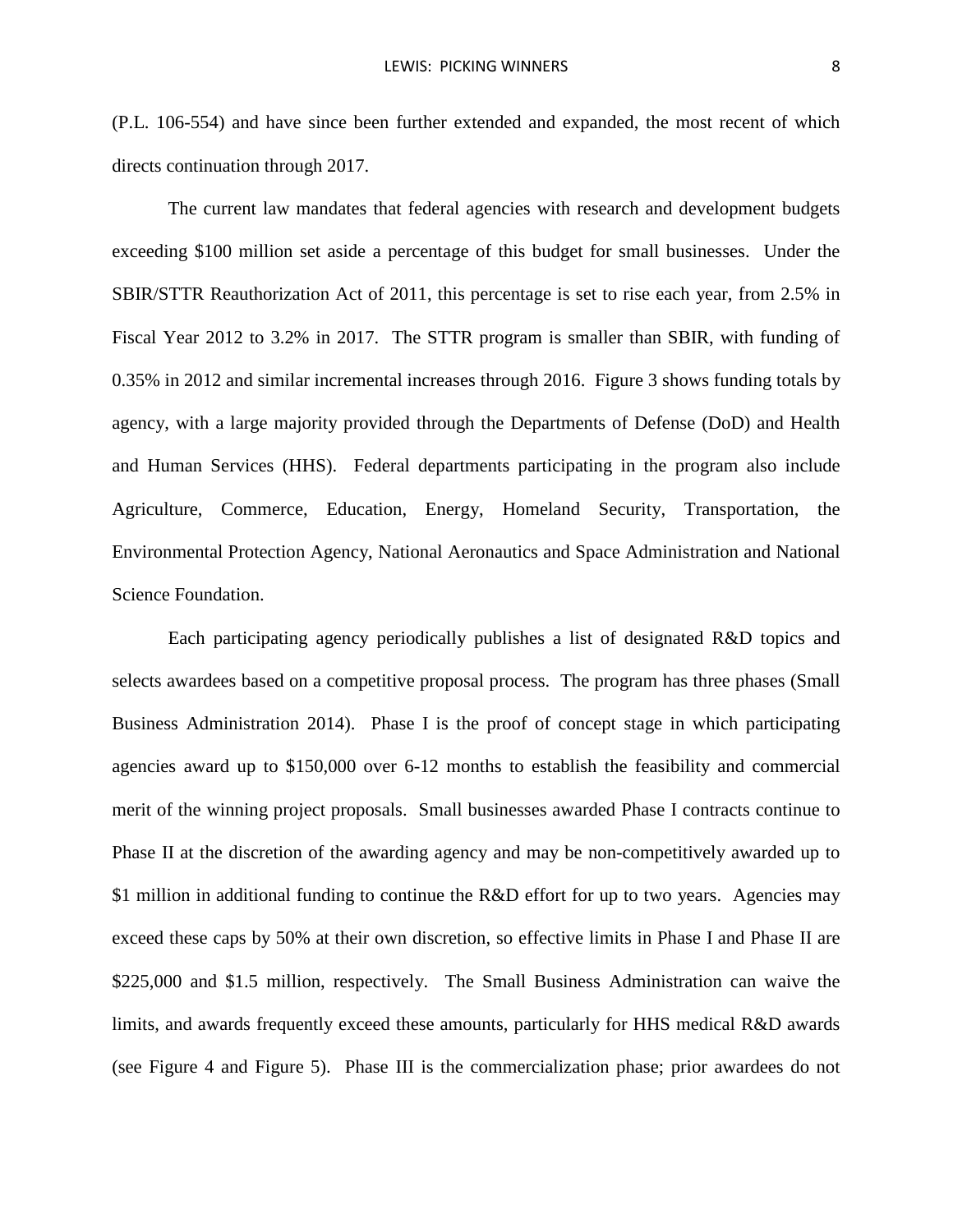receive any further SBIR/STTR funding, but work to obtain private funding and may sell the products, processes or services developed in Phases I and II to the government through noncompetitive, sole-source contracts.

### *A. Early Theory on the Inappropriability of R&D Returns*

Not long after inception of the SBIR/STTR program, new economic models built support for the general consensus that government plays an important role in private sector R&D that had grown since formalization by Arrow (1962). Romer (1986) incorporated technological change into macroeconomic growth models and showed how innovation is critical to explaining the ability of high-capital regions to consistently outperform poorer areas. Later works by Romer (1990) and Grossman and Helpman (1991) highlighted the non-rival and only partially excludable nature of technology and intellectual property. Given the importance of human capital to long-run growth and the inability of innovators to capture the full returns, too few resources are devoted to research in equilibrium.

Griliches (1958) built empirical support for the large externalities involved in research and development. As early as 1979, however, Griliches pointed out problems with case studies in assessing the contribution of research and development to economic growth. He noted that econometric estimates of the production function may perform better than case studies by ignoring the detail of outlying events to focus on total output or total factor productivity as a function of past investments in innovation. But even these broader studies are questionable given the challenge of differentiating price changes driven by product improvements from those caused by changes in monetary factors or ordinary shifts in supply and demand. Even if such price measurement difficulties can be sorted out, new ideas influence other research in addition to having direct product effects. While some allocation of property rights is possible through the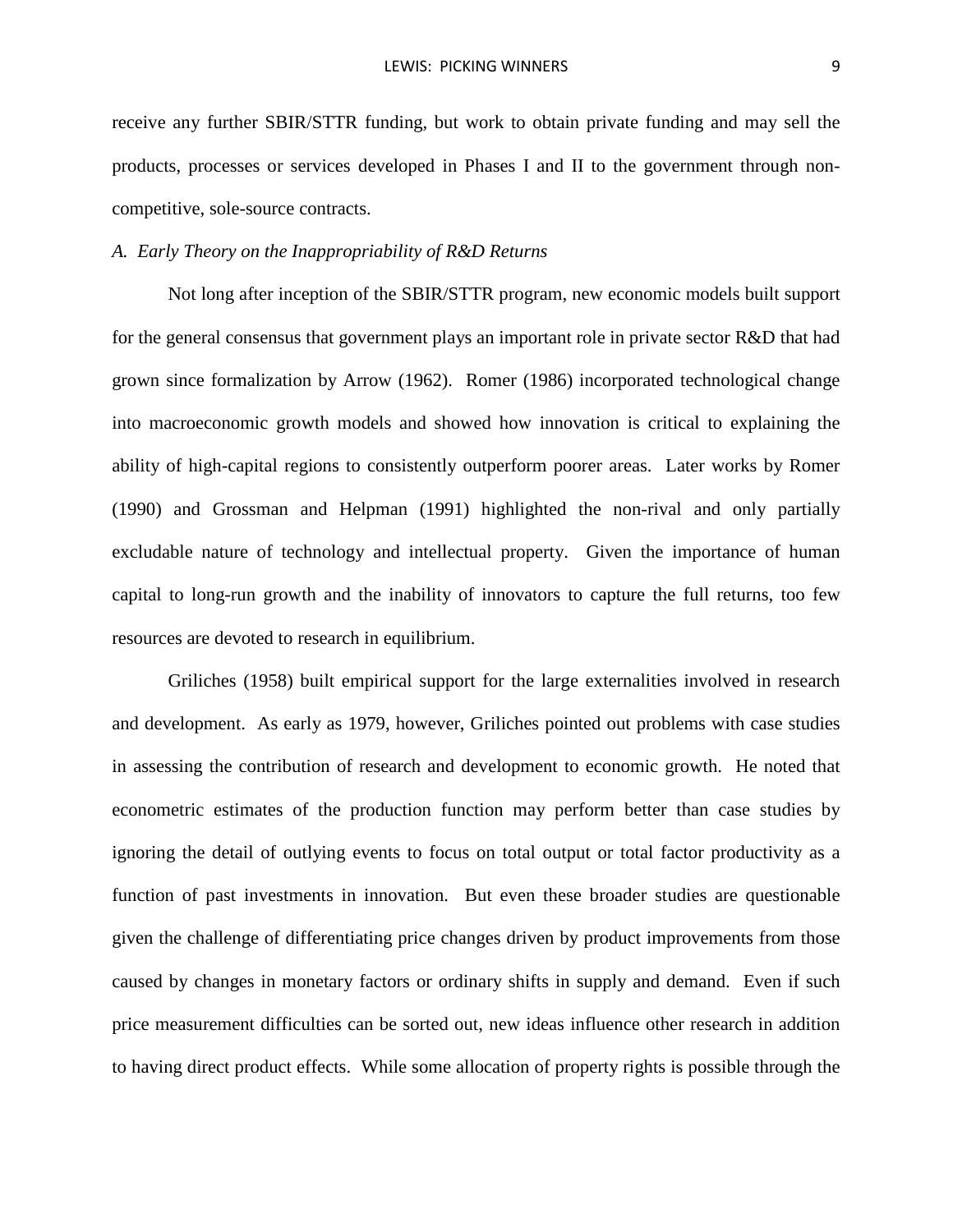patent system, resulting prices are non-linear and cannot be used to measure social returns (Griliches 1992).

The more practical problem of data availability arises when studying small SBIR/STTR firms that are not publicly listed; the absence of firm-level data on inputs, outputs, capital stocks and other key variables makes productivity calculations difficult. Whatever the measurement challenges, consensus has built that R&D generates a large social rate of return beyond any private benefits. Jones and Williams (1998) find that common empirical estimates represent a lower bound, and that optimal R&D as a percentage of GDP is two to four times actual investment.

### *B. Support for the SBIR/STTR Program*

A growing body of work specifically investigates the SBIR/STTR program and its performance as a vehicle for public venture capital provision to small businesses. Audretsch, Link and Scott (2002) conclude from their analysis of SBIR/STTR participant survey data and case studies that the program indeed stimulates innovation and the commercialization of technologies developed using federal resources. Case studies also suggest that award recipients would not have carried out the funded research without government support and that their efforts resulted in substantial spillover effects with broad benefit to society. A later similar study uses survey data from the US National Academies' division on Science, Technology, and Economic Policy, which gathered information from founders, owners and employees of SBIR/STTR firms (Audretsch 2003). Evidence from the survey supports the position that SBIR/STTR helps create high-technology companies and strengthens the competitiveness of the US economy. Gans and Stern (2000) take a different approach, using survey data from 100 SBIR/STTR projects to examine the relationship between the appropriability of technology across various industries and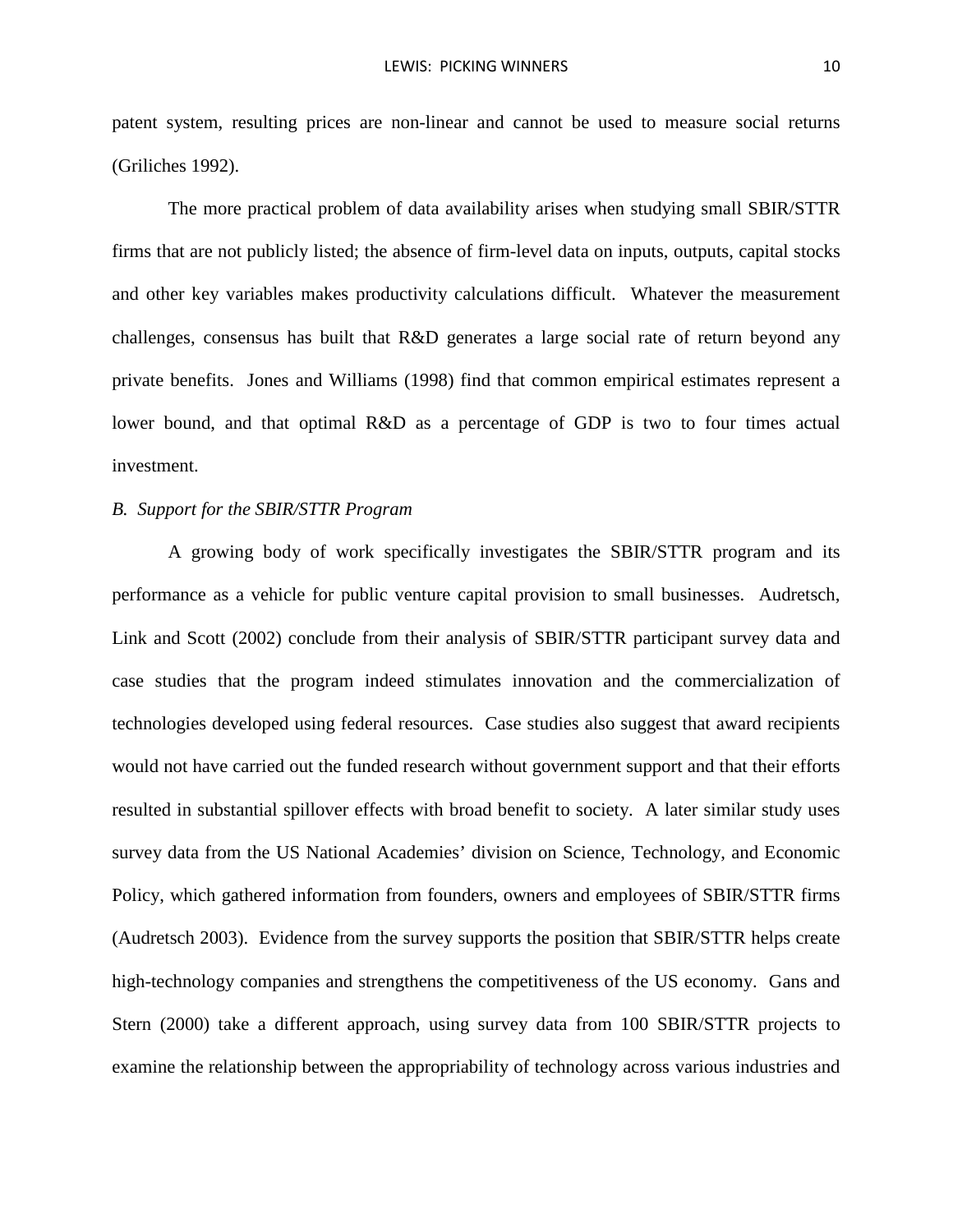the activity of private venture capital. Their findings suggest that policy makers can play a role in addressing challenging appropriability regimes facing small firms, such as intellectual property or antitrust rules which restrict access to assets required for successful commercialization. Lerner (1999) uses GAO survey data to construct treatment and control groups of SBIR participants and non-participants, using a variety of sources to determine sales and employment of awardees and matched firms. Phase II awardees performed significantly better over the approximately seven year period than non-awardees in each control group.

Lerner and Kegler (2000) and Lerner (2002) examine the role of administrators of R&D subsidy programs like SBIR/STTR and methods of assessing their performance. The authors point out that "survey methods interview those with interest in continuing the project" and that owners of SBIR/STTR firms have even formed a lobbying organization to advocate the program to lawmakers. The program may nevertheless provide net benefits. Due to financing challenges and information asymmetries, venture capital firms may be too big for small projects to be worth their time, and agency conflict may lead to Akerlof's (1970) lemons problem in the venture capital market. Technological spillovers may be particularly acute for small businesses illequipped to defend intellectual property or leverage market power to extract rents from the products they develop. Public venture capital may then play a valuable role in certifying the viability of small businesses to investors and incentivizing innovators to produce social gains that cannot be privately captured (Meuleman and De Maeseneire 2012; Soderblom, et al., 2015).

Private sector investors maintain rigorous methods to select and protect their investments. They thoroughly scrutinize business plans, less than 1% of which are accepted. They require partners to certify the attractiveness of the investment as well as conferral of preferred stock with restrictive covenants and representation on the board of directors. Funds are provided in stages,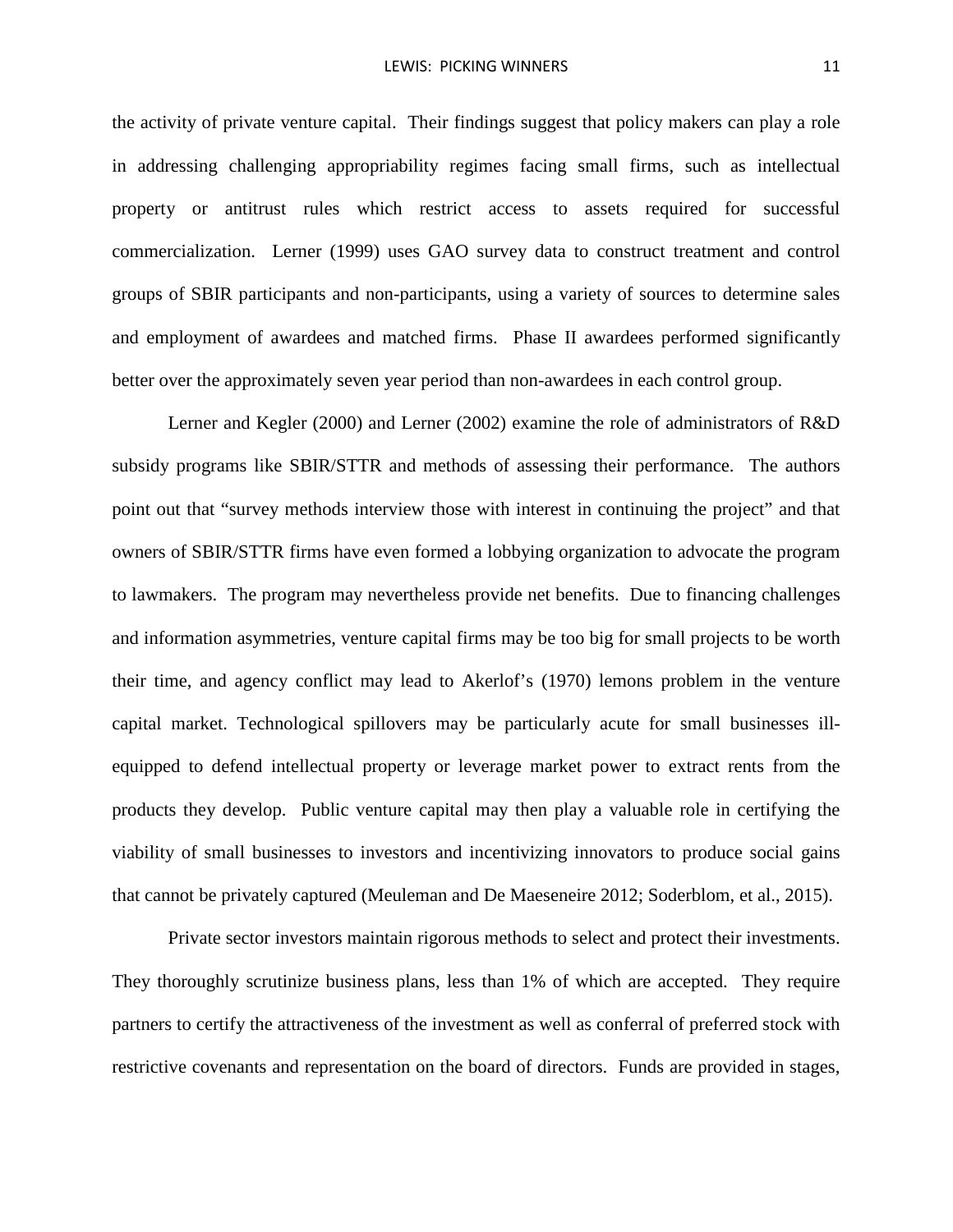each of which includes close monitoring. Lerner and Kegler (2000) describe these functions and ask why SBIR/STTR administrators should perform them better than private agents. The paper notes a number of reasons why they may not. Political connections may become more important than technical promise. Past recipients may develop experience navigating red tape or relationships with administrators that facilitate future selection processes. Project technical proposals may not address many factors important to a firm's success that would be evaluated by a private venture capitalist, such as an entrepreneur's experience, legal troubles, or side projects that may distract from core areas of expertise.

### *C. International Evidence*

Early empirical support for the importance of R&D to growth, and its under-provision by the market, led to widespread government subsidies for innovative activities around the world. In examinations of international programs the results are mixed, and point to several problems with practical application of R&D support. One study of 2,000 Spanish manufacturing firms receiving subsidies found that while some of these firms would cease their R&D activities in the absence of government support, most of the funding goes to firms that would continue without it (Gonzalez, Jaumandreau and Pazo 2005). Other evidence from Finland suggests that, while social returns to subsidized research projects are as high as 30-50%, technological spillovers from these projects are smaller than their effects on the profits of the targeted firms (Takalo, Tanayama and Toivannen 2013). Bronzini and Iachini (2014) look at Italian investment subsidies and find differential effects by firm size, with small businesses increasing their own investment by approximately the amount of the subsidy while spending at larger businesses is not affected. Montmartin and Herrera (2015) account for the strong spatial dependence of R&D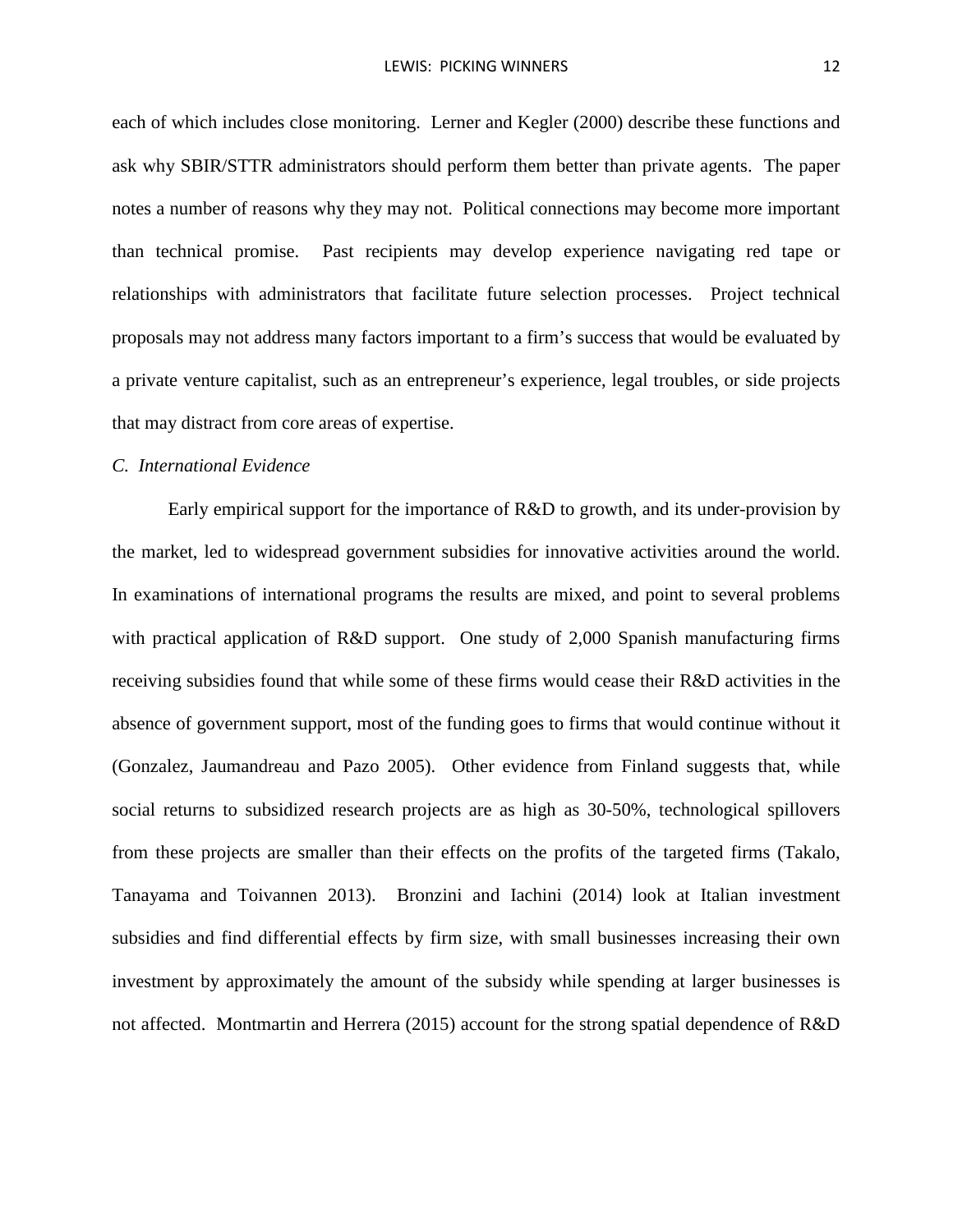support programs across 25 OECD nations between 1990 and 2009 and find that, while tax incentives increase business-funded R&D, subsidies are more likely to substitute for it.

### *D. Geographical Effects of R&D Subsidies*

Krugman (1991), following Marshall (1920), models patterns of development based upon transportation costs, economies of scale and manufacturing as a share of national income, and emphasizes spillovers and increasing returns that drive localized growth. Building on this theory, Jaffe, Trajtenberg and Henderson (1993) use patent citations to identify patterns of related research and development activity. Patent citations are more likely to come from the same state and metropolitan statistical area as the cited patents, suggesting that local synergies in innovation are important. Regional effects are also found in industry-specific knowledge spillovers: the degree to which an industry is geographically concentrated is directly related to the importance to the industry of new economic knowledge (Audretsch and Feldman 1996). Most SBIR/STTR firms reside in either California or Massachusetts (see Figure 6), with highly concentrated funding in such places as Los Angeles, Boston and Washington, DC (Figure 7). Localized synergies can be a blessing and a curse for subsidy programs. They may magnify beneficial effects by providing a network of support for new business owners within their local community (Huggins and Thompson 2015), but they also create political challenges for programs funded by tax dollars at the federal level, which generate pressure to fund less innovative businesses in other districts.

### *E. Firm Age, Size, and the Contribution of Small Businesses to Growth*

A key assumption of lawmakers developing the SBIR/STTR program was that externalities in the market for innovative products are particularly acute for small businesses, and that these externalities hurt a portion of the economy that is especially important to economic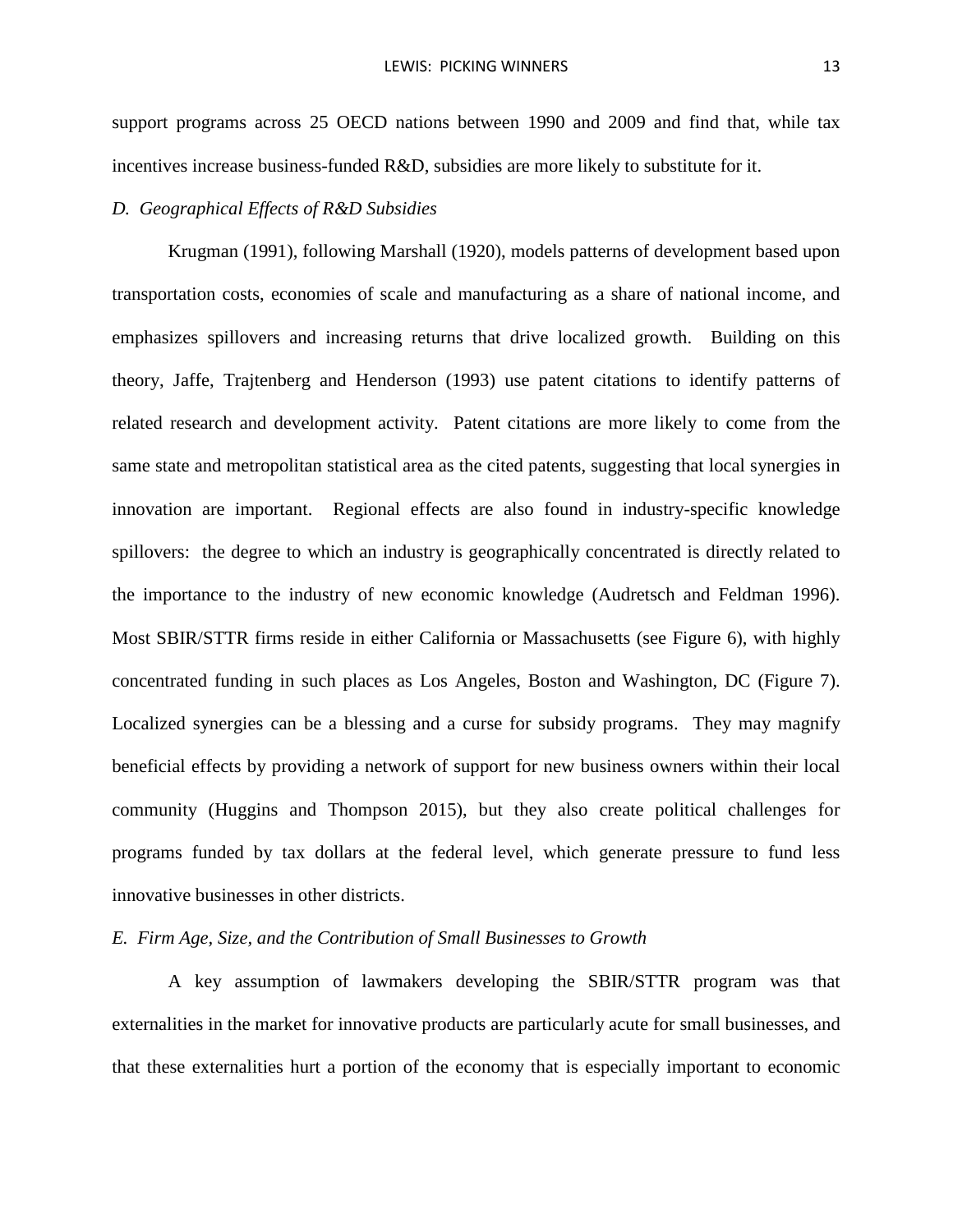development and growth. A growing body of research, however, calls into question early assumptions about the economic role of small businesses. Several confounding factors are often cited. Davis, Haltiwanger and Schuh (1996) point out that while gross rates of job creation are significantly higher for small businesses, survival rates are poor, resulting in a net level of job creation that is far lower. Studies find a vital role in overall job growth played by a few very small firms (Anvadike-Danes, et al. 2015), but these studies are challenged by others which note that age, not size, is the operative characteristic.

Covariance between age and size makes the issue a difficult one to resolve. Decker, et al. (2014), finds that startups currently generate 20% of new jobs, but most exit within 10 years. A small fraction of young firms grow strongly and make up for most of the job losses created by those that don't survive. This highly skewed distribution is important to understanding the challenge of subsidy programs illustrated in [Figure 2.](#page-37-0) While the diagram depicts a continuous range of potential project returns, empirical evidence suggests that the underlying distribution displays strong positive skew. In addition to the locations of the social-benefit and privatefunding margins, the location of the modal return may increase or decrease the number of firms falling target range for optimal public subsidies.

If age is indeed the key factor, and is correlated with size, then the focus of the SBIR/STTR program on small firms may be justifiable: targeting small firms will incidentally have disproportionate effects on young firms, a few of which are likely to become star performers. Of 6,967 businesses receiving SBIR/STTR awards between 2007 and 2012 and matched to the NETS database, approximately 25% were established prior to 1997. These older firms received 42% of the total funding. More than 40% of 2007-2012 awardees started prior to 2002; these firms received 63% of the funding. Small businesses that have remained small (and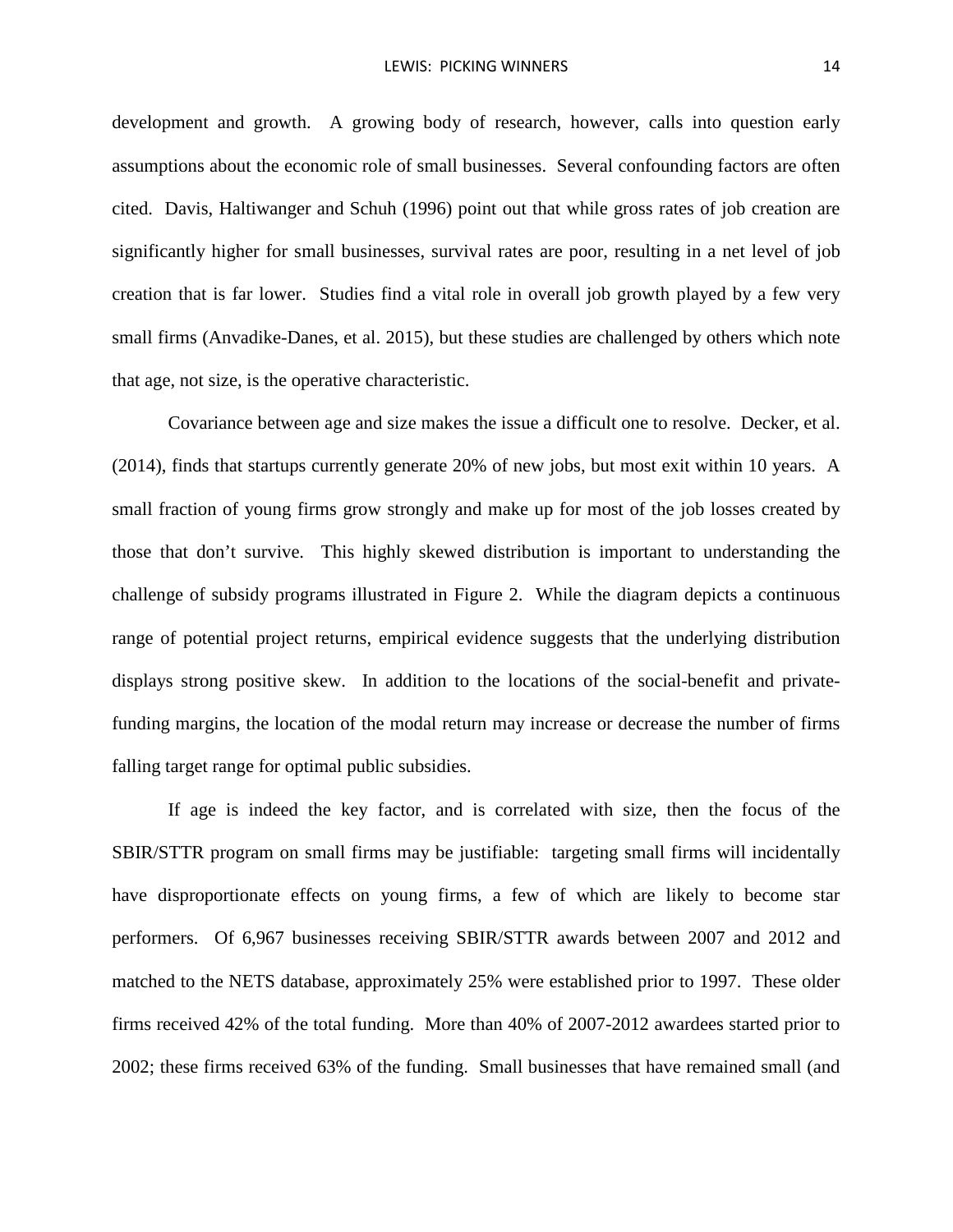hence eligible for the SBIR/STTR program) for more than five to ten years are likely not the star performers ostensibly targeted by the program, but they receive a majority of the subsidies.

A criticism that underlies many of those discussed so far is that public solutions to inefficiencies in private markets face challenges of their own. Program administrators are likely no more skilled than private venture capitalists at selecting productive firms and viable projects, and have weaker incentives to do so. Stigler (1971), Peltzman (1976) and Becker (1983) examine the nature of competition for government subsidies, asking whether market failures in the provision of R&D financing to small businesses can be corrected by government action. The presence of externalities does not by itself justify intervention. I now turn to this question.

### **Section III: Dataset and Empirical Approach**

The SBIR/STTR program office publishes all past awards. I use firm names and DUNS numbers to match awardees with detailed firm information in the NETS. The procedure generates a list of 6,967 matched firms that received awards between 2007 and 2012. Matching SBIR/STTR awards with NETS firm performance data by DUNS number is a challenge due to reporting practices of federal agencies. Awards are reported directly by the SBIR/STTR program office, but DUNS number/firm name pairs are reported separately from funding data, and inconsistent firm name structures make it difficult to automatically pair DUNS numbers with funding lines. I paired firm DUNS numbers with SBIR/STTR-reported award data by manually matching similar firm names across the 34,553 distinct names reported by the program office. (For example, a firm name reported in one funding line may differ from another by an omitted comma or period.) DUNS numbers then provided the means to match SBIR/STTR funding to firm performance data in the NETS.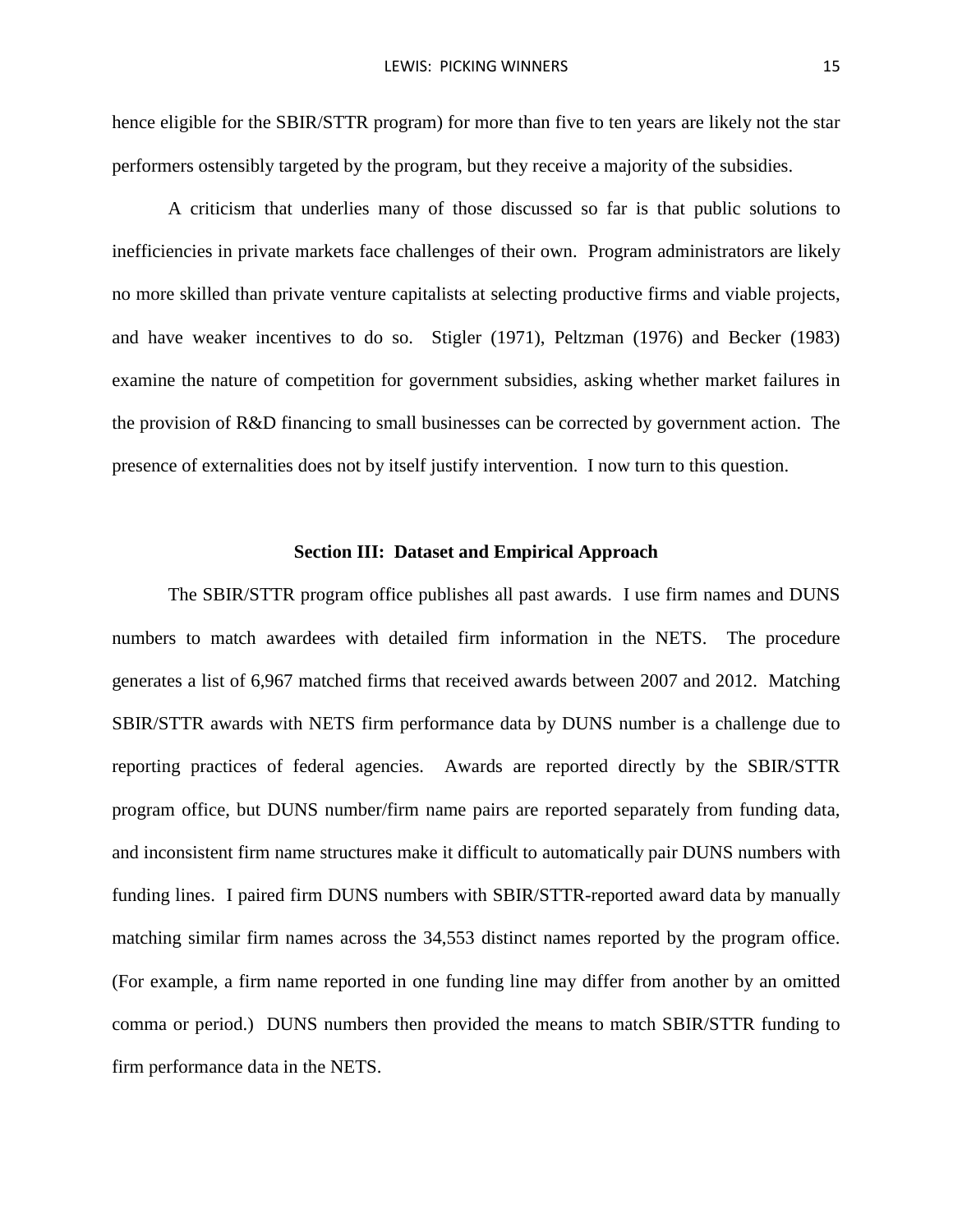#### *A. Obstacles to Unbiased Analysis*

Analysis of the program presents a number of other challenges. First, we would expect the effects of regulatory capture to vary over time as firms learn to manipulate administrative processes. Second, only a small number of the many relevant differences between firms are observable, potentially leading to omitted variable bias. Third, the effects of funding on firms in different categories, such as industry or geographic location, are likely to operate with different lags. Fourth, awards are correlated over time, with recipient firms far more likely to continue to win awards than their unsuccessful peers. Fifth, firms must be measured consistently: more accurate data are likely available for older and larger firms, leading to bias in datasets derived from heterogeneous sources. I address each of these concerns in turn.

 Early examinations of SBIR were limited by the recent establishment of the program. Firms were unlikely in the first few years to have been able to capture regulators to a degree sufficient to generate rents. If regulatory capture is indeed a problem, we would expect early positive results to reverse in later years as firms paid less attention to market success and more attention to government subsidy. Indeed, the statutory size limit of 500 employees required to keep receiving subsidies incentivizes firms to remain small as their competitors grow, although the precise effects of this threshold are difficult to quantify given the heavily skewed distribution of firm sizes. The dataset here begins 25 years after the program started, which accounts for potentially delayed effects of regulatory capture. Figure 1 illustrates that the program achieved a relatively steady state in overall funding levels over the past 10 to 15 years.

Another problem is missing data and the infeasibility of using fixed effects to account for it. Simple regression analysis fails ignores significant unspecified differences between regions, industries, and firms, while heterogeneous lag structures associated with industry-unique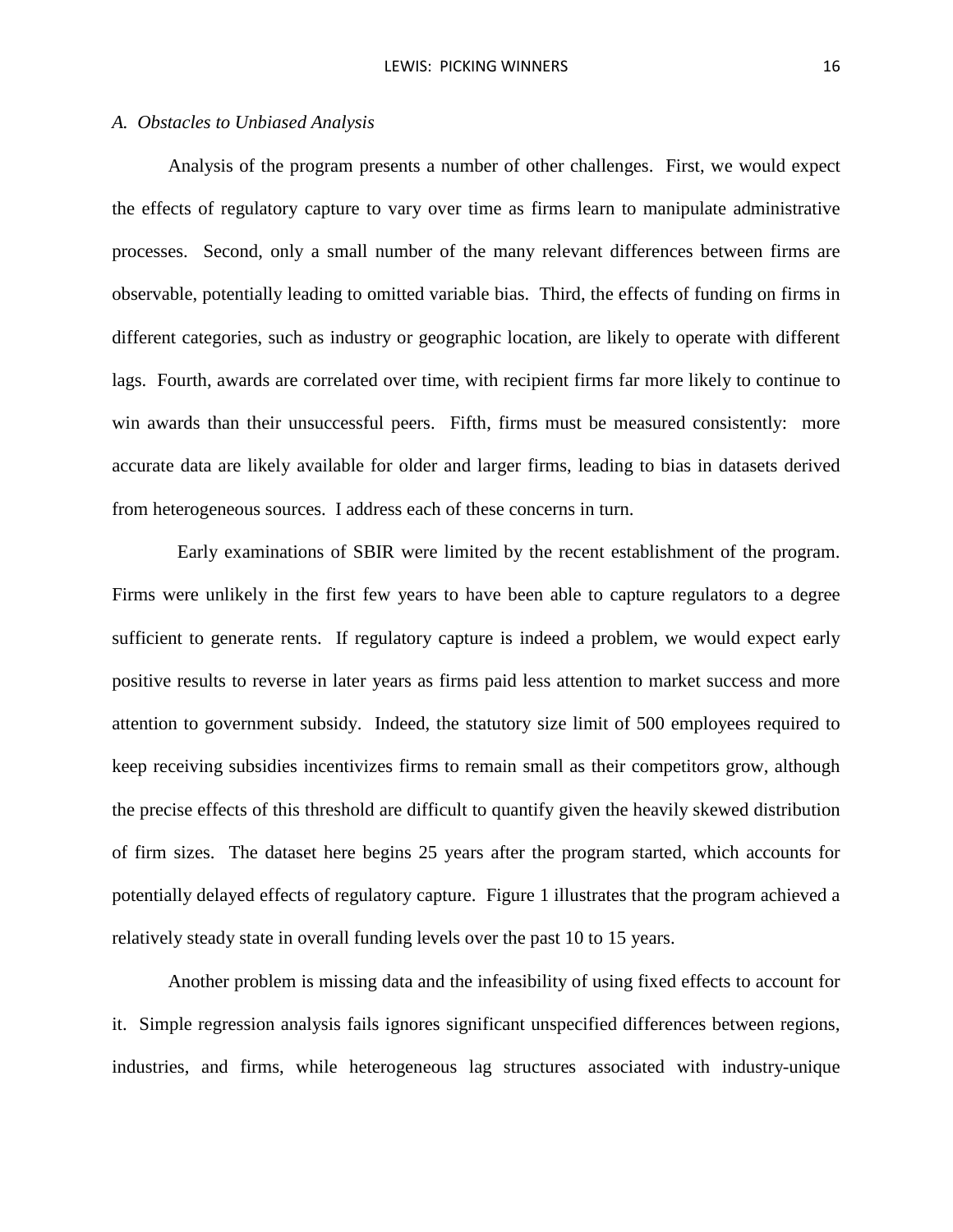varieties of innovation limit the usefulness of panel data (as do substantial data entry errors, which create amplified attenuation bias in fixed-effects analysis). Problems associated with data unavailability are described in more detail in Griliches (1992) and Zuniga-Vicente, et al. (2014). This analysis confronts these challenges by aggregating awards across a six-year period to address heterogeneous lag structures, and applying various firm matching techniques to generate treatment and control groups addressing non-temporal heterogeneities across observations. Aggregation also overcomes lags in data reporting procedures used in compilation of the NETS database. The drawback to examining the six-year period in aggregate is that it underestimates the effect: awards received in the last month of the period are treated the same as those received in the first month, though program participation has clearly had insufficient time to take effect. Advantages are the model's parsimony and tendency to underestimate rather than overestimate the effect of SBIR/STTR participation on firm performance.

Aggregation of awards over the six-year period also addresses what is perhaps the most significant challenge to program assessment: the tendency of the same firms to consistently win SBIR/STTR awards over many years. Serial correlation of awards makes it difficult to distinguish growth due to innovation from growth due to regulatory capture. Accounting for this correlation is a challenge across potential specifications. Limiting the analysis to only those firms that won no further awards after the period in question cuts the sample size to an unworkably small number of firms. A snapshot in time with a follow-up many years later ignores the intervening period over which growth may have been achieved through product innovation or through further subsidies: the two cases are not distinguished, and which is driving firm growth is left undetermined. The analysis here lengthens the interval over which independent variables are captured to correspond with a period of time long enough to observe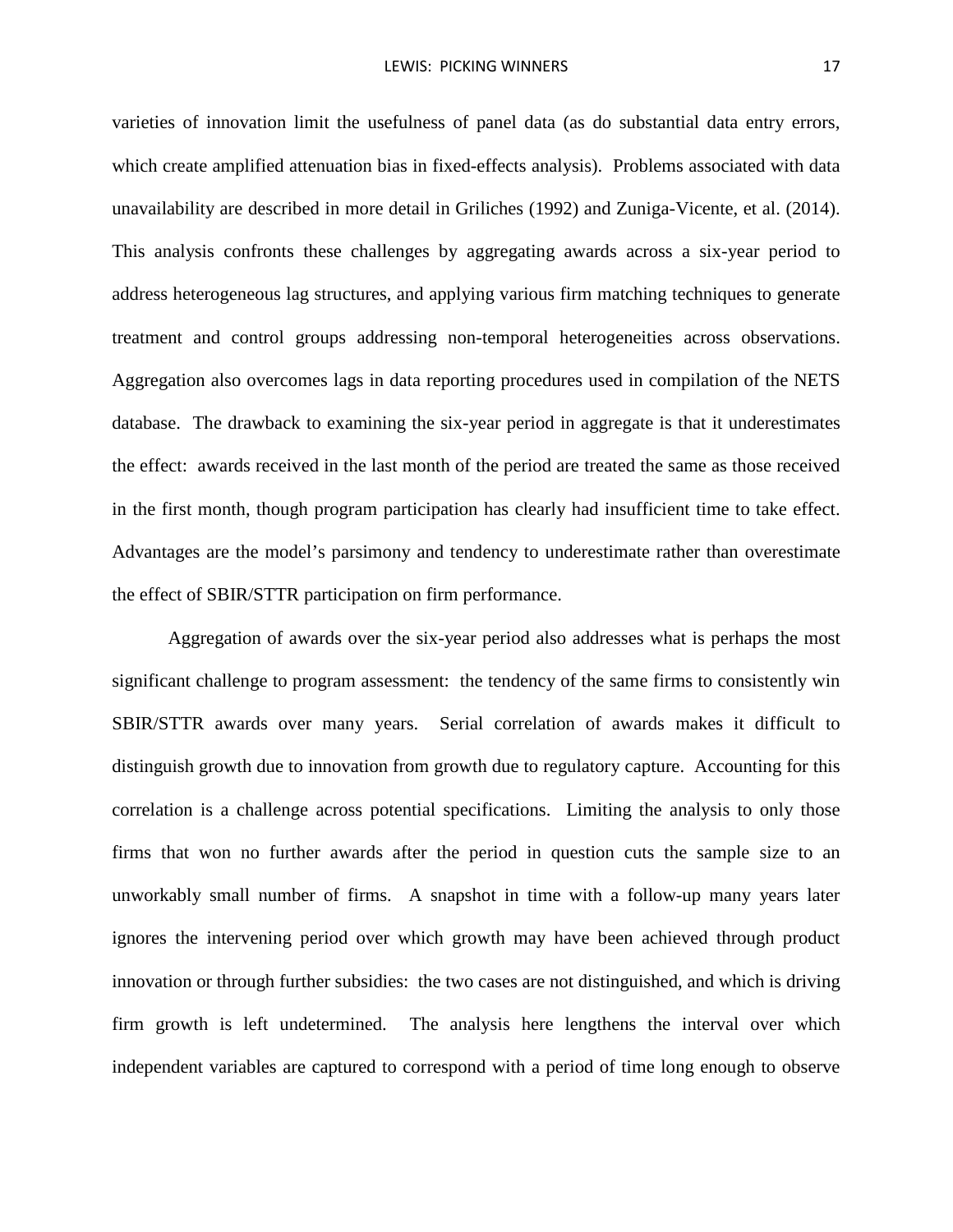their effects. As mentioned before, this leads to underestimation by treating early awards the same as later awards, but it solves the problem of serial correlation that leads to confounding of innovation and regulatory capture effects. Funding levels are matched across treatment and control groups, eliminating unspecified government intervention as a possible source of positive bias in estimates of firm growth due to innovation and market success.

Consistent measurement of firm performance across the full range of data is also critical to eliminating bias in the estimation. Distinct data sources provide more or less accurate data on different categories of firms. For example, larger, listed firms are well represented in SEC filings while data on smaller, independent firms are often gathered from surveys or newspaper accounts of noteworthy events like bankruptcies. Discrete data sources contain unique biases that will be applied non-uniformly across the dataset, potentially resulting in biased estimates. As discussed above, surveys present particular challenges given the incentive of participants to bias answers in ways that encourage continuation of program funding. Structural or cultural variation between industries may also lead to inconsistent reporting practices between subgroups of firms with correlated performance measures. Data collection for this investigation was uniform across firms, relying upon NETS employment and sales data gathered outside the context of the SBIR/STTR program. While the NETS dataset is more uniform and objective, it suffers from problems of lagged and incremental reporting. It may take up to two years for changes in firm size to be reported in the data, and firms tend to report employment and sales levels in round numbers that jump sharply at arbitrary thresholds (such as 100 employees). Again, aggregation across a lengthy period of time helps to ensure important medium-term effects are captured and short-run variability adequately smoothed.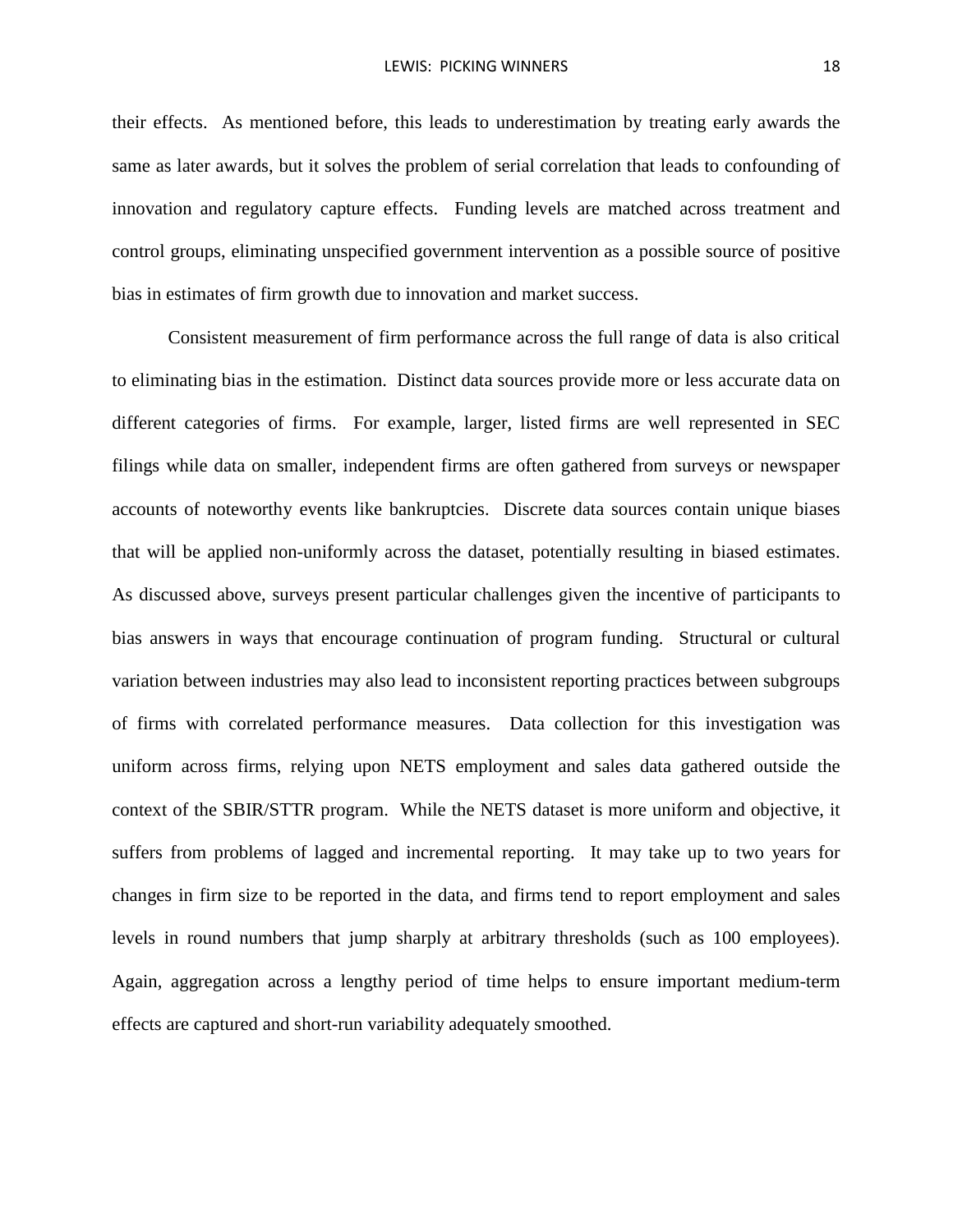### *B. Dataset and Analytical Approach*

The sample generated in this manner allows for more robust analysis than previously possible. The large dataset makes it possible to construct closely matched control groups based on detailed firm data. I examine three general model specifications. The first compares firms that only received Phase I awards (the control) to those that progressed to Phase II (the treatment). The second allows for an improved matching procedure by expanding the set of potential controls to the 37,465 non-SBIR/STTR firms that had active R&D contracts with the federal government between 2007 and 2012 (as reported in the Federal Procurement Data System); of these, complete data are available for 35,172 firms. I examine Phase I firms in more detail by comparing SBIR/STTR firms that received only Phase I awards during the 2007 to 2012 period (the treatment) with non-participating firms (the control). The third specification again uses the expanded control candidate set and improved matching procedure, but compares control firms to successful SBIR/STTR participants who won Phase II awards. Two additional variations examine the robustness of the findings by duplicating the second and third specifications while removing the requirement for a geographic match. This modification expands the sample size and develops the picture of program effects and sources of bias.

Specification 1 replicates previous studies that compare firms progressing normally through public venture capital programs with those that begin but do not continue on to subsequent program phases (Lerner 1999; Soderblom, et al. 2015). Eliminating firms with missing data reduces the original 6,967 SBIR/STTR firms to 6,794. Of these, 3,138 received only Phase I funding and failed to progress to Phase II; 3,656 of the firms received Phase II funding. I do not apply propensity score matching in this specification due to the limited size of the population of potential control firms; rather, I trim the dataset to Phase II treatment firms that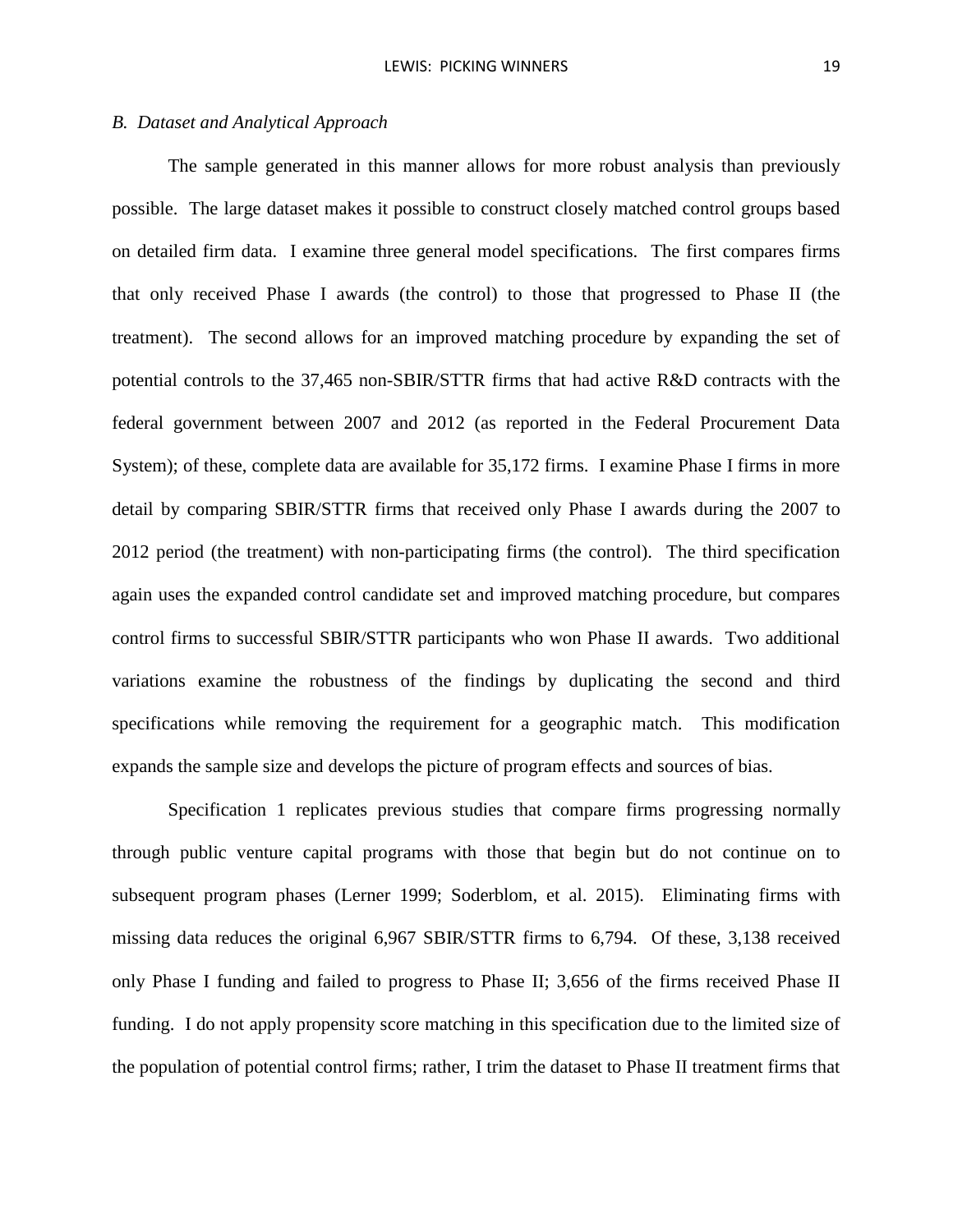have precise matches with Phase-I-only firms. I match Phase II awardees to firms of the same 8 digit Standard Industrial Classification (SIC) code with the closest level of employment (required to be within 10 employees) and annual sales (required to be within \$500,000). The annual sales requirement combined with similar employment levels proxies for firm labor productivity in addition to serving as another measure of overall size. The large size of the full sample allows firms with insufficiently precise matches to be dropped, resulting in a final sample size of 3,098 firms (1,555 in the treatment group and 1,543 in the control group).

Table 2 displays summary statistics for each group. Treatment firms received positive SBIR/STTR Phase II awards, while control firms received Phase I awards only. By construction, mean employment levels match at approximately 3.5 employees and annual sales at approximately \$350,000. Using only this limited number of matching variables, firms in the treatment group received significantly more Phase I award funding over the seven-year period. This makes sense: firms progressing to Phase II performed better than their counterparts who did not advance and went on to win more future Phase I awards as well. The propensity of initially successful firms to win more Phase I contracts in future years makes them systematically different from matched control firms leading to the biased results described below.

I build on this procedure in Specifications 2 and 3 making use of the larger data set that includes non-participating federal R&D contractors. To improve the quality of the matches without reducing the sample to an unacceptable size, I match treatment firms to similar firms that did not participate in the SBIR/STTR program, but did have government R&D contract vehicles active in the Federal Procurement Data System (FPDS). Research and development contracts are defined by an FPDS Product/Service Code prefix of A or particular M-prefix codes associated with operation of government-owned, contractor-operated R&D facilities (see General Services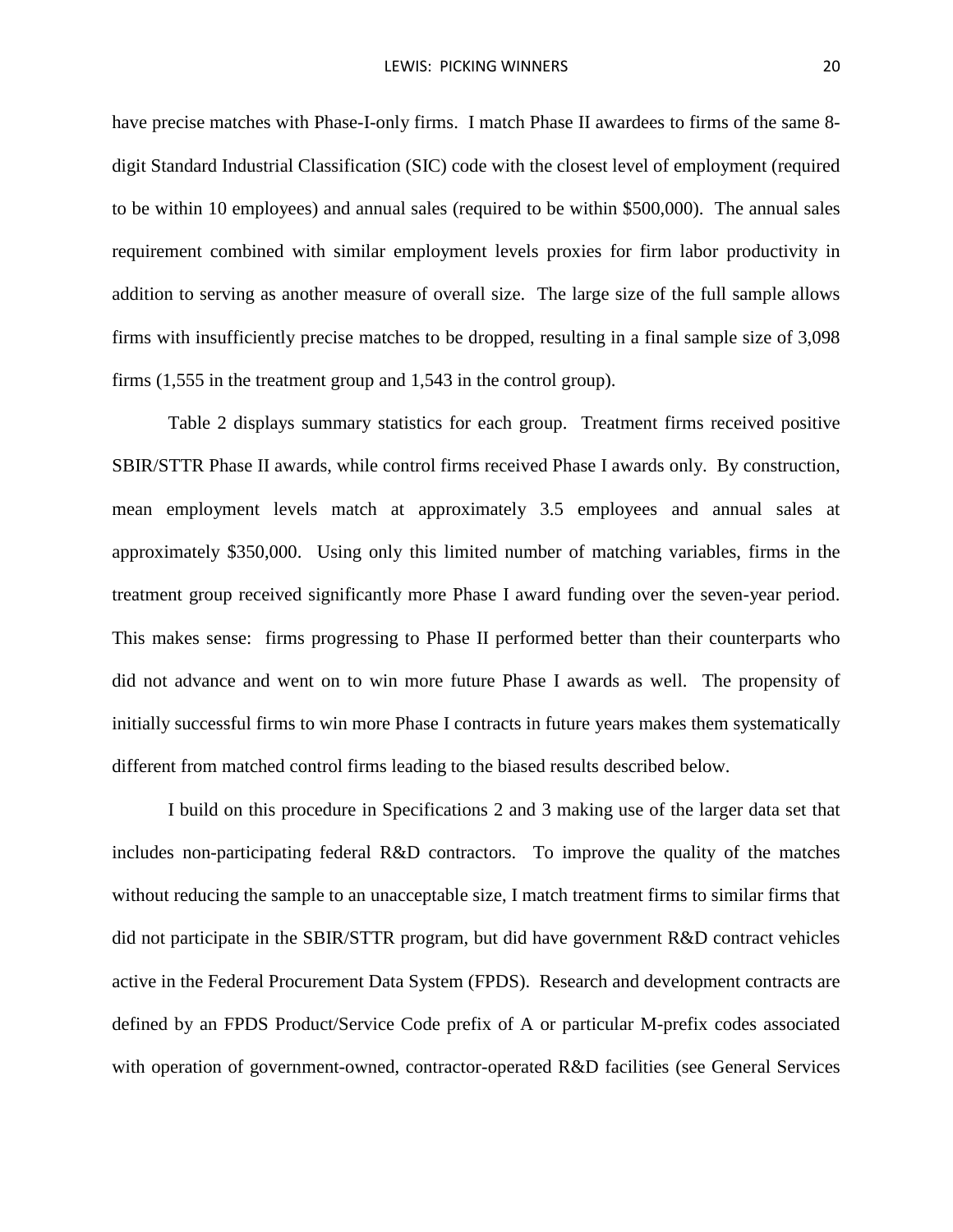Administration 2011). The universe of firms included as candidates for the control group contains 35,172 private-sector firms with active federal R&D contract vehicles in FPDS between 2007 and 2012 that could be matched to NETS entries by DUNS number and do not have significant missing data. The research discussed in Section II suggests that SBIR/STTR participation may serve a certification function for firms seeking private sector venture capital financing; receipt of non-SBIR/STTR R&D funding would serve a similar function, making other federal R&D contractors plausible matches for SBIR/STTR treatment firms along this dimension.

In Specifications 2 and 3, I include additional criteria in matching treated SBIR/STTR recipient firms to control firms. In the models requiring precise characteristic matches, control firms must be in the same industry as the corresponding treatment firm (defined by 8-digit SIC code), within 10 employees in size and within \$500,000 in annual sales, as in Specification 1. In addition, they must be located in the same core-based statistical area (CBSA) as the treatment firm. Geographic matching is important for the reasons discussed in Section II such as network externalities and supply chain synergies in addition to the hypothesis in Lerner (1999) that venture capital tends to disproportionately affect local firms. The treatment and control groups thus contain similar numbers of firms by SIC and CBSA, with similar levels of employment and annual sales. All firms come from the general pool of federal R&D contractors.

I also apply propensity score matching to the samples in Specifications 2 and 3, which allows inclusion of more matching variables without imposing unacceptable limits on sample size. The expanded set of explanatory variables is included in the probit model estimating probability of treatment. The model uses the number of firms in the same 4-digit SIC and CBSA rather than requiring firms to be in the same city and industry. Employment and the logarithm of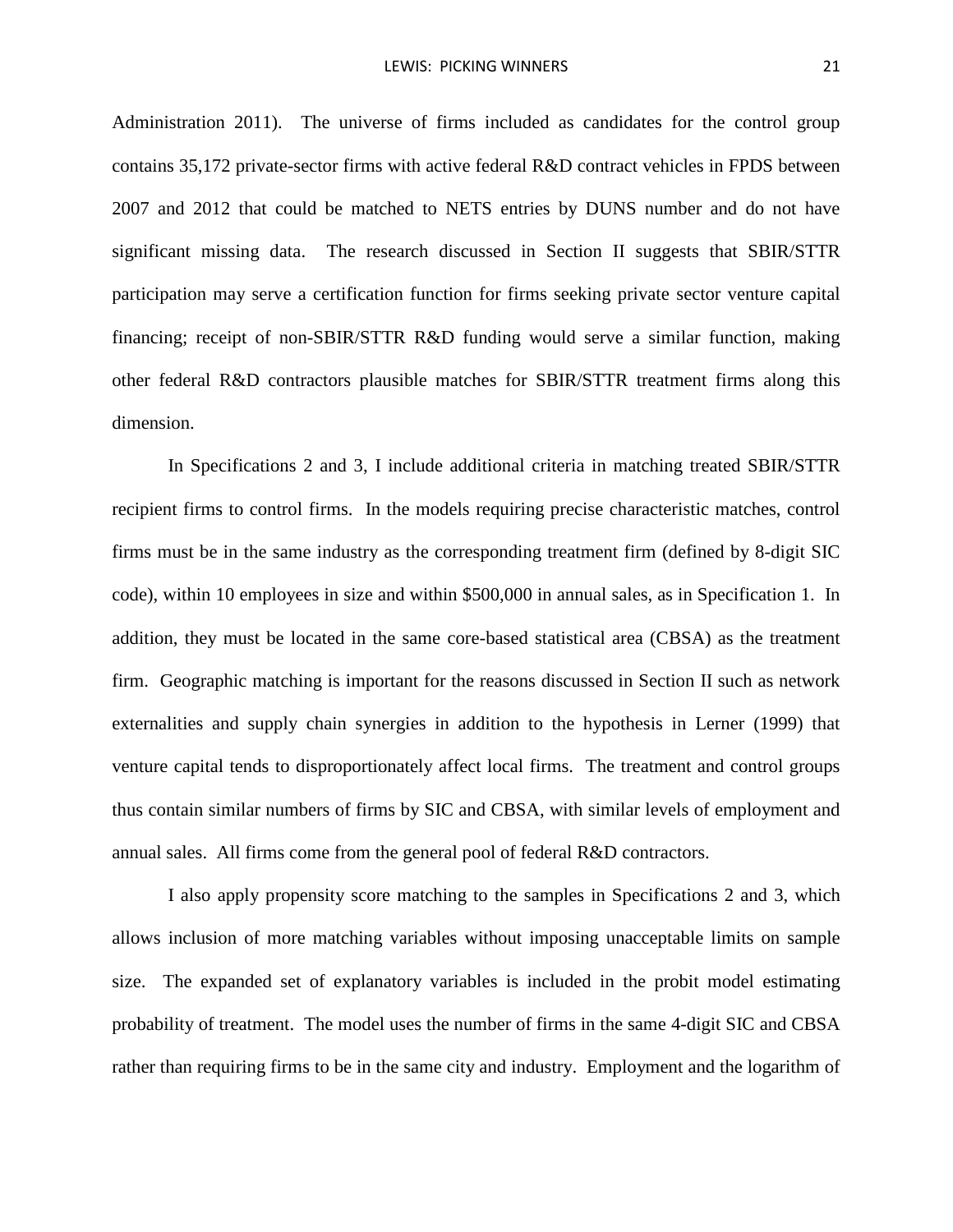annual sales are included along with firm age and total federal funding (SBIR/STTR funding or otherwise for non-participating firms). Non-SBIR/STTR federal funding by firm was extracted from FPDS. These additional variables are not included in the precise-match models since they would unacceptably reduce the sample size. Summary statistics for the full population of Phase I and Phase II firms and the population of potential control firms are provided in [Table 3.](#page-40-0) SBIR/STTR firms employ an average of 8 to 12 people and have annual sales of \$1.2M to \$2.0M. They are 10-13 years old on average. Phase II firms tend to be larger and older. Nonparticipating federal R&D contractors are also included in [Table 3;](#page-40-0) as expected, they tend to be significantly older and larger than SBIR/STTR firms, with averages of 115 employees, \$17.1M in annual sales, and 23 years of age. I match treatment firms in each specification with their three nearest neighbors by propensity scores estimated in the probit model to form the control group (in contrast to the precise-match model, no caliper restrictions are included).

I then compare treatment and control groups by growth in employment and growth in annual sales over the six-year period using two distinct methods. A difference-in-difference model uses raw reported values of employment and sales at the beginning and end of the period to estimate the treatment group change relative to that experienced by the control group. In the second method, estimation of the average treatment effect on the treated (ATT) combines the beginning and ending values into an overall growth variable, calculated as (Value2012 – Value2007) / Value2007. I adjust sample variances of propensity score matching estimators of the ATT for the first-stage estimation procedure using distributions derived by Abadie and Imbens (2012). Firms that are not in business in either 2007 or 2012 have values of employment and sales coded to zero in that year, with firms coming into existence showing growth of 100%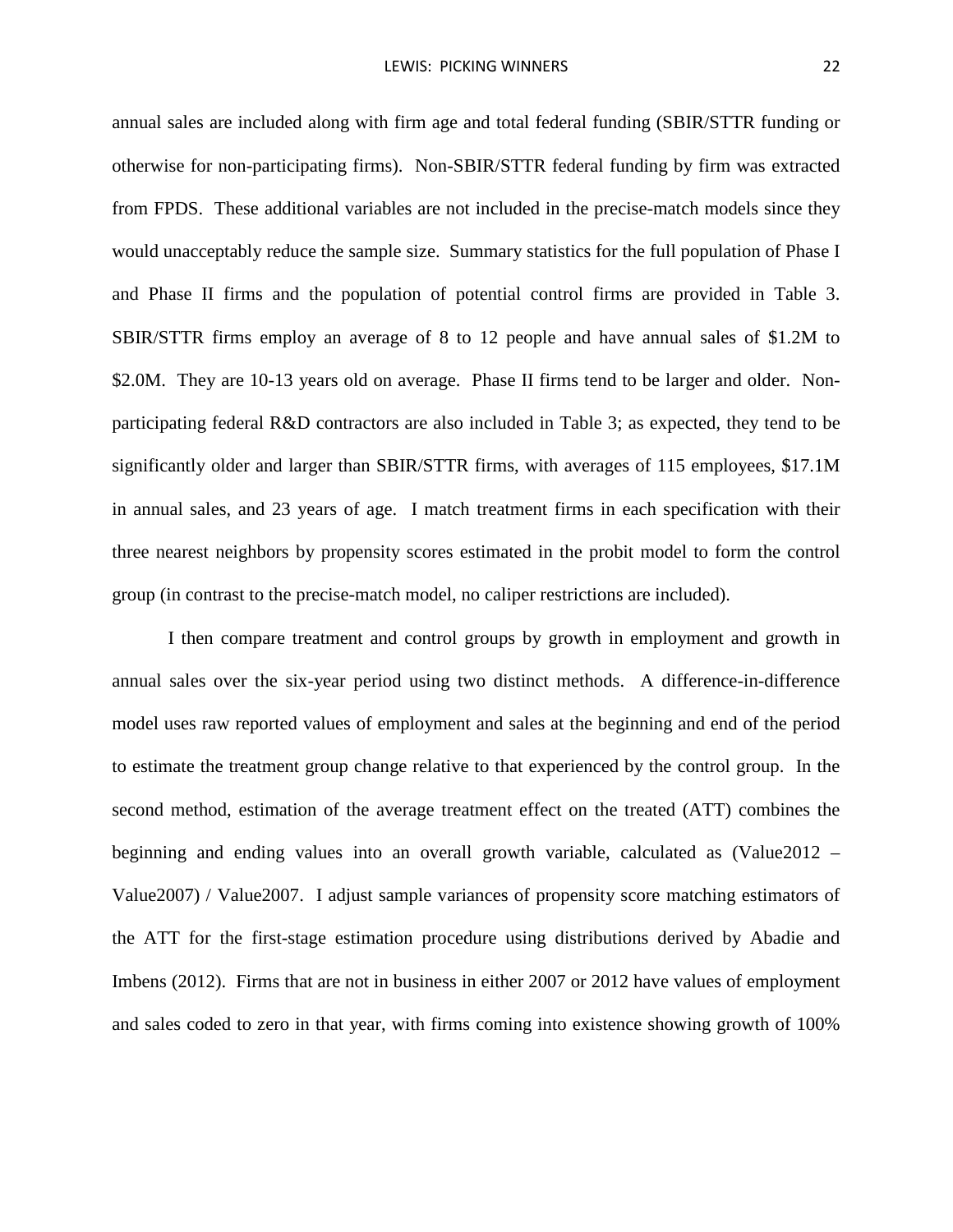and firms going out of business showing growth of -100%. A model specification that drops these entering and exiting firms from the dataset (not presented here) produces similar results.

Table 4 displays treatment and control group summary statistics for the second specification. Treated firms in Specification 2 received an average of \$244,037 in Phase I awards between 2007 and 2012. Their average 2007 employment level of 2.32 employees matches that of the control group as does their mean 2007 sales of \$221,497. A total of 1,902 firms met the precise matching criteria and are included in the model (885 treatment firms and 1,017 control firms). The probit regression estimating treatment propensities is presented in column 1 of Table 5.

The theory presented above does not provide a clear prediction for how these firms will perform. Winning a Phase I award may indicate that the firm was judged highly innovative by competent panels of experts in their field and can therefore be expected to perform well. It may also serve as a certification function to outside investors, allowing the firm greater access to private-sector financing. On the other hand, failing to progress to Phase II may suggest that these firms have trouble translating innovative ideas into practical applications and are therefore likely to perform poorly relative to non-participant firms.

Specification 3 matches full participants in the SBIR/STTR program – recipients of both Phase I and Phase II funding – to firms that did not participate. I use the same matching criteria as Specification 2 along all other dimensions. As Table 6 shows, these firms tend to be slightly larger than Phase-I-only firms in Specification 2. The treatment group averages 4.36 employees and \$454,356 in annual sales, versus 4.01 employees and \$418,065 in sales for the control group. Treated firms received an average of \$462,057 in total Phase I awards and \$1,826,980 in Phase II awards between 2007 and 2012. The sample includes 828 firms in the control group and 963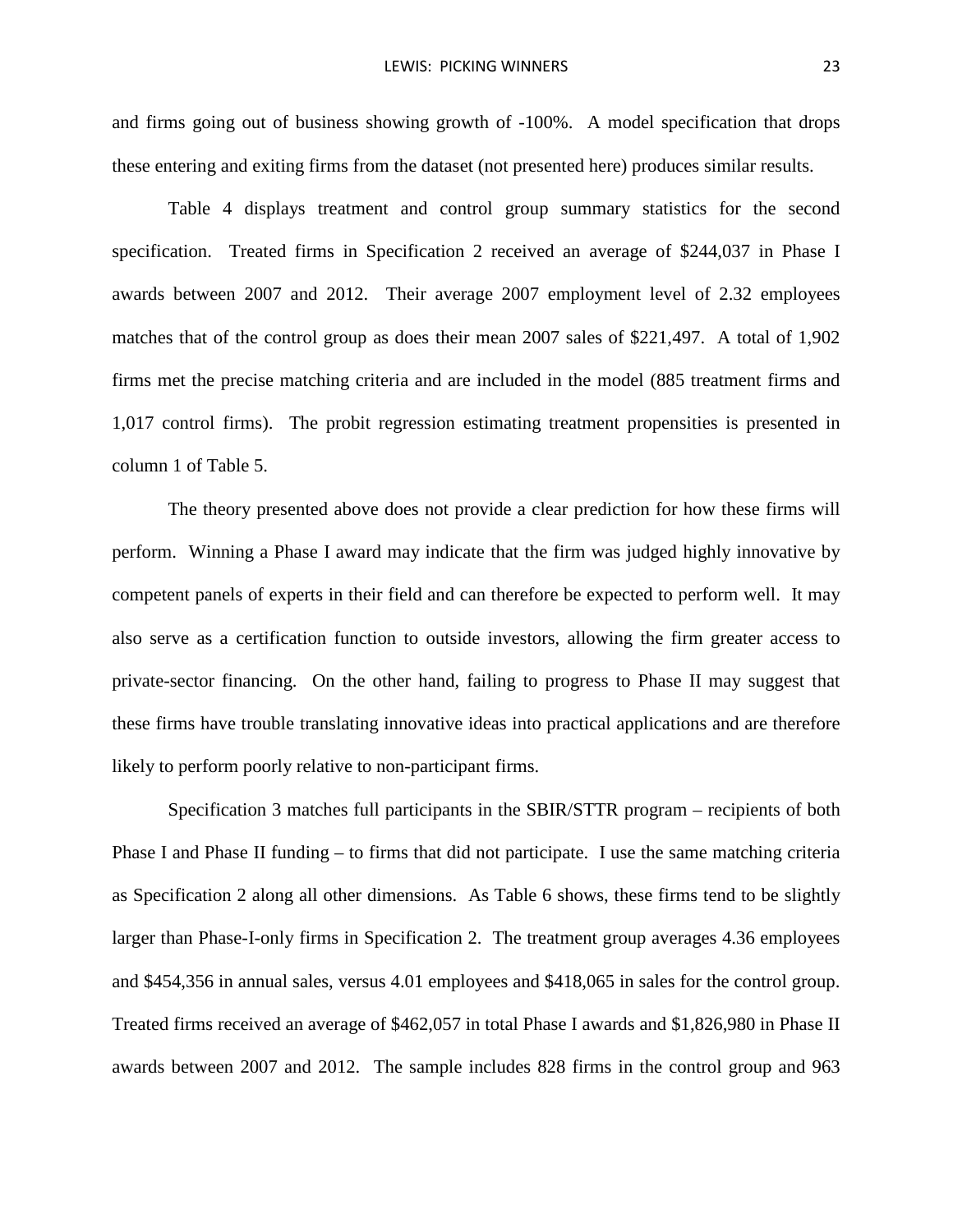firms in the treatment group. The probit regression estimating treatment probabilities is included column 3 of Table 5.

For Specification 3 firms that participated successfully in the SBIR/STTR program from beginning to end, predictions of the conventional analysis and those of the regulatory capture hypothesis are sharply different. The conventional analysis suggests that public venture capital provides the startup funding required to turn innovative ideas into salable goods, and that government subsidies will stimulate growth as participating businesses commercialize the products developed during the program. How much of this benefit is captured by the awardee and how much spills over to other firms, thus producing larger social benefits, is an open question, but we should nevertheless see some degree of above-average growth at the firm level. Regulatory capture, on the other hand, implies that participating firms will specialize not in innovation, but in obtaining subsidies. The program may even attract losers in the competition for private venture capital, further decreasing the quality of the talent pool and lowering growth levels below the overall average.

### *C. Robustness of Estimated Effects*

Two additional specifications test the robustness of the analysis by changing the matching criteria and expanding the sample size. In Specifications 4 and 5, I remove the requirement that firms must match to a similar firm in the same CBSA. Table 7 and Table 8, respectively, display the summary statistics. Specification 4 uses a control group that is not matched by CBSA to test the effect on treatment firms of receiving positive Phase-I-only funding. Firms are of similar size, with about 3.5 employees and \$370,000 in annual sales at the beginning of the period in 2007. The sample size of precise-match firms is 1,955 in the treatment group and 2,448 in the control group. Specification 5 also uses non-CBSA matching,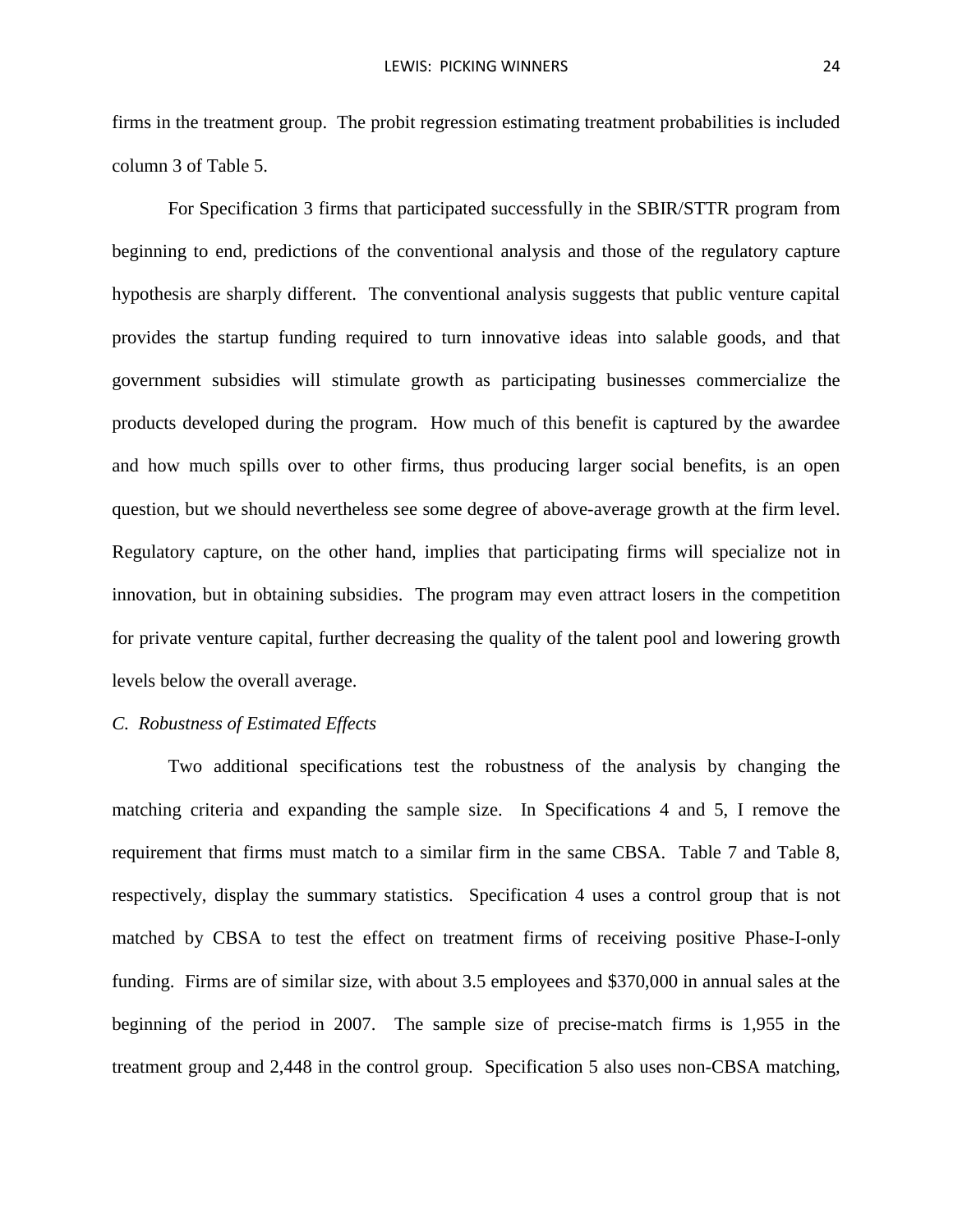but compares control firms to full program participants receiving Phase II funds. The firms are slightly larger on average than Specification 4 firms, with about 6 employees and \$700,000 in annual sales. The sample includes 1,933 treatment firms and 2,390 control firms. The propensity score matching models are similar to those in Specifications 2 and 3, but remove the geography variable from the probit estimation of propensity scores, which instead includes the total number of firms in the same 4-digit SIC code across the United States rather that in the same CBSA. This probit estimation is included in columns 2 and 4 of Table 5.

Theory reviewed in Section II suggests that any bias introduced to the model by removing geography from the matching procedure is likely to be positive. SBIR/STTR funding is highly concentrated geographically (see Figure 7), and firms residing within industry clusters are likely to affect one another through knowledge spillovers, shared supply chains, concentrated customer bases, and other such agglomeration effects. Matched treatment and control firms from the same CBSA will experience similar geographic synergies, making the difference in their performance levels smaller. Control group firms from other cities, however, will not share industry cluster characteristics. We would expect the difference in performance between these control firms and SBIR/STTR participants to be larger.

#### *D. Model Specification*

I first use a difference-in-difference model to compare the employment and sales growth of treatment firms with those of control firms between 2007 and 2012. This model is applied to both the limited precise-match samples as well as the broader treatment and control groups matched using propensity scores. With the matching procedure designed to account for nonorthogonal differences between groups, I use ordinary least squares to estimate

$$
y_{i\tau} = \alpha + \beta t_i + \gamma a_{\tau} + \delta t_i a_{\tau} + \varepsilon_{i\tau}
$$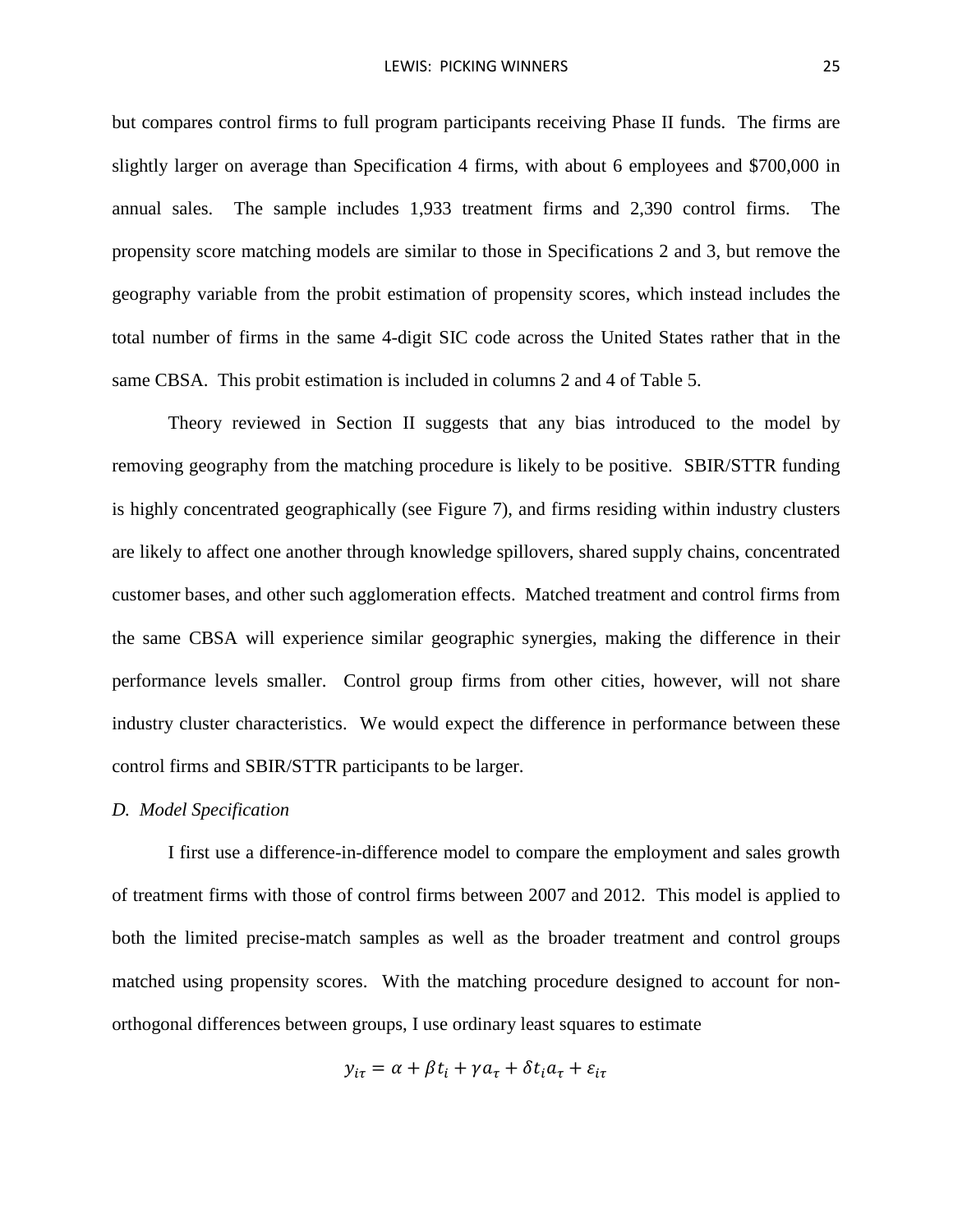where  $y_{i\tau}$  is the level of sales or employment for firm *i* in period  $\tau$ ,  $t_i$  is a dummy variable indicating treatment status of firm *i*,  $a<sub>\tau</sub>$  is a dummy variable indicating either 2007 or 2012 values of the dependent variable, and  $\varepsilon_{i\tau}$  is an error term that is assumed orthogonal. The coefficient of interest is  $\delta$ , which is the difference-in-difference estimator:

$$
\hat{\delta} = (\bar{y}_{(treat)(after)} - \bar{y}_{(treat)(before)}) - (\bar{y}_{(control)(after)} - \bar{y}_{(control)(before)})
$$

Robust standard errors are clustered by 6-digit North American Industrial Classification System (NAICS) code. Other specifications, not reported here, used alternatives such as CBSA to cluster the standard errors; this had no significant effect on the results.

The probit model used to estimate propensity scores is specified as

$$
t_i = \alpha + \beta X + \varepsilon_i
$$

where  $t_i$  is a treatment status dummy and X is a matrix of independent variables including the number of firms in the same CBSA and/or industry, employment in 2007, log of sales in 2007, firm age in 2012 and the log of total federal funding to the firm. I estimate ATT using propensity-score-matched treatment and control groups according to

$$
E[Y_{1i} - Y_{0i} | D_i = 1] = E[Y_{1i} | D_i = 1] - E[Y_{0i} | D_i = 1]
$$

where  $E[Y_{1i} | D_i = 1]$  is the estimated value of the treatment group outcome (change in employment or annual sales) given treatment and  $E[Y_{0i} | D_i = 1]$  is the counterfactual control group outcome assuming treatment. Matched controls supply counterfactual outcome estimates.

In addition to robustness checks using the non-geographically matched sample, I also include ordinary and weighted least squares estimates of the form

$$
y_i = \alpha + \beta t_i + \gamma X + \varepsilon_i
$$

where  $y_i$  is either the percent growth in employment or the percent growth in annual sales for firm *i* between 2007 and 2012. The treatment dummy,  $t_i$ , indicates SBIR/STTR participation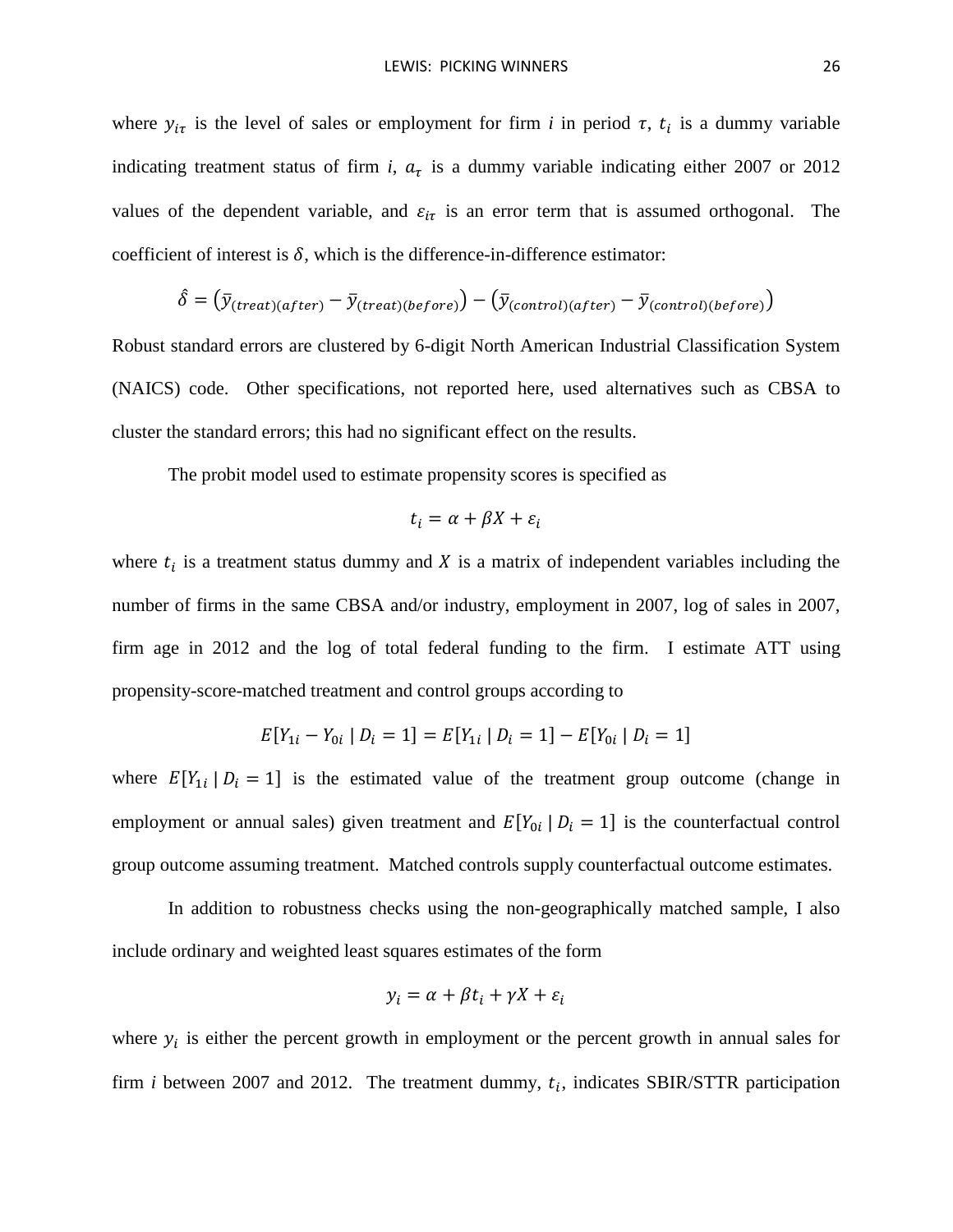with  $\beta$  the coefficient of interest. The independent variables included in the propensity scoring probit regression model are also included here as controls in the matrix  $X$ . Error is again captured in  $\varepsilon_i$  and is assumed orthogonal. In addition to OLS, the model is estimated using frequency weights generated by the propensity score matching procedure. I weight each treatment and control observation by the number of corresponding matches from the other group, giving greater weight to firms possessing broader similarities to their peers.

#### **Section IV: Results**

The objective of the three primary model specifications is to answer several questions about the performance of the U.S. government's public venture capital program. Is the government, at a large scale and over a long period of time, capable of stimulating productive investment in R&D by small, innovative firms? Has it been successful at replicating the private venture capital industry at a national scale using bureaucratic structures? Does the US economy perform better when agencies deliberately stimulate R&D investment at the most basic level of the small business? There are two primary competing hypotheses. The consensus in the literature examining the SBIR/STTR program is that it has indeed been a success, and that subsidies create innovation and growth that spills over into the broader economy, providing social benefits beyond the impact to individual firms. A second body of literature focuses on public choice theory and the economics of rent seeking; it leads to the conclusion that such programs are unlikely to drive sustained high levels of performance given the weak and even perverse incentives offered to program participants and administrators.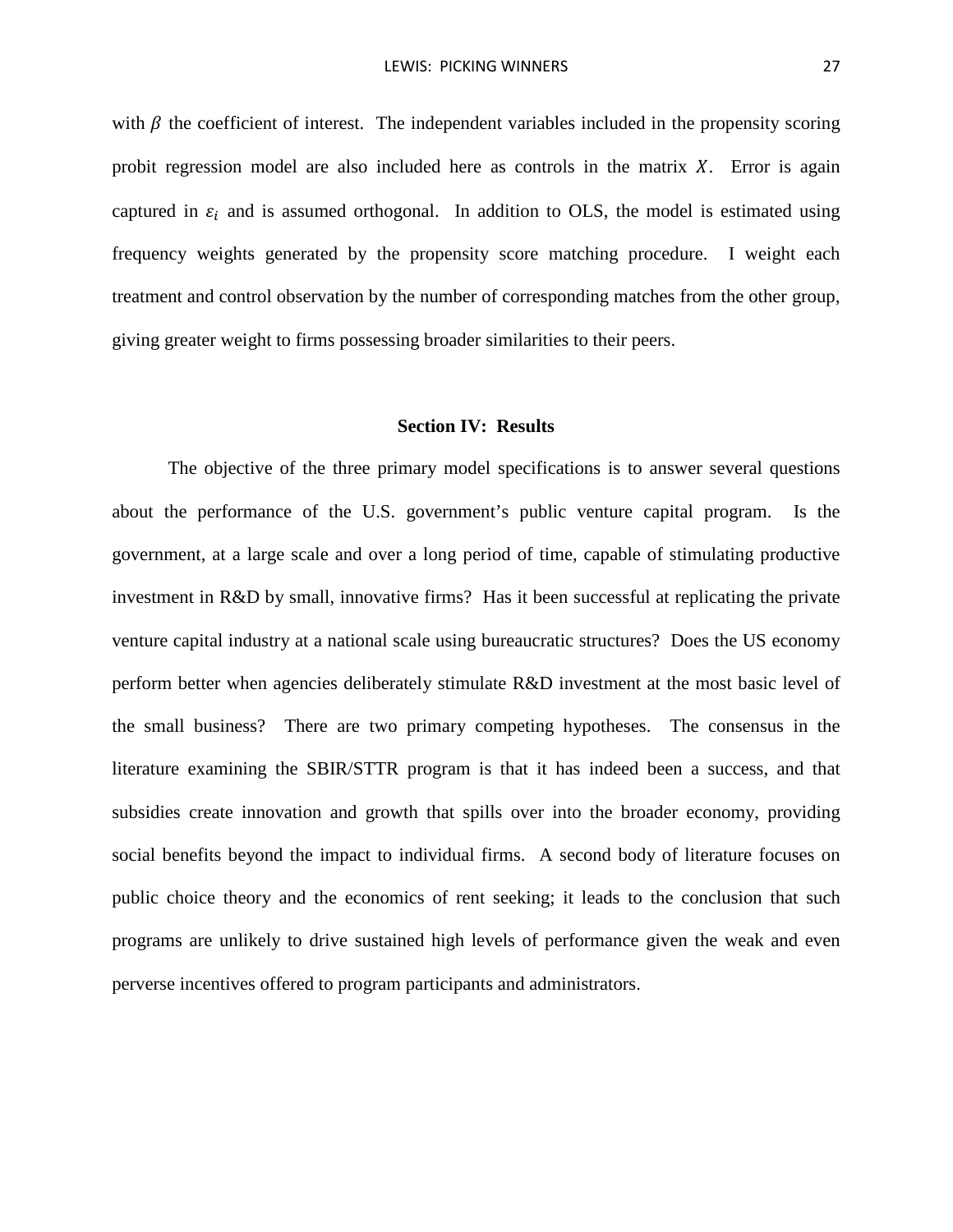### *A. Specification 1: Phase II Recipients versus a Phase-I-Only Control Group*

Specification 1 replicates what is arguably the most convincing technique employed to date that suggests the program has been a success. Lerner (1999) supplements the large number of case-study-based analyses of the SBIR/STTR program with a broad look at the data. A comprehensive dataset was unavailable at the time the study was conducted, but the results can be replicated using modern data and similar methods. [Table 9](#page-44-0) displays t-tests for equality of means across the full treatment- and control-firm candidate populations in each model specification. The mean employment level for the 3,138 Phase-I-only firms increases by 71% between 2007 and 2012, compared to 66% for the 3,656 Phase II firms; this difference is not statistically significant. A broad look at sales growth produces a similar result: Phase-I-only firms experienced mean growth in annual sales of 125% (in constant 2012 dollars) compared to 120% for the treatment group. This difference in means is again insignificant.

A treatment sample matched to control group candidate firms by industry, sales and employment, however, produces more interesting results. Table 10 (columns 1 and 2) presents the results of the precise-match difference-in-difference model comparing employment and sales growth of treated firms receiving Phase II awards to control firms that did not progress beyond Phase I. As in Lerner (1999), the treatment group outperforms the control group. Mean annual sales rises by \$83,600 between 2007 and 2012 for Phase II firms compared to Phase-I-only firms, and the result is highly significant, with a p-value of 0.004. These treated firms also experience average relative growth of 0.377 employees over the period, but the result is not statistically significant (p-value 0.165). (Sort order is important to the matching procedure, and some re-sorted specifications achieve a positive result significant at the 10% level.) Figure 8 graphically depicts the difference-in-difference relationship. There are a number of reasons,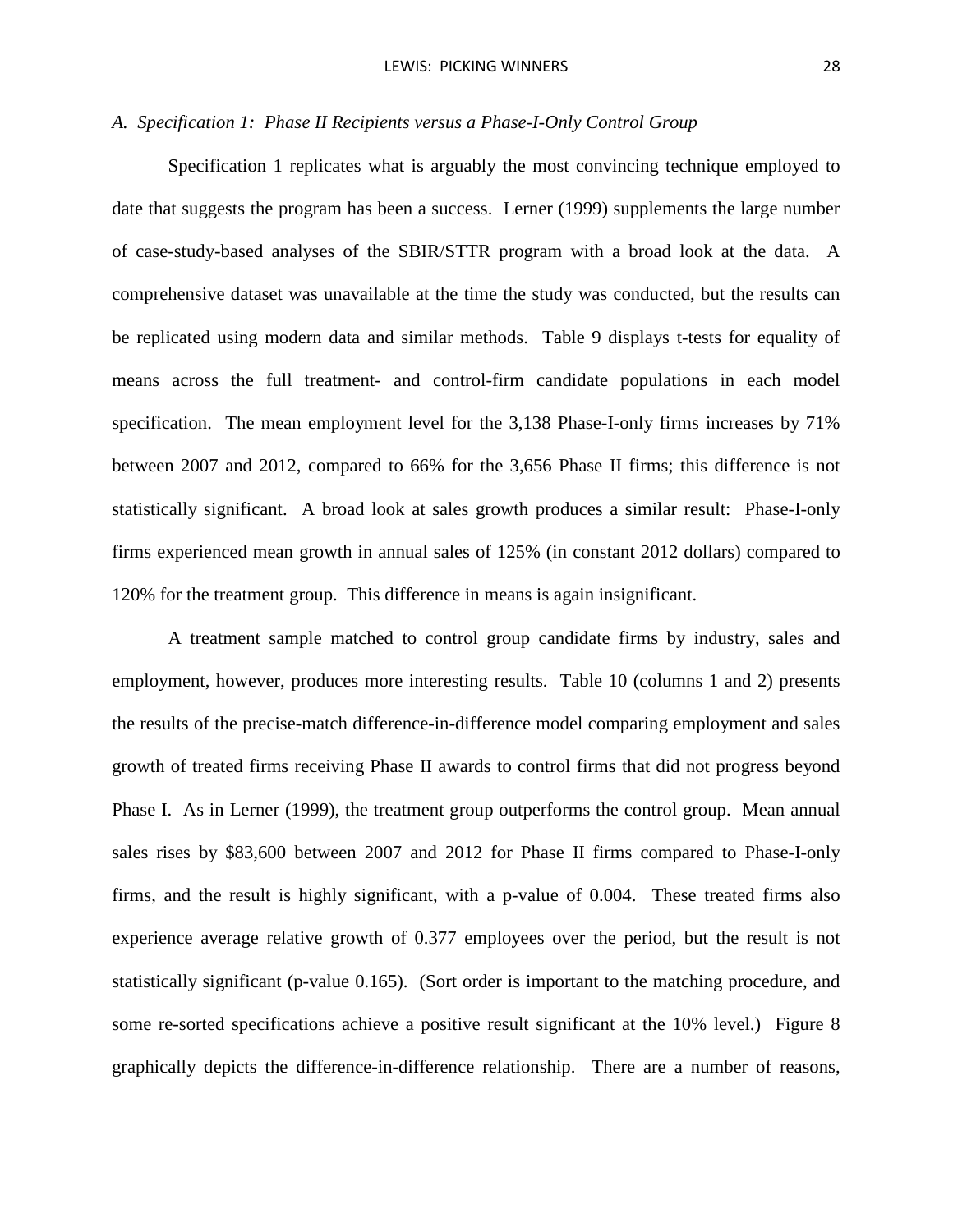however, why these results are suspect. Industry-, sales- and employment-level matching is insufficient to capture all of the relevant differences between the groups. More awards, rather than any resulting innovation and commercialization, may have produced the observed growth.

Geography, and the accompanying network effect, is a significant factor not captured in the analysis that likely leads to bias. Columns 3 and 4 of [Table 10](#page-45-0) show a model that also requires firm matches to be in the same CBSA; including this matching variable reverses the sign of the results and eliminates statistical significance, though at a reduced sample size of 635 treatment firms and 657 control firms. Columns 5 and 6 report results of a similar model with firms also matched on total Phase I awards rather than CBSA (using both reduces the sample size to an unworkably small number of firms). Again, the signs reverse and the results lose statistical significance. Matching is more difficult in this case, with 1,276 treatment firms matched to only 463 control firms.

### *B. Specification 2: Phase I Recipients versus a Non-SBIR/STTR Control Group*

Specification 2 examines in isolation the control group from Specification 1: firms that were awarded Phase I contracts but failed to progress to Phase II during the 2007 to 2012 period. In the overall sample, the 3,138 Phase-I-only firms experienced average employment growth of 71% compared to 134% in a full sample of 35,172 non-SBIR/STTR firms (see [Table 9\)](#page-44-0). A t-test that the latter exceeds the former rejects the null hypothesis at a level of significance of 0.0001. Annual sales growth also reveals underperformance of Phase-I-only firms, with a 125% increase in the treatment group and 252% for non-participants.

The Specification 2 precise-match difference-in-difference model compares treatment firms to other government R&D contractors that did not participate in the SBIR/STTR program by matching on CBSA in addition to the Specification 1 parameters of industry, sales and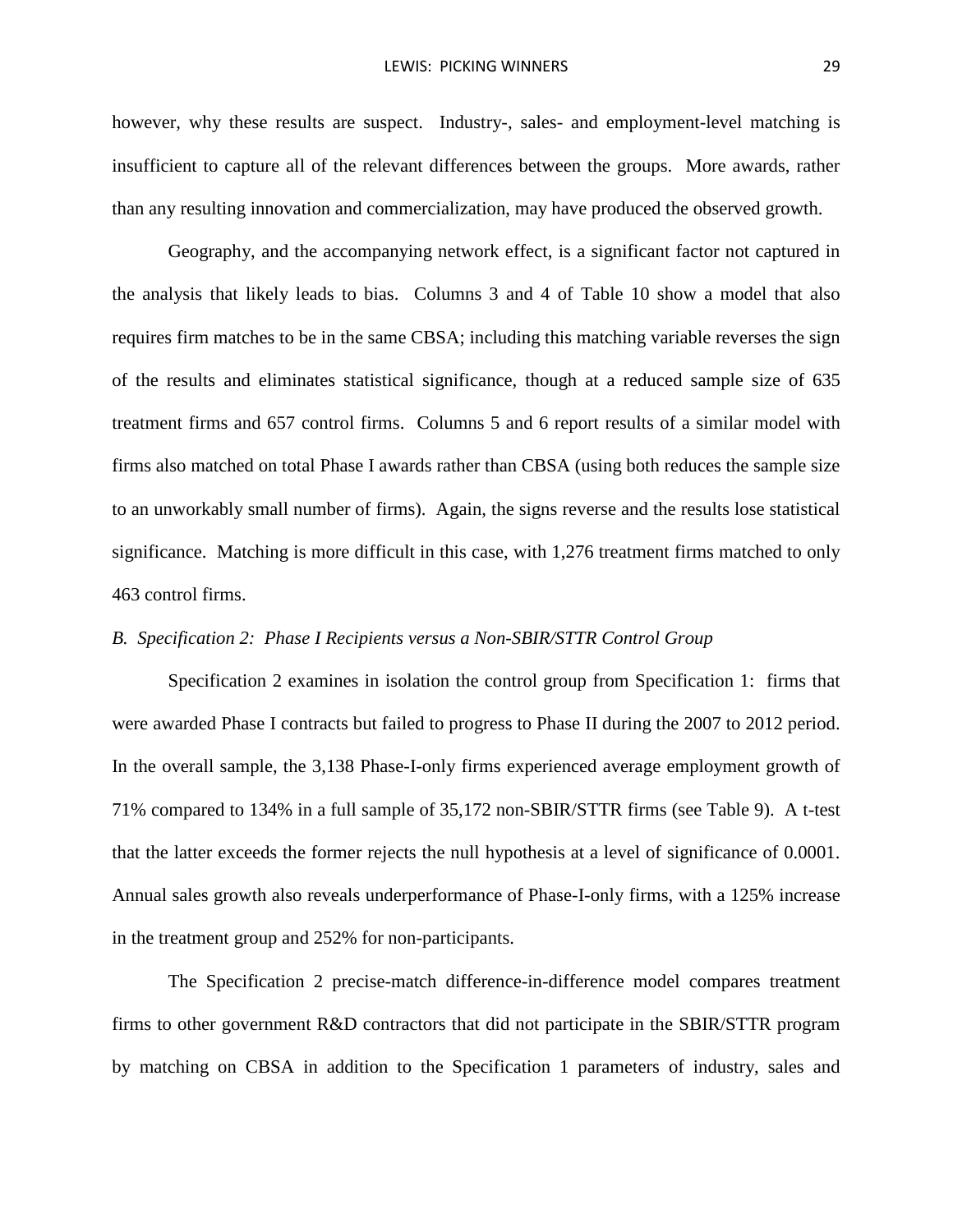employment. This model finds significant underperformance of Phase-I-only firms. Annual sales and employment decline by \$1.88M and 11.7 employees relative to the control group [\(Table 11,](#page-46-0) columns 1 and 2; and Figure 9). These declines are highly statistically significant, with p-values of 0.006 and 0.005, respectively.

Rather than limiting the sample to only those firms with precise control group matches, the propensity scoring method uses the probit model in [Table 5](#page-42-0) to estimate probabilities of inclusion in the treatment group based on a vector of firm characteristics. This technique finds the best matches available from the 35,172 potential control group firms that had active government R&D contracts over the period. Treatment and control groups are then used to estimate the ATT. Matching treatment to control firms based on propensity scores allows for matching on the additional characteristics of firm age and total federal funding without excessive reductions in sample size. It produces negative coefficients, as reported in [Table 12.](#page-48-0) Employment growth in the Phase I treatment group is 383% lower than the control group over six years, but with an insignificant p-value of only 0.162. Sales growth is also lower (-312%) and lacking statistical significance, with a p-value of 0.196. I apply a difference-in-difference model similar to the precise-match model employed above, but using the treatment and control groups generated by propensity score matching. The results presented in Table 13 are even more dramatic than those from the smaller samples derived from precise matching on firm characteristics. Phase-I-only firms added 13.7 fewer employees and \$2,370,000 less in annual sales than the control group over six years, with p-values of 0.000 and 0.002, respectively. Unlike the ATT reported above, however, standard errors in this model do not account for propensity score estimation in derivation of the treatment and control groups.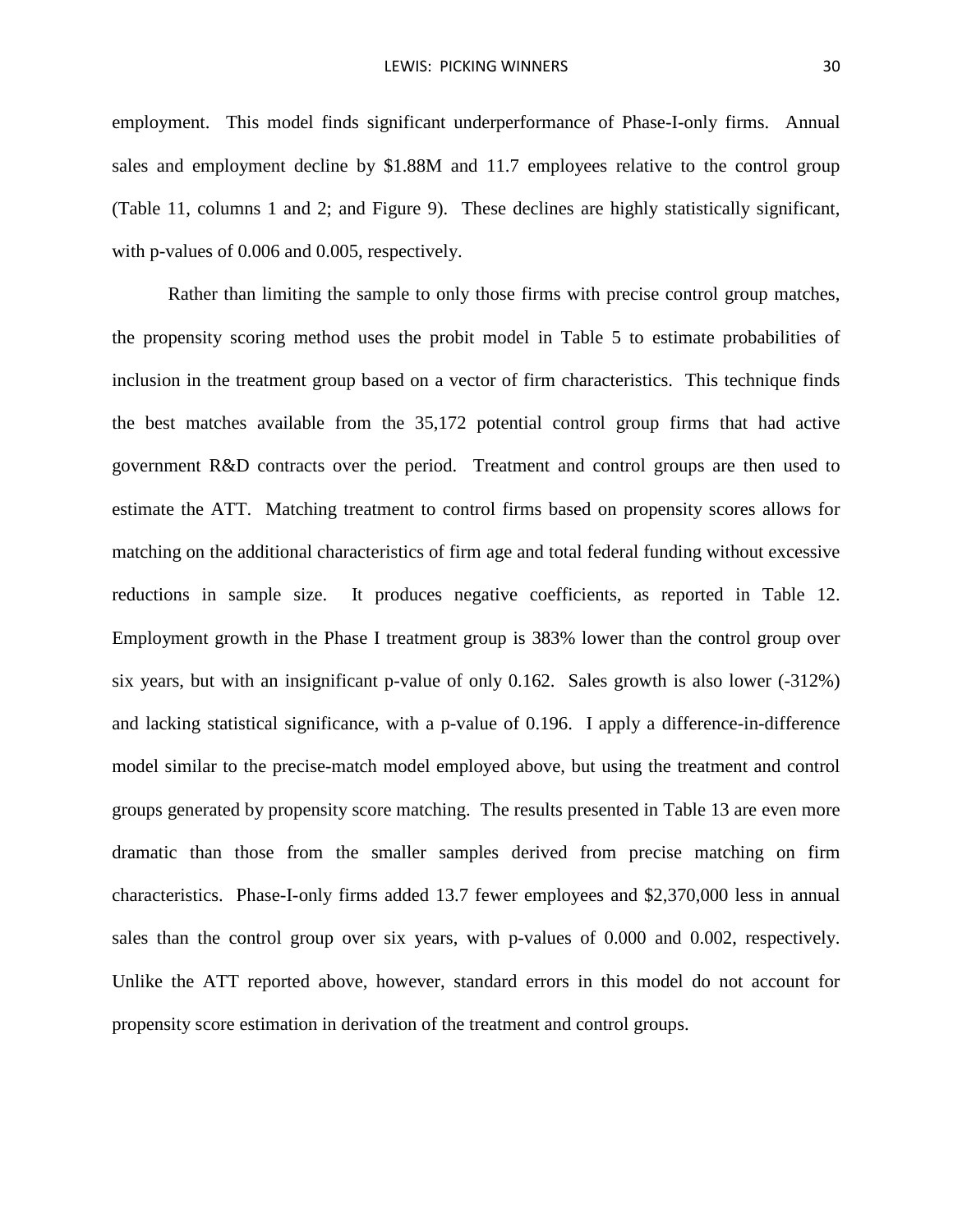Specification 4 is similar to Specification 2, without requiring that matched control firms be in the same CBSA as their treated paired firm. Here I examine the bias effect suggested by the inclusion of CBSA in the Specification 1 model. Based on the theory of agglomeration synergies, dropping the CBSA matching requirement should bias the results upward in absolute value. In the precise-match difference-in-difference model of Specification 4, Phase-I-only firms experience mean declines in annual sales and employment of \$1.95M and 10.6 employees relative to their peers, with highly significant p-values of 0.004 and 0.012, respectively [\(Table](#page-46-0)  [11,](#page-46-0) columns 5 and 6; Figure 11). The propensity score matching model estimates the ATT for employment is a drop of 338%, with a p-value of 0.028. Sales growth is also poor, dropping by 298% relative to the control, with a p-value of 0.035 [\(Table 12\)](#page-48-0). Difference-in-difference estimates calculated using the propensity-score-matched treatment and control groups again provide even more sharply negative results, as reported in [Table 13,](#page-49-0) columns 5 and 6.

I contrast these results to those in Specification 2, in which firms required a geographically matching control firm to be included in the sample. Phase-I-only firms in Specification 4 performed at levels similar to the non-geographically-matched control group (\$1.95M and 10.6 employee mean decline) as compared to Specification 2, which did require a geographic match (\$1.88M and 11.7 employee mean decline). Thus, for Phase-I-only firms we do not see strong bias associated with the geography variable.

The finding that Phase-I-only firms underperform challenges the certification hypothesis that SBIR/STTR awards serve as a signal to outside investors, but it is not conclusive. Private venture capitalists may observe the failed attempt to progress to Phase II and choose not to invest. The early success and later failure may result from clever innovation combined with a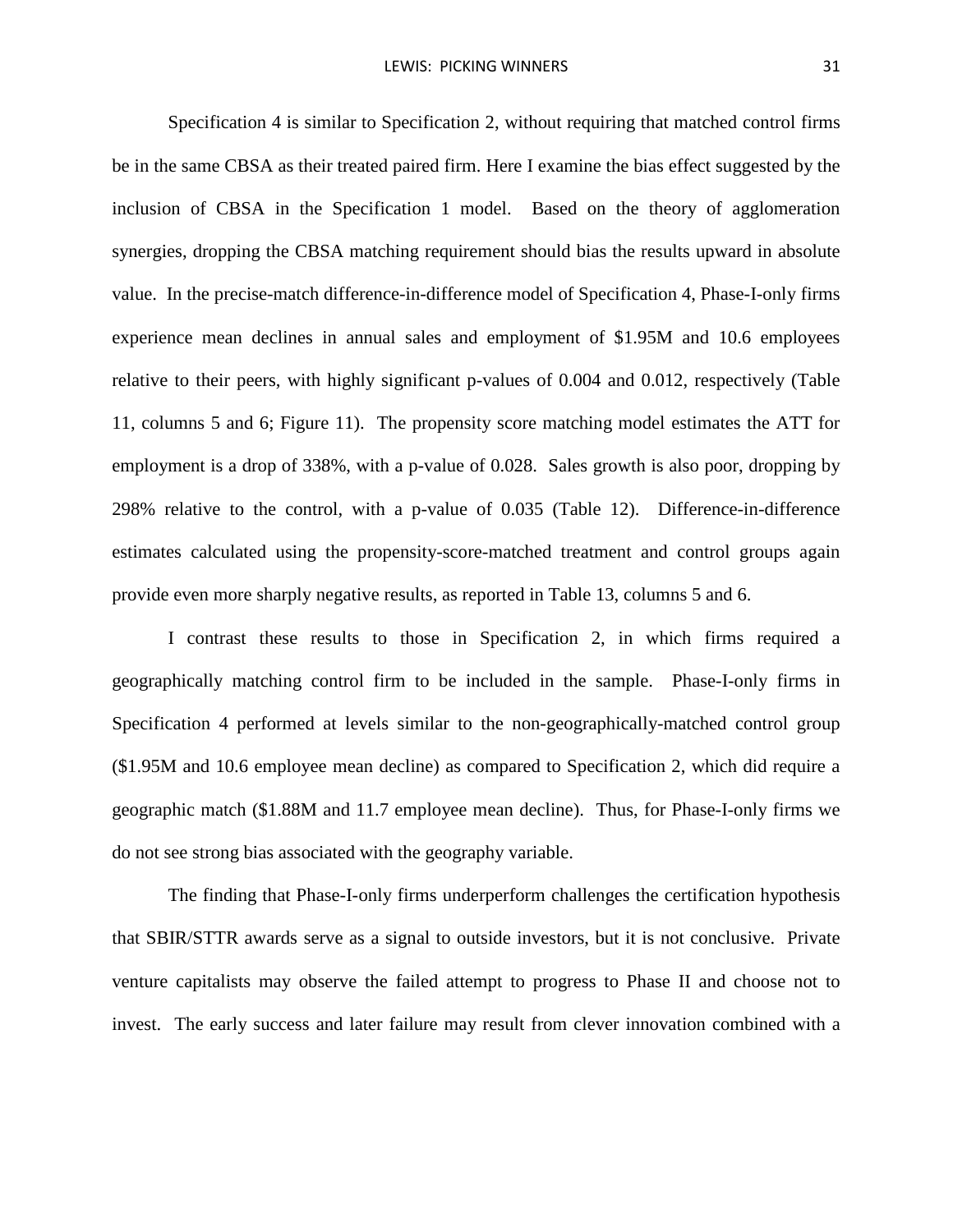management team that is unable to capitalize on the opportunity. Such management difficulties would likely be observed by private investors. Ultimately the results are inconclusive.

### *C. Specification 3: Phase II Recipients versus a Non-SBIR/STTR Control Group*

Specification 3 is more revealing. It examines successful SBIR/STTR participants who continued to progress through the program and finds they also performed significantly worse than similar firms over the six-year period. Compared to the full non-participant group of 35,172 firms growing at average rates of 134% in employment and 252% in sales over six years, the 3,656 firms receiving Phase II funding grew at only 66% and 120%, respectively (see [Table 9\)](#page-44-0). In the precise-match difference-in-difference model, annual sales declined by \$1.09M and employment by seven employees relative to the control group, with p-values of 0.049 and 0.067, respectively [\(Table 11,](#page-46-0) columns 3 and 4; and Figure 10). Propensity score matching provides additional evidence of underperformance for Phase II award recipients [\(Table 12\)](#page-48-0), with an ATT of -217% growth in employment and -250% growth in sales (with p-values of 0.002 and 0.001, respectively). Difference-in-difference estimates in Table 13 show Phase II firms growing by 27 fewer employees (p-value  $= 0.001$ ) and \$6.07M less in annual sales (p-value 0.012) than matched control firms (again with standard errors not accounting for first-stage propensity score estimation).

Similar to Specification 4, Specification 5 examines the findings in Specification 3 by removing the geography variable. Phase II participants in Specification 5 experience similarly poor performance, with declines of \$1.83M and 14.4 employees (p-values 0.000) in the precisematch difference-in-difference model [\(Table 11,](#page-46-0) columns 7 and 8; Figure 12). Propensity score matching produces an ATT of -269% in employment growth and -320% in sales growth with strong statistical significance (p-value 0.000) and the propensity-score-matched difference-in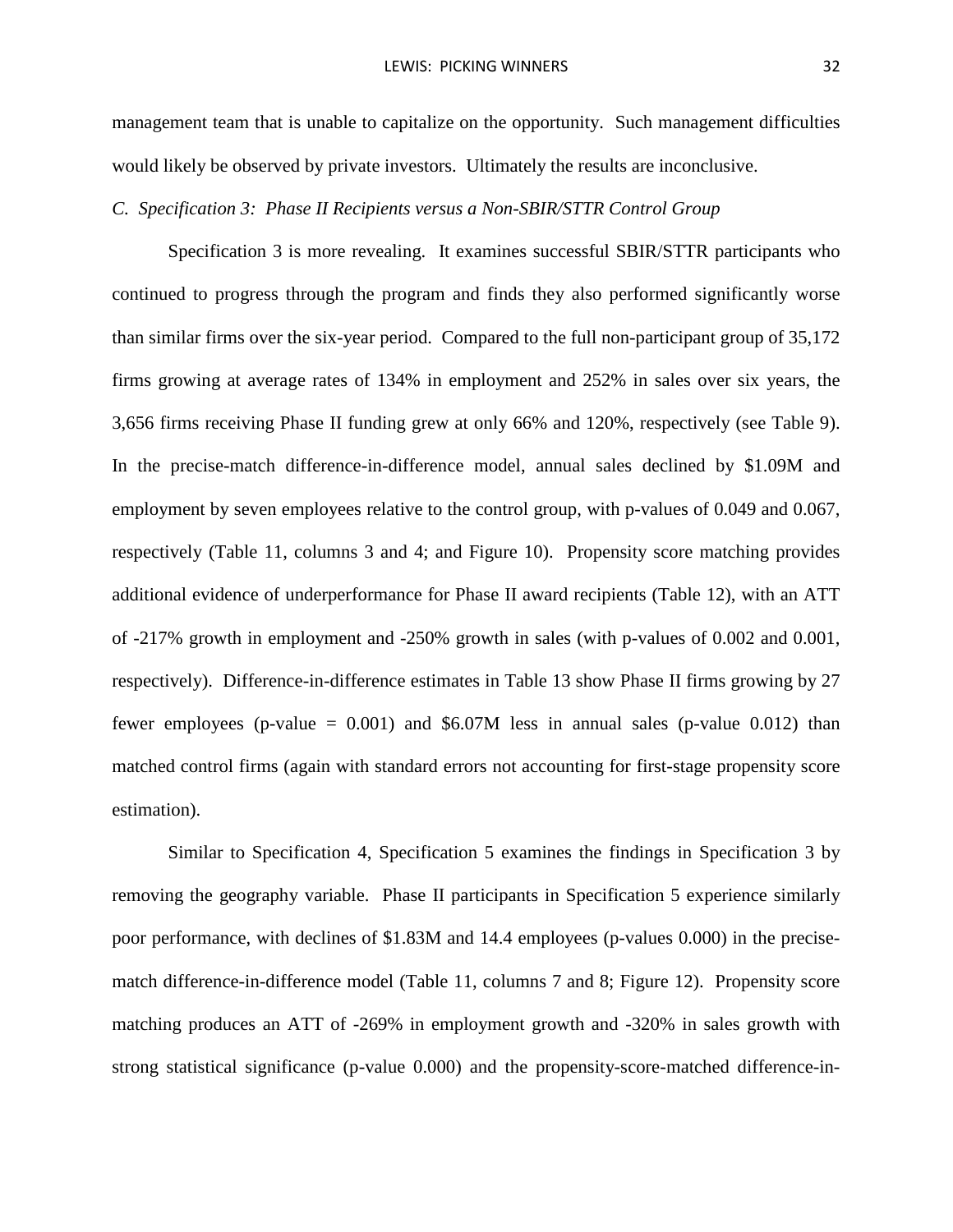difference model produces even stronger evidence of underperformance [\(Table 13,](#page-49-0) columns 7 and 8).

Unlike Phase-I-only firms, performance of this treatment group relative to the control (\$1.83M and 14.4 employee mean decline; see [Table 11\)](#page-46-0) was greater than that of the geographically-matched sample in Specification 3 (\$1.09M and 7 employee mean decline), with stronger levels of statistical significance. As we saw in Specification 1, regional agglomeration effects may account for this bias upward in absolute value. Firm performance relative to neighboring firms is more similar, while performance differences relative to a national baseline are magnified. I speculate that the absence of this effect for Phase-I-only firms may reflect a failure to integrate with the local community of similar firms.

The finding in Specification 3 provides support for the hypothesis that SBIR/STTR participants excel not at innovation, but at remaining small and collecting subsidies while their peers grow. The Specification 3 result is also interesting in comparison to Specification 2. Both groups participated in the program, but firms with longer periods of participation and higher levels of funding experienced levels of poor performance similar to those that failed early on. It is apparent from this result that failure in the SBIR/STTR program (i.e., non-progression to Phase II) is not the operative indicator of broader market failure.

#### *D. Alternative Models: Ordinary and Weighted Least Squares*

Ordinary and weighted least squares estimates of treatment effects presented in [Table 14](#page-52-0) similarly suggest that SBIR/STTR participants grow more slowly than their peers. Using the propensity scores estimated in Table 5, I again compare the matched treatment and control groups used above in an ordinary least squares model that includes the treatment dummy as an independent variable. I also use the number of firms calculated to be matches to weight each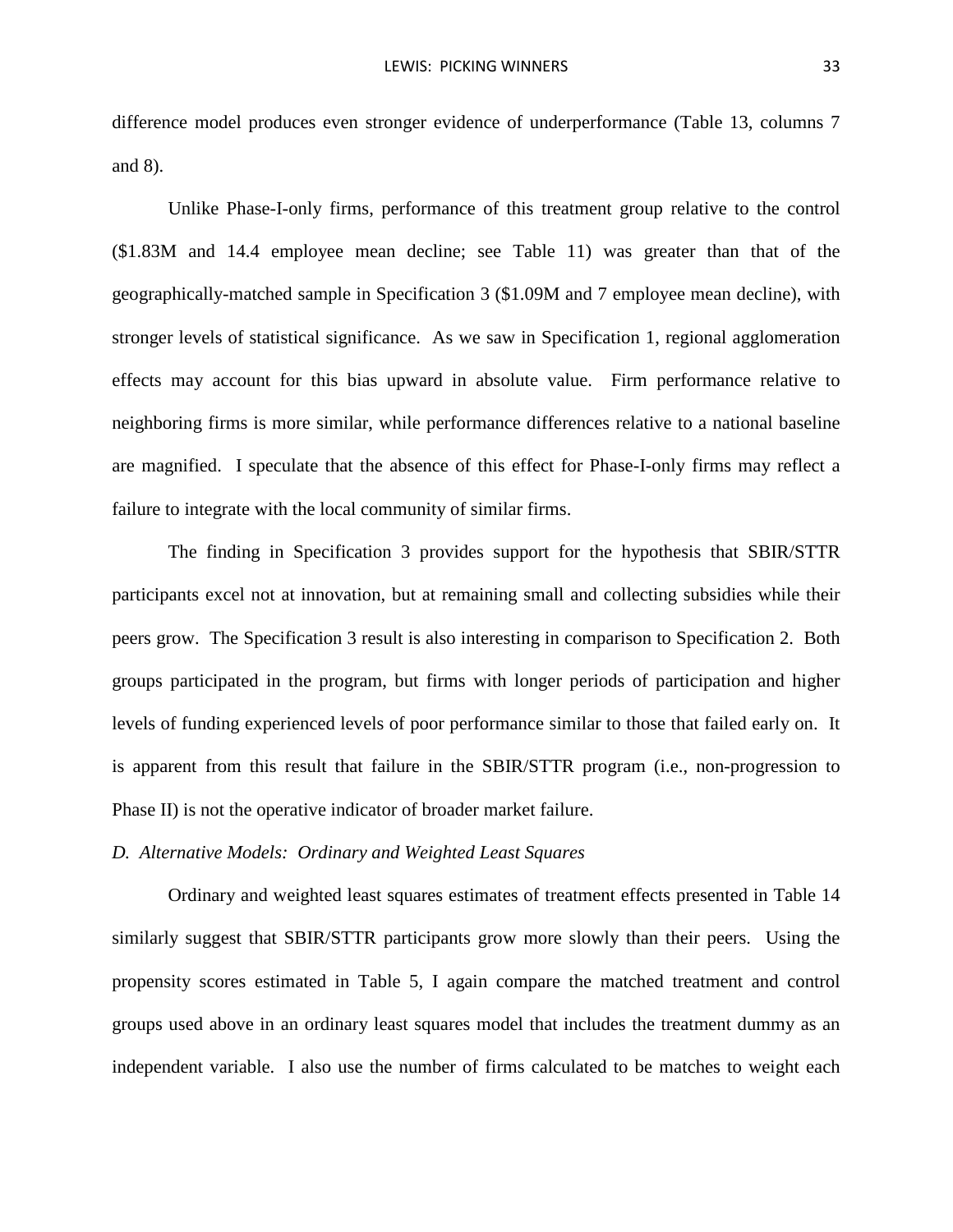observation in the model. Positive Specification 1 results reported above are absent in this model, while in Specifications 2 and 3 participating firms are again shown to grow significantly slower than their peers.

### **Section V: Conclusion**

Competing schools of thought on the effects of government subsidies on private R&D efforts come to different conclusions. One school emphasizes the externality problems associated with private innovation. Non-appropriable, non-rival ideas spill over to the broader marketplace, producing large social benefits that can only be partially captured by individual investors. Agency conflict in venture capital markets excludes small, dynamic innovators from competition for private-sector financing. This line of reasoning arrives at the conclusion that government subsidies are necessary to correct market failures and maximize innovation and growth of the national economy. The alternative literature asks not whether market failures exist, but whether government agents are able to correct them. Proponents of this school suggest that bureaucrats administering subsidy programs do not have the strong incentives faced by private investors to select high-quality projects and carry them through to commercialization. Applicants for the subsidies are incentivized not to innovate and grow, but to negotiate the process to win government contracts and to remain small and thus eligible for funding.

The conclusion of this investigation is that support for the former position seems to rely on outlying case studies and on evidence provided by individuals motivated to paint the program in a positive light. Using more objective methods and sources of data, recipients of SBIR/STTR funding are found to dramatically underperform relative to their peers. In the most telling model presented here (Specification 3), program participants that progressed successfully through the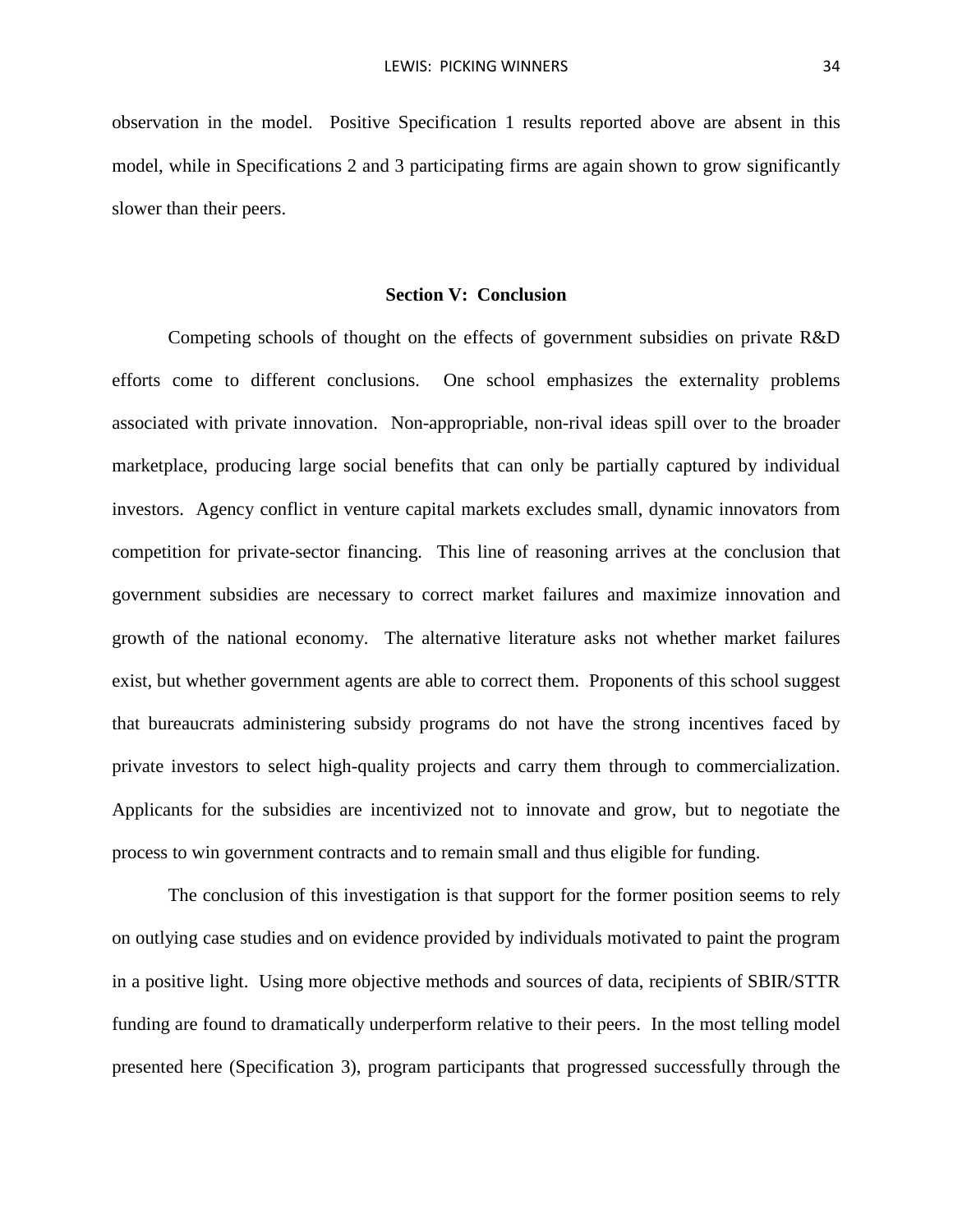program experienced growth in annual sales more than \$1.09M , or more than 200%, lower than that experienced by similar firms who did not receive subsidies. Their employment growth over the six-year period examined was lower by approximately 7 employees, or again more than 200% (see [Table 11](#page-46-0) and [Table 12\)](#page-48-0). These results are stronger under alternative specifications of the model [\(Table 13\)](#page-49-0).

Careful consideration of the evidence presented leads to the conclusion that the results may be worse than the numbers seem to suggest. The model aggregates funding over the full period of the study, meaning that awards received in 2012 are treated the same as those received in 2007. This is unlikely to be the case. Effects of participation on employment and sales growth take time to manifest. While we likely see the full effect for 2007 participants, 2012 participants would continue to feel an impact beyond the end of the observation period.

A subsidy program that distributes funds collected through taxation creates deadweight losses that can be avoided through private funding mechanisms. Optimal public subsidy programs therefore target marginal firms not funded by the private sector. We can combine this intuition with empirical evidence on the dynamics of small business in the U.S. economy. Small businesses generate substantial employment growth as they emerge, but few survive beyond five or ten years. The net contribution to growth of the small business sector is far smaller than its gross contribution. The sector relies on a few star performers to make up the difference.

Where on the continuum of net project returns is the marginal firm that just misses out on obtaining private venture capital funding [\(Figure 2\)](#page-37-0)? This is the firm that should be targeted by subsidy programs such as SBIR/STTR. Intel and Apple may have obtained government startup subsidies in their early years but it is unlikely that Gordon Moore or Steve Jobs would have given up in the absence of public support. That they received subsidies may represent a failure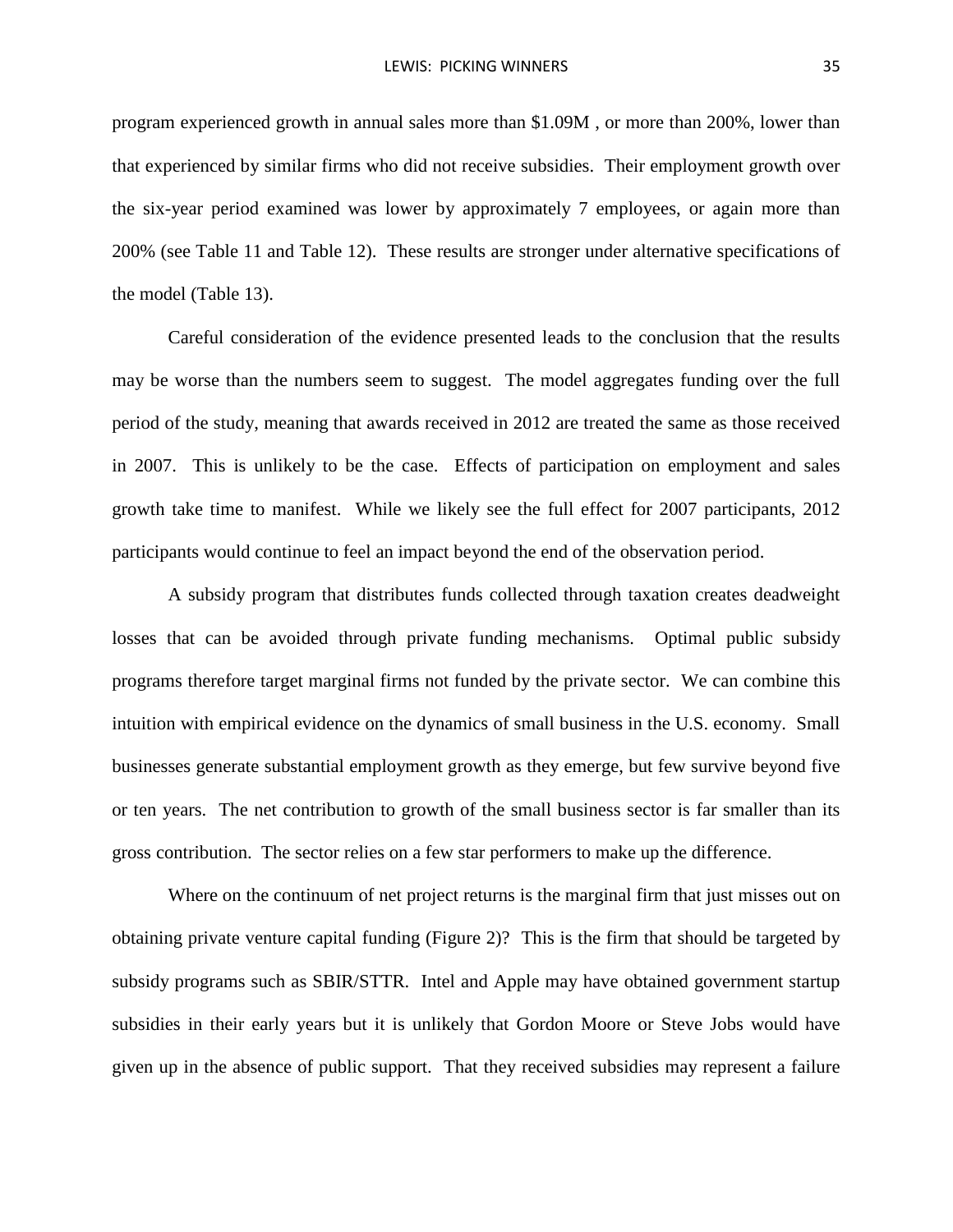rather than a success of program administrators. Which firms should SBIR/STTR administrators target? Where is the marginal firm? Given the long tail of the distribution of small business performance, and the fact that private venture capital investments usually fail, the marginal unfunded firm may be one that would be ultimately unsuccessful in making a positive social contribution.

I leave determination of the placement of this critical margin for future research, but its importance reveals a deeper theoretical problem for the SBIR/STTR program than the empirical evidence presented here. The empirical evidence suggests that subsidizing R&D for small businesses is a challenge given the misalignment of incentives and the administrative challenge of picking winners. The theoretical evidence suggests that effective subsidy programs may be, in fact, impossible. If the marginal firm in the competition for private investment does not produce positive social benefits, then even an optimal subsidy program will target firms with a negative net impact on the economic performance of the U.S. economy. If a gap does exist between the margin of social benefit and the margin of private funding, it will be difficult for program administrators to target this gap if outcomes are consistently at odds with stated objectives.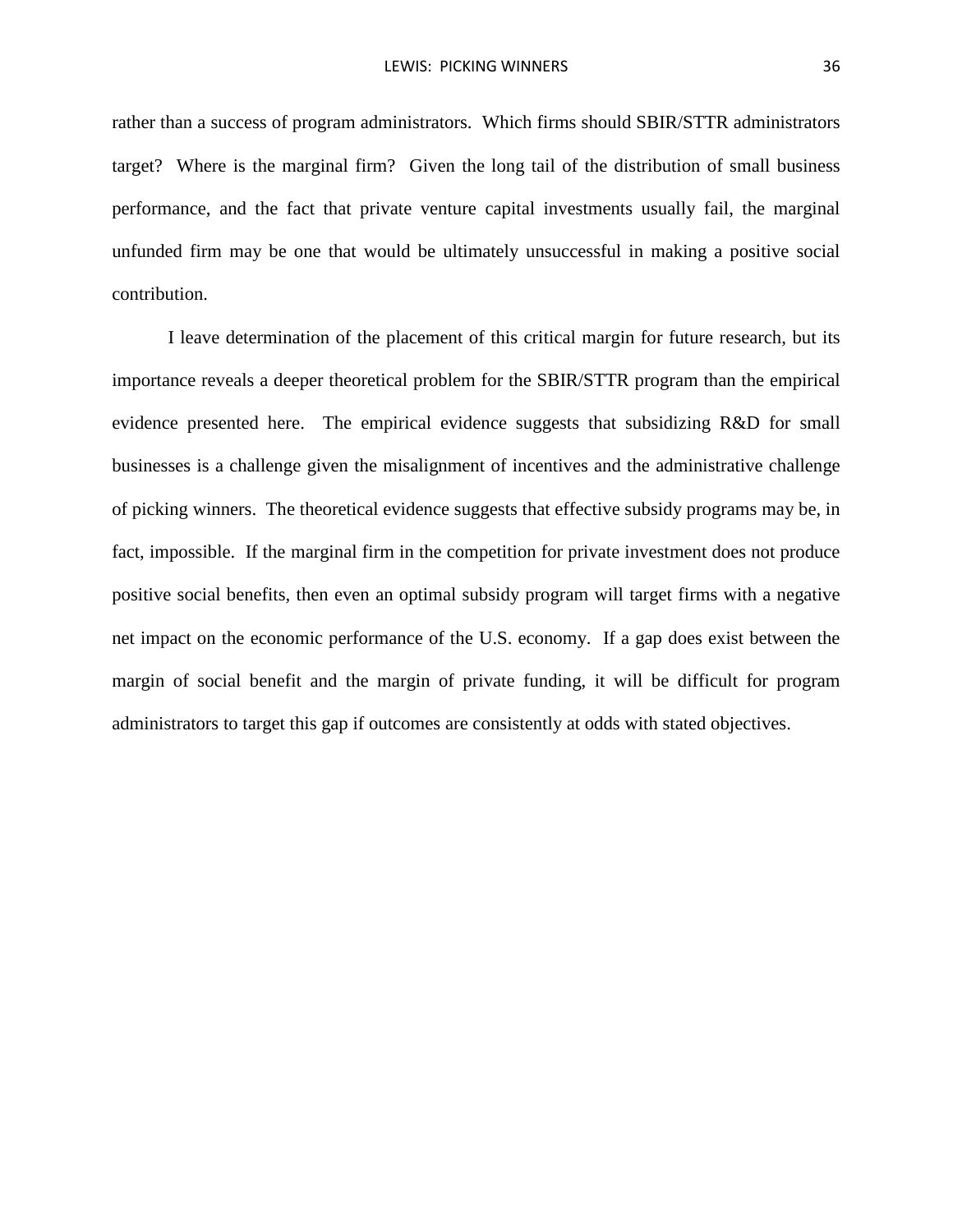## **Tables and Figures**



#### **Figure 1: Total SBIR/STTR Awards (2012 dollars)**

Figure 1: Total annual SBIR/STTR funding since program inception, as measured by Phase I and Phase II awards reported at www.SBIR.gov for fiscal years 1983 through 2014.

| Table 1: Number of SBIR/STTR Awards by Year, FY2000-2014 |
|----------------------------------------------------------|
| (random selection of recipient firms)                    |

|                                  | 2000           | 2001           | 2002 | 2003 | 2004 | 2005           | 2006 | 2007           | 2008          | 2009           | 2010 | 2011                     | 201            | $\overline{201}$ | 2014 | Total          |
|----------------------------------|----------------|----------------|------|------|------|----------------|------|----------------|---------------|----------------|------|--------------------------|----------------|------------------|------|----------------|
| Firm Name                        |                |                |      |      |      |                |      |                |               |                |      |                          |                |                  |      |                |
| Julia Group, The                 |                |                |      |      |      |                |      |                |               |                |      |                          |                |                  |      | $\overline{2}$ |
| Fulcrum Corp.                    |                | $\overline{c}$ |      | 2    |      |                |      |                |               |                |      |                          |                |                  |      | 5              |
| Laser Sensing Co.                |                |                |      |      |      |                |      |                |               |                |      |                          | 2              |                  |      | $\overline{c}$ |
| Paragon Space Development Corp.  |                |                |      |      | 3    | 4              |      | $\overline{c}$ | $\mathcal{R}$ | $\mathfrak{2}$ | 4    | $\overline{\phantom{0}}$ | $\overline{2}$ | 4                | 5    | 36             |
| Zircon Computing LLC             |                |                |      |      |      |                |      |                |               |                |      |                          |                |                  |      |                |
| Ekos Corporation                 | $\overline{c}$ | $\mathfrak{D}$ |      |      |      |                |      |                |               |                |      |                          |                |                  |      |                |
| Nia Solutions Corporation        |                |                |      |      |      |                |      |                |               |                |      |                          |                |                  |      |                |
| Advanced Cell Diagnostics, Inc.  |                |                |      |      |      |                | 1    |                |               |                | 1    |                          | 1              |                  | 1    | 5              |
| Cornerstone Research Group, Inc. | 3              | 3              | 5    | 13   | 8    | 12             | 13   | 10             | 13            | 12             | 15   | 13                       | 8              | 3                | 10   | 141            |
| Sims Brothers Incorporated       |                |                |      |      |      |                |      |                |               |                |      |                          |                |                  |      | $\overline{c}$ |
| Hawthorne Mushrooms Inc.         |                |                |      |      |      |                |      |                |               |                |      |                          |                |                  |      | $\overline{c}$ |
| Martek Bioscience Corporation    |                |                |      |      |      |                |      |                |               |                |      |                          |                |                  |      | $\mathfrak{D}$ |
| Bl Healthcare, Inc.              |                |                |      |      |      | $\mathfrak{D}$ |      |                |               |                |      |                          |                |                  |      | 3              |
| Energy Quest Technologies Inc.   |                |                |      |      |      |                |      |                |               |                |      |                          | $\mathfrak{D}$ |                  |      |                |
| Scentczar Corp.                  |                | 4              |      |      |      |                |      |                |               |                |      |                          |                |                  |      | 5              |
| Ventana Research                 |                |                |      |      |      |                |      |                |               |                |      |                          |                |                  |      |                |
| <b>Isotron Corporation</b>       |                |                |      | 3    |      | 2              |      |                |               |                |      |                          |                |                  |      | 8              |

Table 1: Total number of separate Phase I and Phase II awards received by a random sample of SBIR/STTR program participants in fiscal years 2000 through 2014.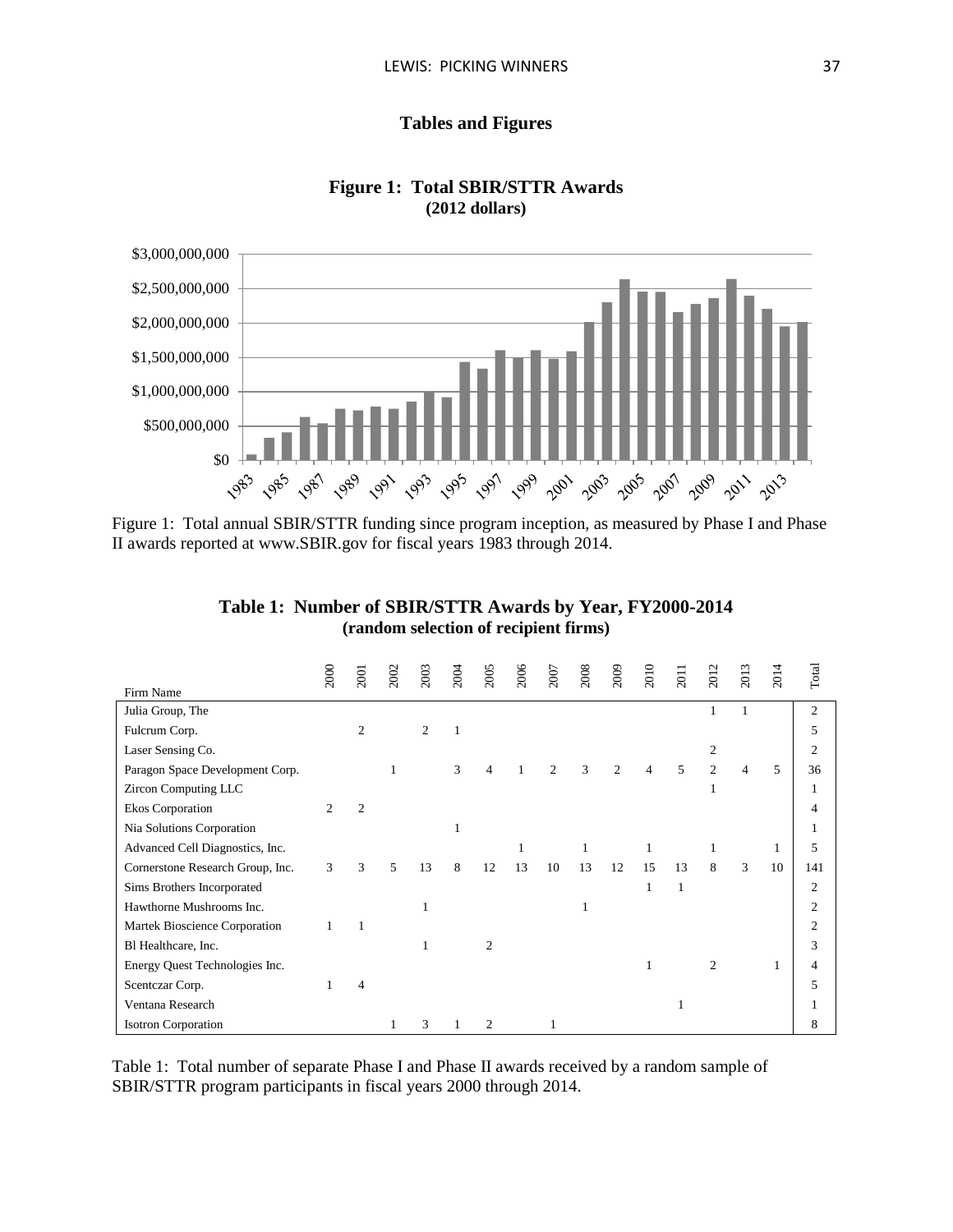<span id="page-37-0"></span>

**Figure 2: Target for Optimal R&D Subsidies**

Figure 2: This figure illustrates the target range for projects funded by government R&D subsidies. The figure assumes that private agents require a larger net return to be willing to invest in a project than is socially optimal. It also assumes that many funded projects do not produce a positive private rate of return. If the margin of private funding falls to the left of the margin of social benefit, then no optimal policy exists for publicly subsidizing R&D projects.



**Figure 3: Total SBIR/STTR Funding by Agency (2012 Dollars)**

Figure 3: Total SBIR/STTR Phase I and Phase II funding by administering agency in fiscal years 1983 through 2014.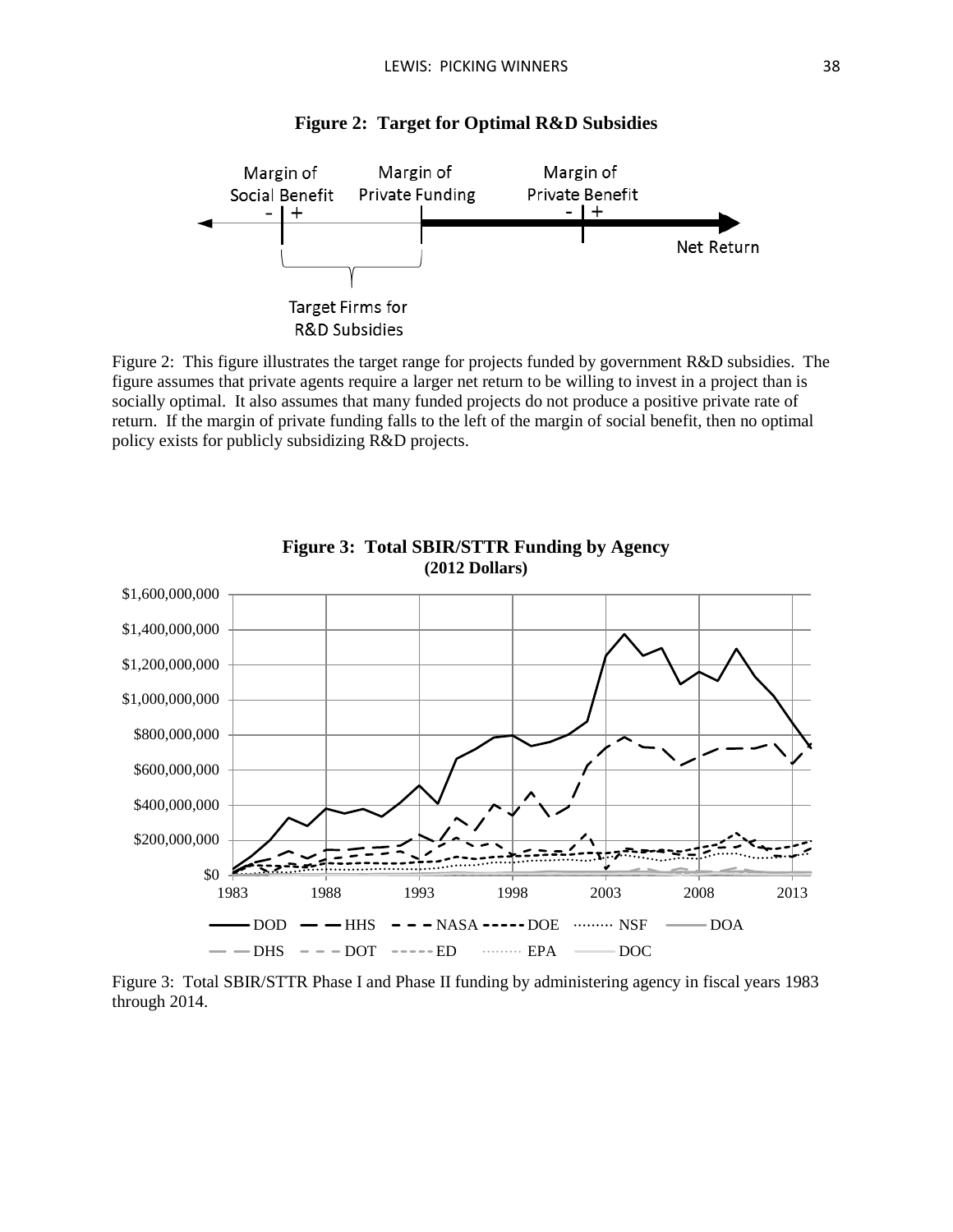

**Figure 4: Average SBIR/STTR Phase I Awards for Select Agencies (2012 dollars)**

Figure 4: Average size of SBIR/STTR Phase I awards by agency in fiscal years 1983 to 2014.

**Figure 5: Average SBIR/STTR Phase II Awards for Select Agencies (2012 dollars)**



Figure 5: Average size of SBIR/STTR Phase II awards by agency in fiscal years 1983 to 2014.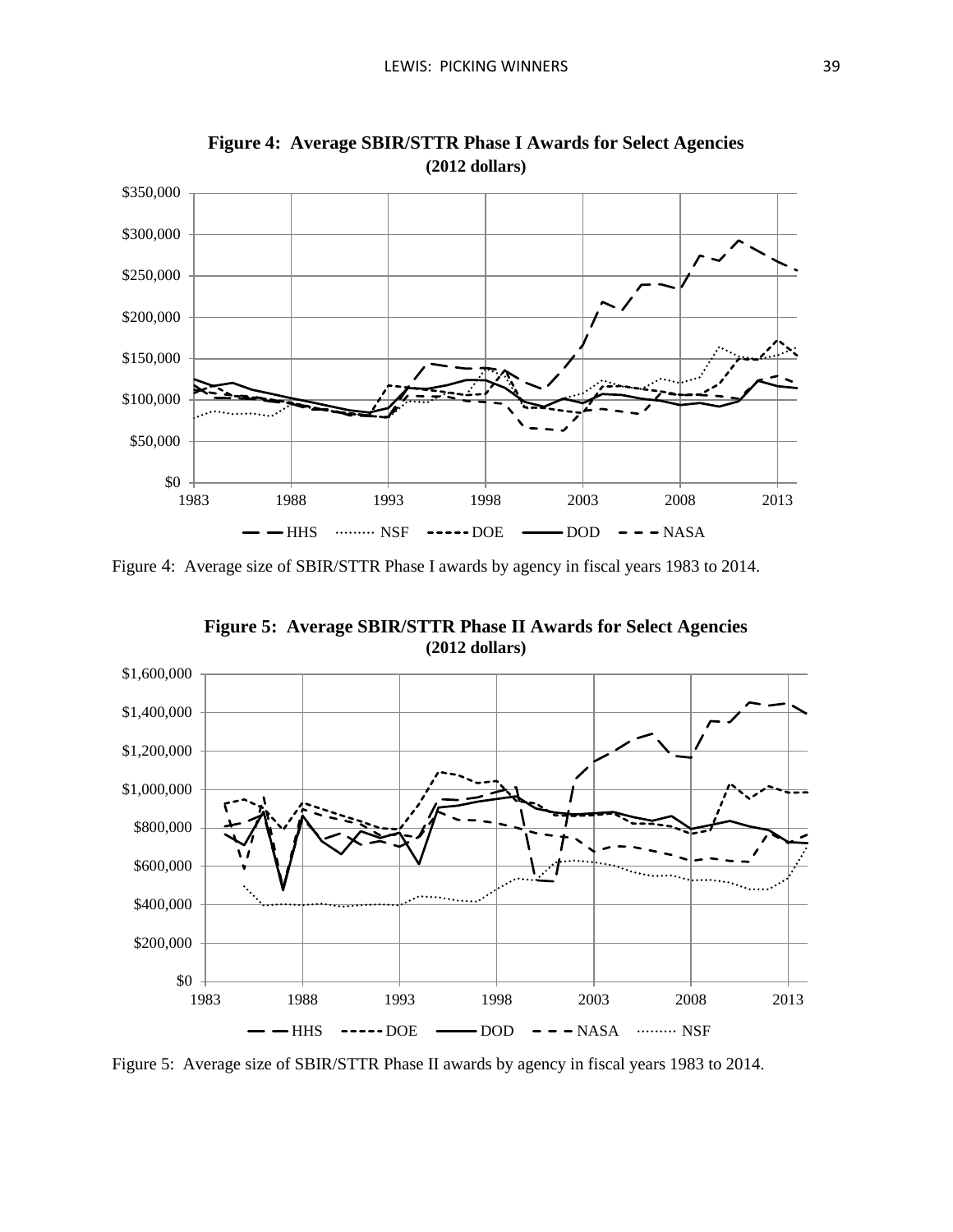

**Figure 6: Total SBIR/STTR Funding by State (Top 5) (2012 dollars)**

Figure 6: Total SBIR/STTR Phase I and Phase II funding by state of recipient firm in fiscal years 1983 through 2014.



**Figure 7: Total SBIR/STTR Funding by CBSA (2012 dollars)**

Figure 7: Total SBIR/STTR Phase I and Phase II funding by CBSA in fiscal years 2007 through 2012. Includes only SBIR recipients matched to NETS database firms. Top 5 CBSAs by funding are (respectively) Boston, MA; Washington, DC; Los Angeles, CA; New York, NY; and San Diego, CA.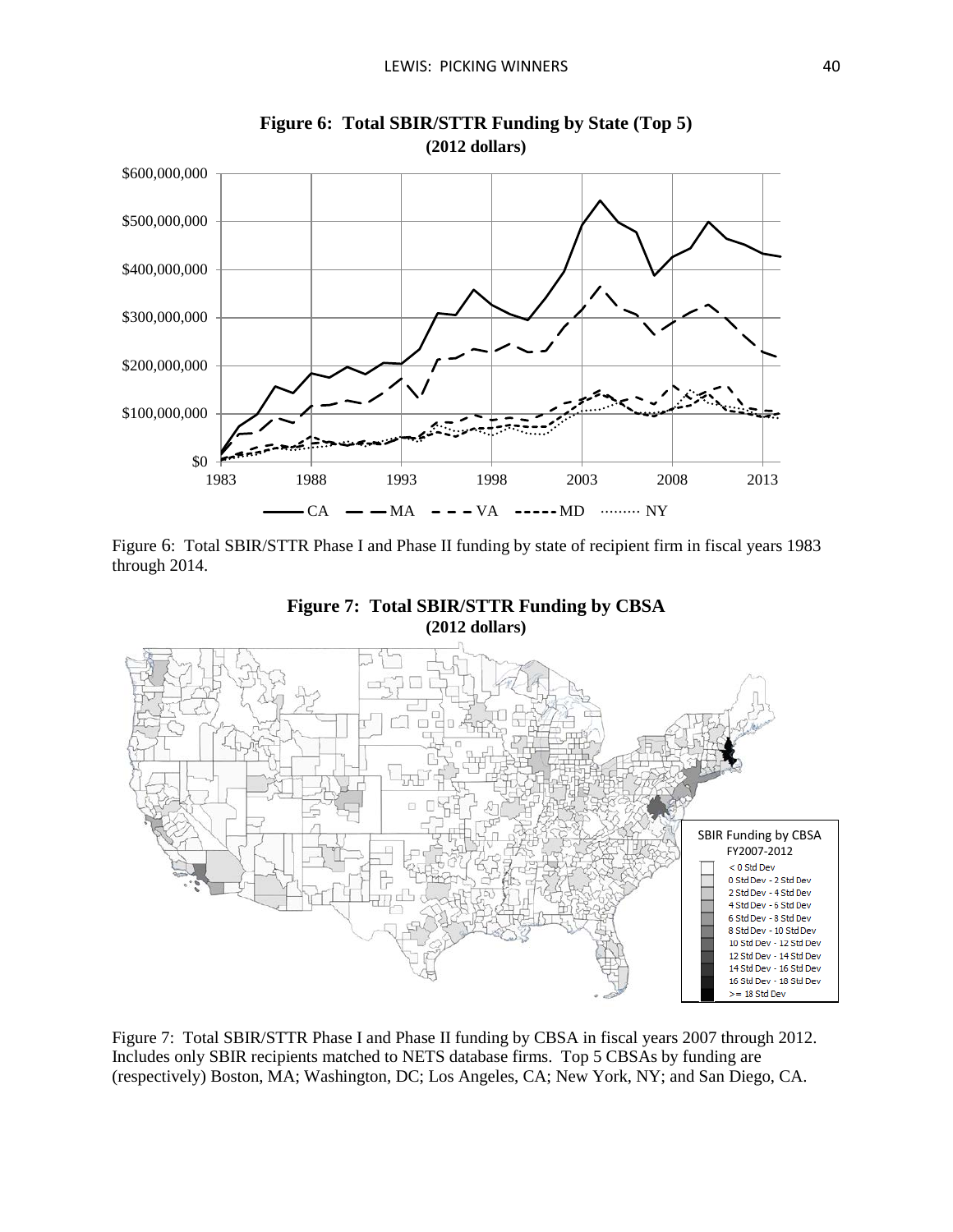|                     | Mean        | Std. Dev.   | Min                    | Max          | Obs   |
|---------------------|-------------|-------------|------------------------|--------------|-------|
|                     |             |             | <b>Treatment Group</b> |              |       |
| <b>Employees</b>    | 3.60        | 5.63        | $\theta$               | 100          |       |
| <b>Annual Sales</b> | \$370,188   | \$644,302   | \$0                    | \$7,269,780  | 1,555 |
| Phase I Awards      | \$479,751   | \$678,345   | \$0                    | \$6,856,135  |       |
| Phase II Awards     | \$1,739,419 | \$1,951,572 | \$57,963               | \$26,200,000 |       |
|                     |             |             |                        |              |       |
|                     |             |             | Control Group          |              |       |
| <b>Employees</b>    | 3.21        | 5.65        | $\Omega$               | 90           |       |
| <b>Annual Sales</b> | \$329,511   | \$645,319   | \$0                    | \$7,375,086  | 1,543 |
| Phase I Awards      | \$250,825   | \$319,073   | \$32,327               | \$4,806,344  |       |
| Phase II Awards     | \$0         | \$0         | \$0                    | \$0          |       |

## **Table 2: Treatment and Control Group Summary Statistics: Specification 1**

Table 2: Treatment and control group summary statistics for Specification 1. The treatment group contains firms awarded positive Phase I and Phase II SBIR/STTR awards between fiscal years 2007 and 2012. The control group contains firms that were awarded Phase I contracts but did not progress to Phase II. Treatment firms are matched to control firms by 8-digit SIC, employment level and annual sales.

<span id="page-40-0"></span>

|                          | Std. Dev.<br>Mean |                                    | Min      | Max           | Obs   |  |
|--------------------------|-------------------|------------------------------------|----------|---------------|-------|--|
|                          |                   | Recipients of Phase I Funding Only |          |               |       |  |
| Employees, 2007          | 8.07              | 25.5                               |          | 475           |       |  |
| Annual Sales, 2007       | \$1,159,361       | \$5,281,840                        |          | \$192,000,000 | 3,138 |  |
| Firm Age in 2012 (years) | 9.84              | 10.2                               |          | 117           |       |  |
| Phase I Awards           | \$245,038         | \$303,941                          | \$22,702 | \$4,806,344   |       |  |

## **Table 3: Aggregate Summary Statistics**

|                          |             | Recipients of Phase II Funding |           |               |       |  |  |  |
|--------------------------|-------------|--------------------------------|-----------|---------------|-------|--|--|--|
| Employees, 2007          | 12.4        | 25.8                           |           | 330           |       |  |  |  |
| Annual Sales, 2007       | \$2,028,673 | \$13,100,000                   |           | \$679,000,000 | 3,656 |  |  |  |
| Firm Age in 2012 (years) | 13.4        | 10.0                           |           | 124           |       |  |  |  |
| Phase I and II Awards    | \$3,064,484 | \$6,123,499                    | \$106,637 | \$150,000,000 |       |  |  |  |

|                          |              | Non-SBIR/STTR Firms With Active Federal R&D Contract Vehicles |  |         |        |  |  |  |  |
|--------------------------|--------------|---------------------------------------------------------------|--|---------|--------|--|--|--|--|
| Employees, 2007          | 115          | 683                                                           |  | 34,000  |        |  |  |  |  |
| Annual Sales, 2007       | \$17,100,000 | \$161,000,000                                                 |  | \$23.5B | 35,172 |  |  |  |  |
| Firm Age in 2012 (years) | 23.3         | 25.9                                                          |  | 376     |        |  |  |  |  |
| Federal R&D Funding      | \$10,600,000 | \$230,000,000                                                 |  | \$19.9B |        |  |  |  |  |

[Table 3:](#page-40-0) Summary statistics for the overall populations of SBIR/STTR recipient and non-recipient firms. The top portion of the table contains firms that were awarded Phase I contracts between fiscal years 2007 and 2012 but did not progress to Phase II. The center portion contains firms awarded positive Phase II SBIR/STTR awards. The bottom contains non-SBIR/STTR participants who had active R&D contract vehicles with the federal government between 2007 and 2012.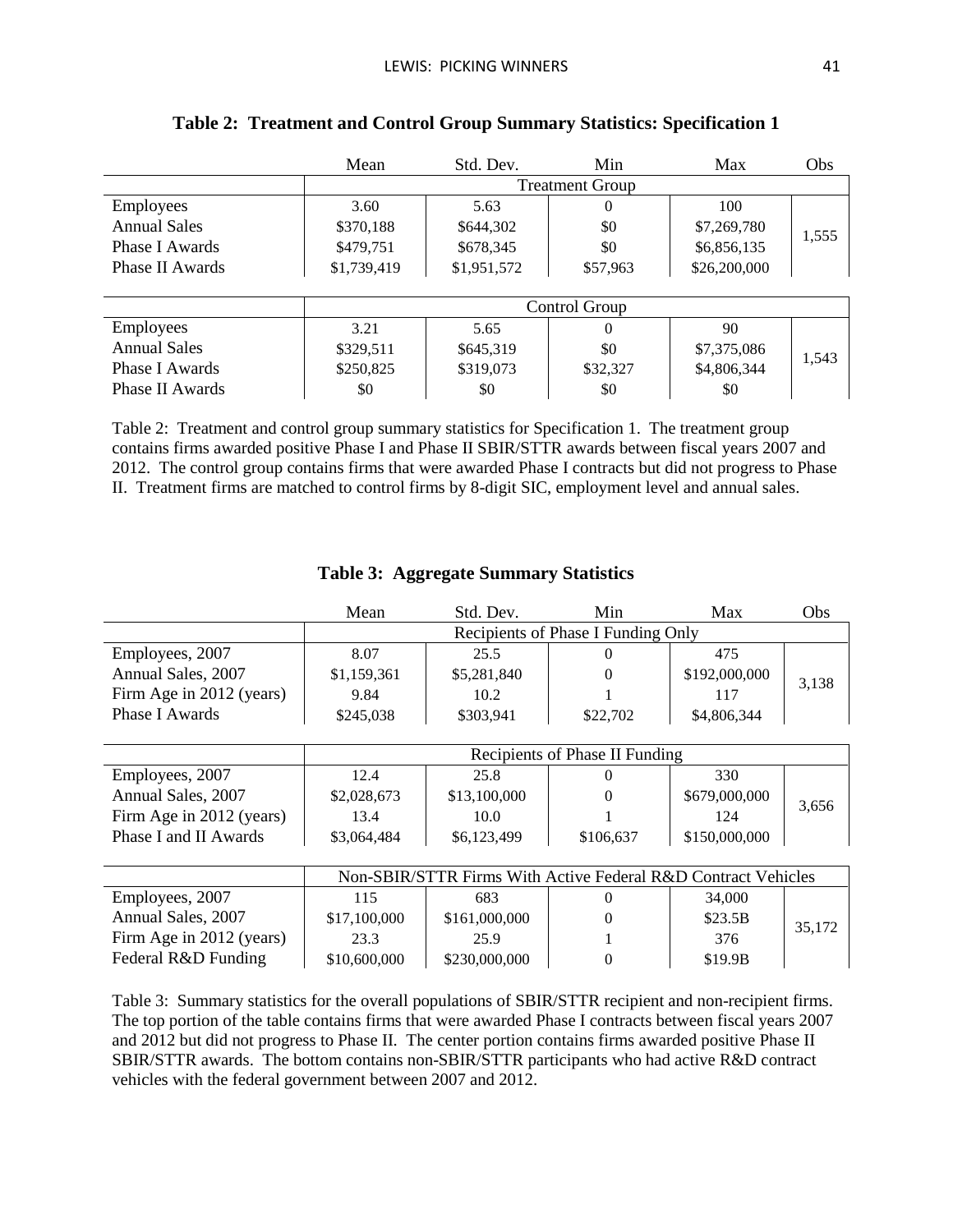|                     | Mean      | Std. Dev.              | Min           | Max          | Obs   |  |  |
|---------------------|-----------|------------------------|---------------|--------------|-------|--|--|
|                     |           | <b>Treatment Group</b> |               |              |       |  |  |
| <b>Employees</b>    | 2.32      | 6.71                   | $\Omega$      | 110          |       |  |  |
| <b>Annual Sales</b> | \$221,497 | \$627,497              | \$0           | \$11,000,000 | 885   |  |  |
| Phase I Awards      | \$244,037 | \$279,581              | \$32,327      | \$3,977,982  |       |  |  |
| Phase II Awards     | \$0       | \$0                    | \$0           | \$0          |       |  |  |
|                     |           |                        |               |              |       |  |  |
|                     |           |                        | Control Group |              |       |  |  |
| <b>Employees</b>    | 2.32      | 6.37                   | $\Omega$      | 106          |       |  |  |
| <b>Annual Sales</b> | \$214,170 | \$600,650              | \$0           | \$11,500,000 | 1,017 |  |  |
| Phase I Awards      | \$0       | \$0                    | \$0           | \$0          |       |  |  |
| Phase II Awards     | \$0       | \$0                    | \$0           | \$0          |       |  |  |

### **Table 4: Treatment and Control Group Summary Statistics: Specification 2**

Table 4: Treatment and control group summary statistics for Specification 2. The treatment group contains firms awarded positive Phase I SBIR/STTR awards, but no Phase II awards, between fiscal years 2007 and 2012. The control group contains non-SBIR/STTR firms who were awarded other government R&D contracts. Treatment firms are matched to control firms by 8-digit SIC, CBSA, annual sales (within \$500,000) and employment level (within 10 employees).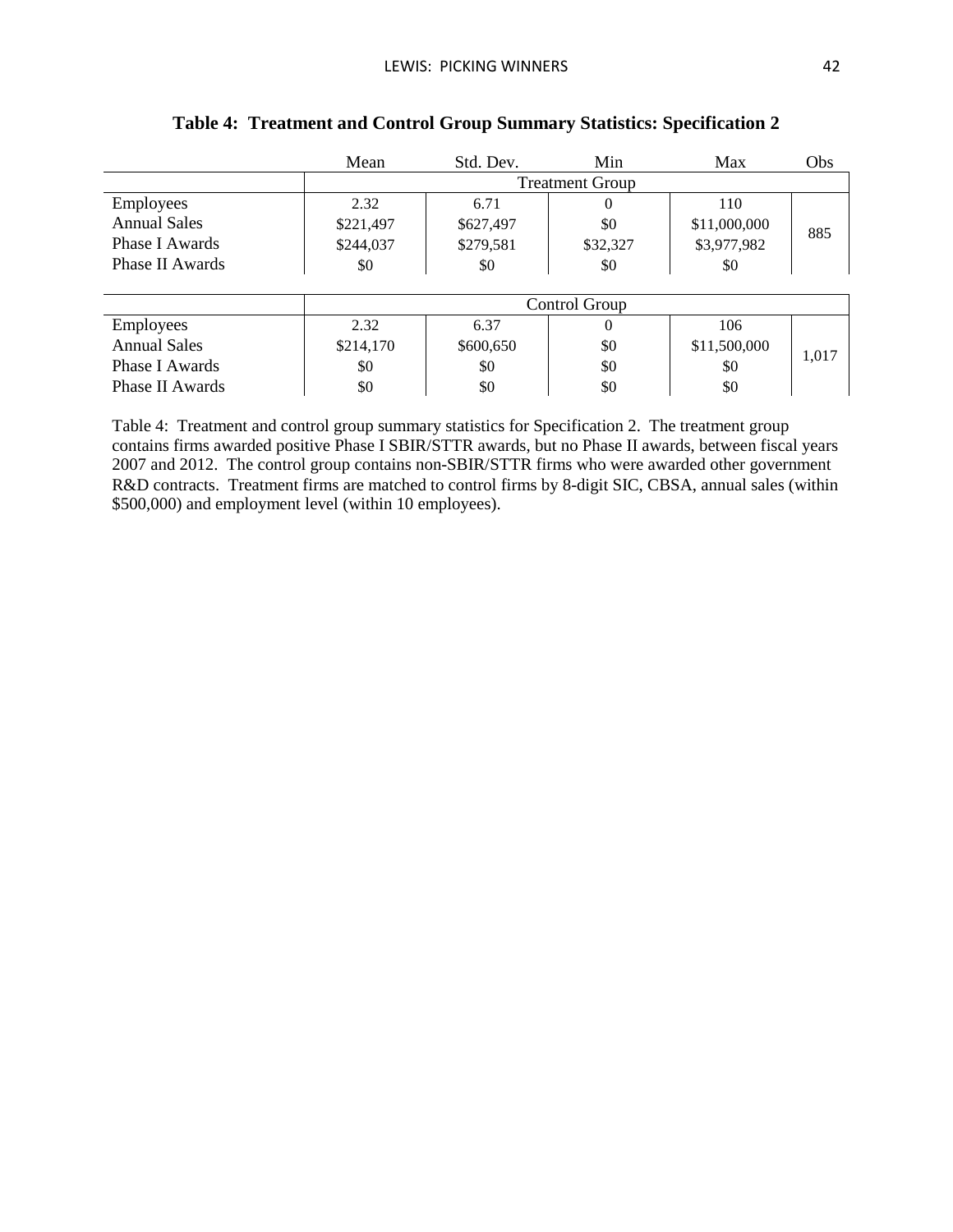<span id="page-42-0"></span>

|                                                                                           | Specification 2 | Specification 4                | Specification 3 | Specification 5      |  |  |
|-------------------------------------------------------------------------------------------|-----------------|--------------------------------|-----------------|----------------------|--|--|
| <b>Treatment Group:</b>                                                                   | Phase I only    |                                |                 | Phase I and Phase II |  |  |
| Control Group:                                                                            |                 | Non-SBIR R&D funding           |                 | Non-SBIR R&D funding |  |  |
| Dependent Variable:                                                                       | Treatment       | Treatment                      | Treatment       | Treatment            |  |  |
|                                                                                           | (1)             | (2)                            | (3)             | (4)                  |  |  |
| Number of firms of                                                                        | $-0.00155***$   | $-0.000434***$                 |                 |                      |  |  |
| matching SIC & CBSA                                                                       | (0.000131)      |                                | (0.0000841)     |                      |  |  |
| Number of firms of                                                                        |                 | $0.0000564**$                  |                 | 0.000019             |  |  |
| matching SIC                                                                              |                 | (0.0000235)                    |                 | (0.0000248)          |  |  |
| Employment, 2007                                                                          | $-0.00515***$   | $-0.00513***$<br>$-0.00329***$ |                 | $-0.0105***$         |  |  |
|                                                                                           | (0.000666)      | (0.000673)                     | (0.000349)      | (0.000755)           |  |  |
| Log Annual Sales, 2007                                                                    | $-0.0336***$    | $-0.0343***$                   | $-1.12e-09$     | $0.00489*$           |  |  |
|                                                                                           | (0.00254)       | (0.00254)                      | $(1.49e-09)$    | (0.00283)            |  |  |
| Firm Age in 2012                                                                          | $-0.0148***$    | $-0.0139***$                   | $-0.0131***$    | $-0.0105***$         |  |  |
|                                                                                           | (0.00151)       | (0.00152)                      | (0.00071)       | (0.00124)            |  |  |
| Log Federal Funding                                                                       | $0.161***$      | $0.154***$                     | $-8.8e-11***$   | $0.352***$           |  |  |
|                                                                                           | (0.00277)       | (0.00263)                      | $(2.97e-11)$    | (0.00623)            |  |  |
| Constant                                                                                  | $-2.32***$      | $-2.32***$                     | $-0.983***$     | $-5.27***$           |  |  |
|                                                                                           | (0.0296)        | (0.0287)                       | (0.0146)        | (0.076)              |  |  |
| <b>Observations</b>                                                                       | 38,310          | 38,310                         | 38,828          | 38,828               |  |  |
| Pseudo R-squared                                                                          | 0.2450          | 0.2374                         | 0.0512          | 0.4118               |  |  |
| *** Significant at the 1 percent level<br>Notes:<br>** Significant at the 5 nercent level |                 |                                |                 |                      |  |  |

## <span id="page-42-1"></span>**Table 5: Probit Regression for Estimation of Propensity Scores**

\*\* Significant at the 5 percent level

\* Significant at the 10 percent level

(Robust standard errors)

Table 5: Results for probit regressions used to estimate propensity scores for treatment/control group matching. The probit model estimates the probability that a given firm receives SBIR/STTR funding given the levels of the included control variables.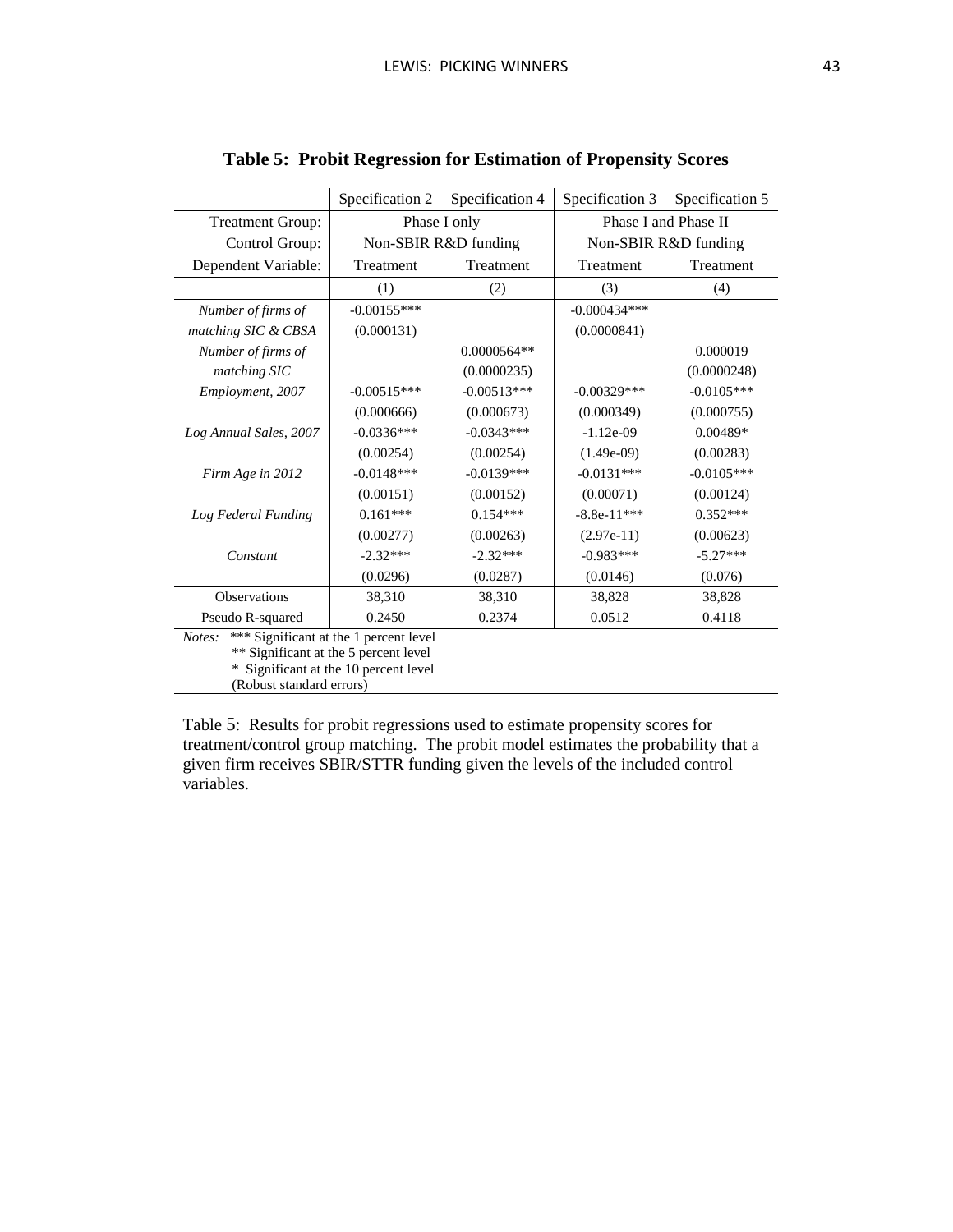|                     | Mean        | Std. Dev.              | Min           | Max          | Obs |
|---------------------|-------------|------------------------|---------------|--------------|-----|
|                     |             | <b>Treatment Group</b> |               |              |     |
| <b>Employees</b>    | 4.36        | 7.35                   | $\theta$      | 80           |     |
| Annual Sales        | \$454,356   | \$898,914              | \$0           | \$9,462,606  | 828 |
| Phase I Awards      | \$462,057   | \$683,967              | \$0           | \$5,780,221  |     |
| Phase II Awards     | \$1,826,980 | \$2,298,800            | \$126,550     | \$23,200,000 |     |
|                     |             |                        |               |              |     |
|                     |             |                        | Control Group |              |     |
| <b>Employees</b>    | 4.01        | 7.40                   | $\theta$      | 80           |     |
| <b>Annual Sales</b> | \$418,065   | \$875,518              | \$0           | \$9,126,717  | 963 |
| Phase I Awards      | \$0         | \$0                    | \$0           | \$0          |     |
| Phase II Awards     | \$0         | \$0                    | \$0           | \$0          |     |

## **Table 6: Treatment and Control Group Summary Statistics: Specification 3**

Table 6: Treatment and control group summary statistics for Specification 3. The treatment group contains firms awarded positive Phase I and Phase II SBIR/STTR awards between fiscal years 2007 and 2012. The control group contains non-SBIR/STTR firms who were awarded other government R&D contracts. Treatment firms are matched to control firms by 8-digit SIC, CBSA, annual sales (within \$500,000) and employment level (within 10 employees).

|                     | Mean      | Std. Dev.              | Min           | Max          | Obs   |  |
|---------------------|-----------|------------------------|---------------|--------------|-------|--|
|                     |           | <b>Treatment Group</b> |               |              |       |  |
| <b>Employees</b>    | 3.50      | 9.73                   | $\Omega$      | 220          |       |  |
| <b>Annual Sales</b> | \$374,589 | \$1,134,010            | \$0           | \$23,200,000 |       |  |
| Phase I Awards      | \$234,489 | \$275,802              | \$22,702      | \$4,131,702  | 1,955 |  |
| Phase II Awards     | \$0       | \$0                    | \$0           | \$0          |       |  |
|                     |           |                        |               |              |       |  |
|                     |           |                        | Control Group |              |       |  |
| <b>Employees</b>    | 3.43      | 9.20                   | $\mathbf{0}$  | 223          |       |  |
| Annual Sales        | \$365,169 | \$1,069,146            | \$0           | \$23,500,000 | 2,448 |  |
| Phase I Awards      | \$0       | \$0                    | \$0           | \$0          |       |  |
| Phase II Awards     | \$0       | \$0                    | \$0           | \$0          |       |  |

### **Table 7: Treatment and Control Group Summary Statistics: Specification 4**

Table 7: Treatment and control group summary statistics for Specification 4. The treatment group contains firms awarded positive Phase I SBIR/STTR awards, but no Phase II awards, between fiscal years 2007 and 2012. The control group contains non-SBIR/STTR firms who were awarded other government R&D contracts. Treatment firms are matched to control firms by 8-digit SIC, annual sales (within \$500,000) and employment (within 10 employees). Firms are not matched by CBSA as in Table 4.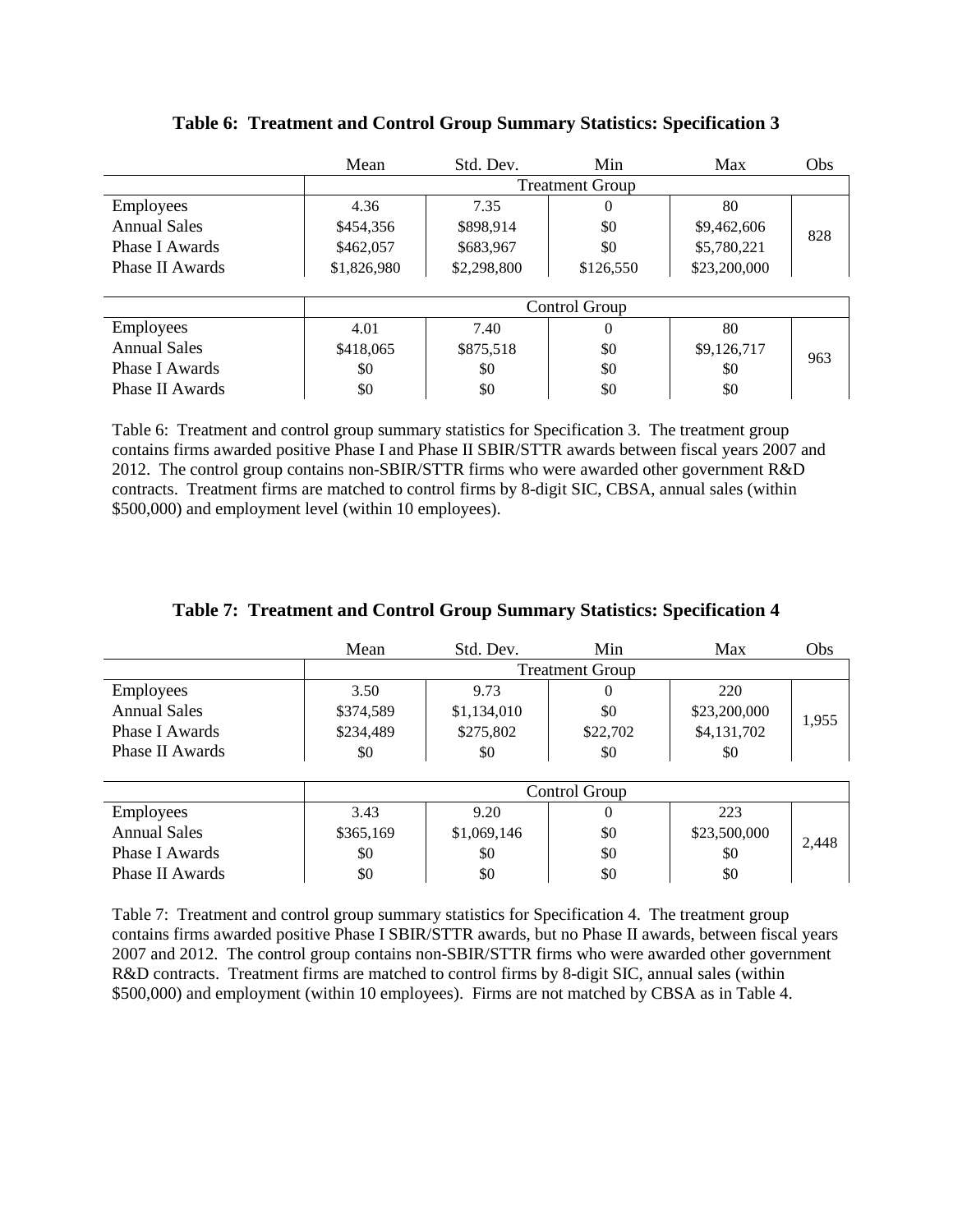|                     | Mean        | Std. Dev.   | Min                    | Max          | Obs   |
|---------------------|-------------|-------------|------------------------|--------------|-------|
|                     |             |             | <b>Treatment Group</b> |              |       |
| <b>Employees</b>    | 6.48        | 13.4        | $\theta$               | 300          |       |
| <b>Annual Sales</b> | \$734,779   | \$1,829,492 | \$0                    | \$40,800,000 |       |
| Phase I Awards      | \$536,938   | \$1,145,657 | \$0                    | \$24,900,000 | 1,933 |
| Phase II Awards     | \$2,059,290 | \$3,644,023 | \$57,963               | \$81,100,000 |       |
|                     |             |             |                        |              |       |
|                     |             |             | Control Group          |              |       |
| Employees           | 6.16        | 14.0        | $\theta$               | 300          |       |
| Annual Sales        | \$697,427   | \$1,811,722 | \$0                    | \$41,000,000 |       |
| Phase I Awards      | \$0         | \$0         | \$0                    | \$0          | 2,390 |
| Phase II Awards     | \$0         | \$0         | \$0                    | \$0          |       |

## **Table 8: Treatment and Control Group Summary Statistics: Specification 5**

Table 8: Treatment and control group summary statistics for Specification 5. The treatment group contains firms awarded positive Phase I and Phase II SBIR/STTR awards between fiscal years 2007 and 2012. The control group contains non-SBIR/STTR firms who were awarded other government R&D contracts. Treatment firms are matched to control firms by 8-digit SIC, annual sales (within \$500,000) and employment level (within 10 employees). Firms are not matched by CBSA as in Table 6.

### <span id="page-44-0"></span>**Table 9: t-Tests for Equality of Means in Treatment and Candidate Control Groups**

|               |                     | Obs.  | Mean  | Std. Err. | $H_{\Delta}$ : Diff. < 0 | $H_A$ : Diff. $\neq 0$ | $H_A$ : Diff. > 0 |
|---------------|---------------------|-------|-------|-----------|--------------------------|------------------------|-------------------|
|               |                     |       |       |           | Specification 1          |                        |                   |
|               | Control: Phase I    | 3,138 | 0.714 | 0.0606    |                          |                        |                   |
| Emp.<br>Chg.  | Treatment: Phase II | 3,656 | 0.660 | 0.0389    | 0.775                    | 0.450                  | 0.225             |
|               | Combined            | 6.794 | 0.685 | 0.0350    |                          |                        |                   |
|               | Control: Phase I    | 3,138 | 1.25  | 0.421     |                          |                        |                   |
| Sales<br>Chg. | Treatment: Phase II | 3,656 | 1.20  | 0.206     | 0.535                    | 0.930                  | 0.465             |
|               | Combined            | 6.794 | 1.22  | 0.224     |                          |                        |                   |
|               |                     |       |       |           |                          |                        |                   |
|               |                     |       |       |           | Specification 2          |                        |                   |

|                                         |                    |        | Specification 2 |        |       |        |        |  |  |  |
|-----------------------------------------|--------------------|--------|-----------------|--------|-------|--------|--------|--|--|--|
|                                         | Control: Non-SBIR  | 35.172 | 1.34            | 0.155  |       |        |        |  |  |  |
| Emp <sub>o</sub><br>वै                  | Treatment: Phase I | 3.138  | 0.714           | 0.0606 | 0.999 | 0.0002 | 0.0001 |  |  |  |
|                                         | Combined           | 38.310 | 1.29            | 0.142  |       |        |        |  |  |  |
| Sales<br>Che<br>$\overline{\mathbf{g}}$ | Control: Non-SBIR  | 35,172 | 2.52            | 0.506  |       |        |        |  |  |  |
|                                         | Treatment: Phase I | 3.138  | 1.25            | 0.421  | 0.973 | 0.0536 | 0.0268 |  |  |  |
|                                         | Combined           | 38,310 | 2.41            | 0.466  |       |        |        |  |  |  |

|               |                     |        | Specification 3 |        |       |        |         |  |  |  |  |
|---------------|---------------------|--------|-----------------|--------|-------|--------|---------|--|--|--|--|
| Emp<br>Chg.   | Control: Non-SBIR   | 35,172 | 1.34            | 0.155  |       |        |         |  |  |  |  |
|               | Treatment: Phase II | 3,656  | 0.660           | 0.0389 | 1.00  | 0.000  | 0.000   |  |  |  |  |
|               | Combined            | 38.828 | 1.28            | 0.140  |       |        |         |  |  |  |  |
|               | Control: Non-SBIR   | 35,172 | 2.52            | 0.506  |       |        |         |  |  |  |  |
| Sales<br>Chg. | Treatment: Phase II | 3,656  | 1.20            | 0.206  | 0.992 | 0.0163 | 0.00820 |  |  |  |  |
|               | Combined            | 38,828 | 2.39            | 0.459  |       |        |         |  |  |  |  |

[Table 9:](#page-44-0) t-tests for equality of means across treatment and control candidate populations. Variables of interest are the change in employment and sales between 2007 and 2012, computed as (Value2012 – Value2007) / Value2007. Treatment and control group variances are not assumed equal.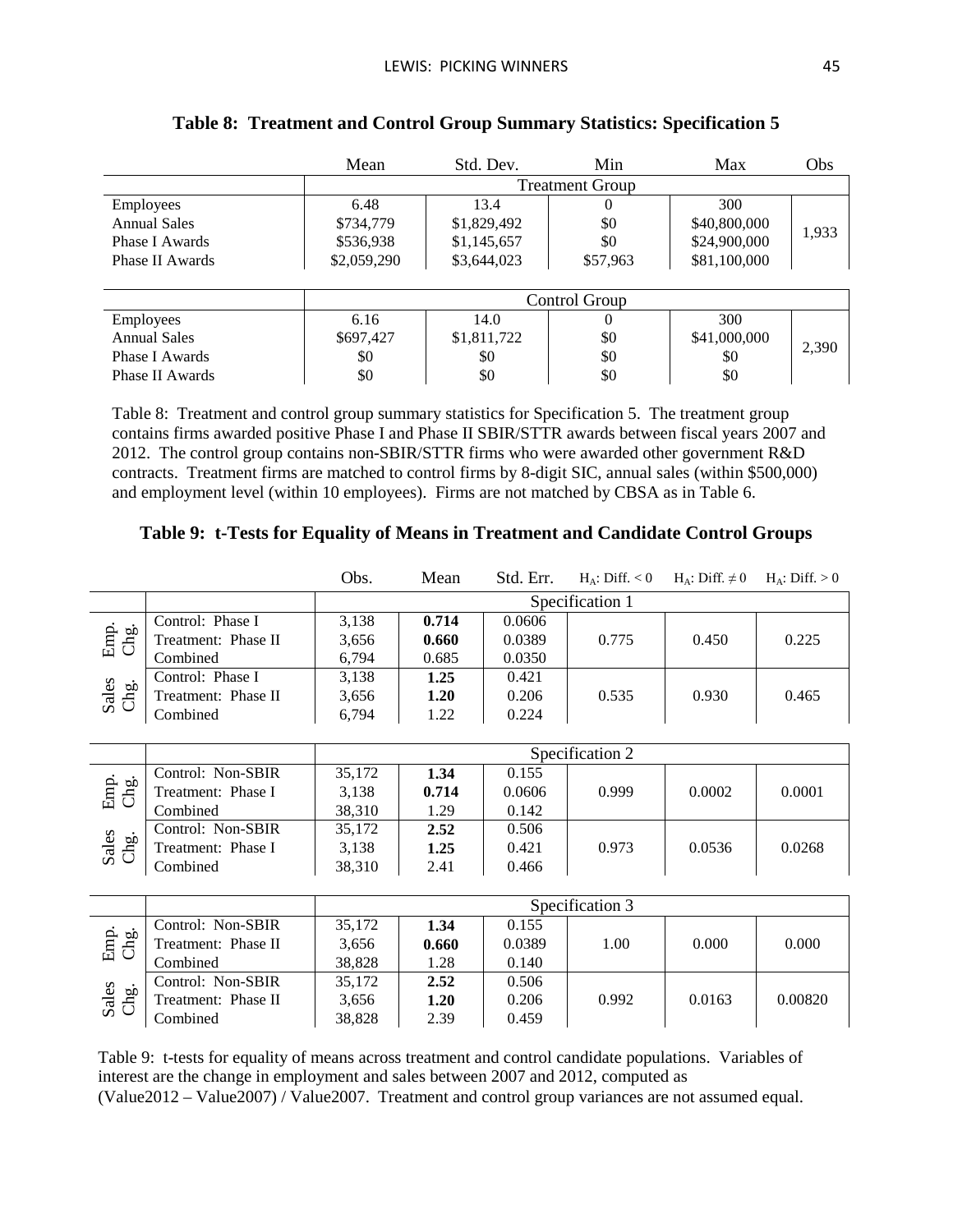|                                                                                           | Specification 1        |           |                                 |            |                                           |           |  |  |  |  |
|-------------------------------------------------------------------------------------------|------------------------|-----------|---------------------------------|------------|-------------------------------------------|-----------|--|--|--|--|
| <b>Treatment Group:</b>                                                                   | Phase I and Phase II   |           |                                 |            |                                           |           |  |  |  |  |
| Control Group:                                                                            | Phase I only           |           |                                 |            |                                           |           |  |  |  |  |
| <b>Matching Variables:</b>                                                                | SIC, employment, sales |           | SIC, CBSA, employment,<br>sales |            | SIC, Phase I awards,<br>employment, sales |           |  |  |  |  |
| Dependent Variable:                                                                       | Sales                  | Empl.     | <b>Sales</b>                    | Empl.      | <b>Sales</b>                              | Empl.     |  |  |  |  |
|                                                                                           | (1)                    | (2)       | (3)                             | (4)        | (5)                                       | (6)       |  |  |  |  |
| <b>Treatment * Period</b>                                                                 | 83600***               | 0.377     | $-13000$                        | $-0.209$   | $-2710$                                   | $-0.495$  |  |  |  |  |
|                                                                                           | (28000)                | (0.27)    | (77300)                         | (0.643)    | (88200)                                   | (0.74)    |  |  |  |  |
| <b>Treatment</b>                                                                          | 40700***               | $0.39***$ | 35900***                        | $0.472***$ | 142000***                                 | $1.27***$ |  |  |  |  |
| $(Treat = 1, Control = 0)$                                                                | (4900)                 | (0.0456)  | (10300)                         | (0.0664)   | (25700)                                   | (0.267)   |  |  |  |  |
| Period                                                                                    | 155000***              | $2.19***$ | 226000***                       | $2.73***$  | 220000**                                  | $2.83***$ |  |  |  |  |
| $(After = 1, Before = 0)$                                                                 | (36500)                | (0.218)   | (81200)                         | (0.575)    | (86700)                                   | (0.669)   |  |  |  |  |
| Constant                                                                                  | 330000***              | $3.21***$ | 197000***                       | $2.12***$  | 168000***                                 | $1.77***$ |  |  |  |  |
|                                                                                           | (31100)                | (0.282)   | (20700)                         | (0.215)    | (22600)                                   | (0.216)   |  |  |  |  |
| <b>Observations</b>                                                                       | 6,196                  | 6,196     | 2,584                           | 2,584      | 3,478                                     | 3,478     |  |  |  |  |
| R-squared                                                                                 | 0.0130                 | 0.0264    | 0.0155                          | 0.0352     | 0.0191                                    | 0.0354    |  |  |  |  |
| *** Significant at the 1 percent level<br>Notes:<br>** Significant at the 5 percent level |                        |           |                                 |            |                                           |           |  |  |  |  |

<span id="page-45-0"></span>**Table 10: Difference-in-Difference Results for Precise-Match Samples, Specification 1**

\* Significant at the 10 percent level

(Robust standard errors clustered by NAICS)

Table 10: Results for Specification 1. The models are of the functional form  $y_{i\tau} = \alpha + \beta t_i +$  $\gamma a_{\tau} + \delta t_i a_{\tau} + \varepsilon_{i\tau}$ , where  $y_{i\tau}$  is the level of sales or employment for firm *i* in period  $\tau$ ,  $t_i$  is a dummy variable indicating treatment status of firm *i*,  $a_{\tau}$  is a dummy variable indicating either 2007 or 2012 values of the dependent variable, and  $\varepsilon_{i\tau}$  is an error term that is assumed orthogonal. The variable of interest is  $\delta$ , which is the coefficient on the interaction term between  $t_i$  and  $a_{\tau}$ . The values in the shaded row of the table above represent estimated values of the difference-indifference estimator:

 $\hat{\delta} = (\bar{y}_{(treat)(after)} - \bar{y}_{(treat)(before)}) - (\bar{y}_{(control)(after)} - \bar{y}_{(control)(before)})$ .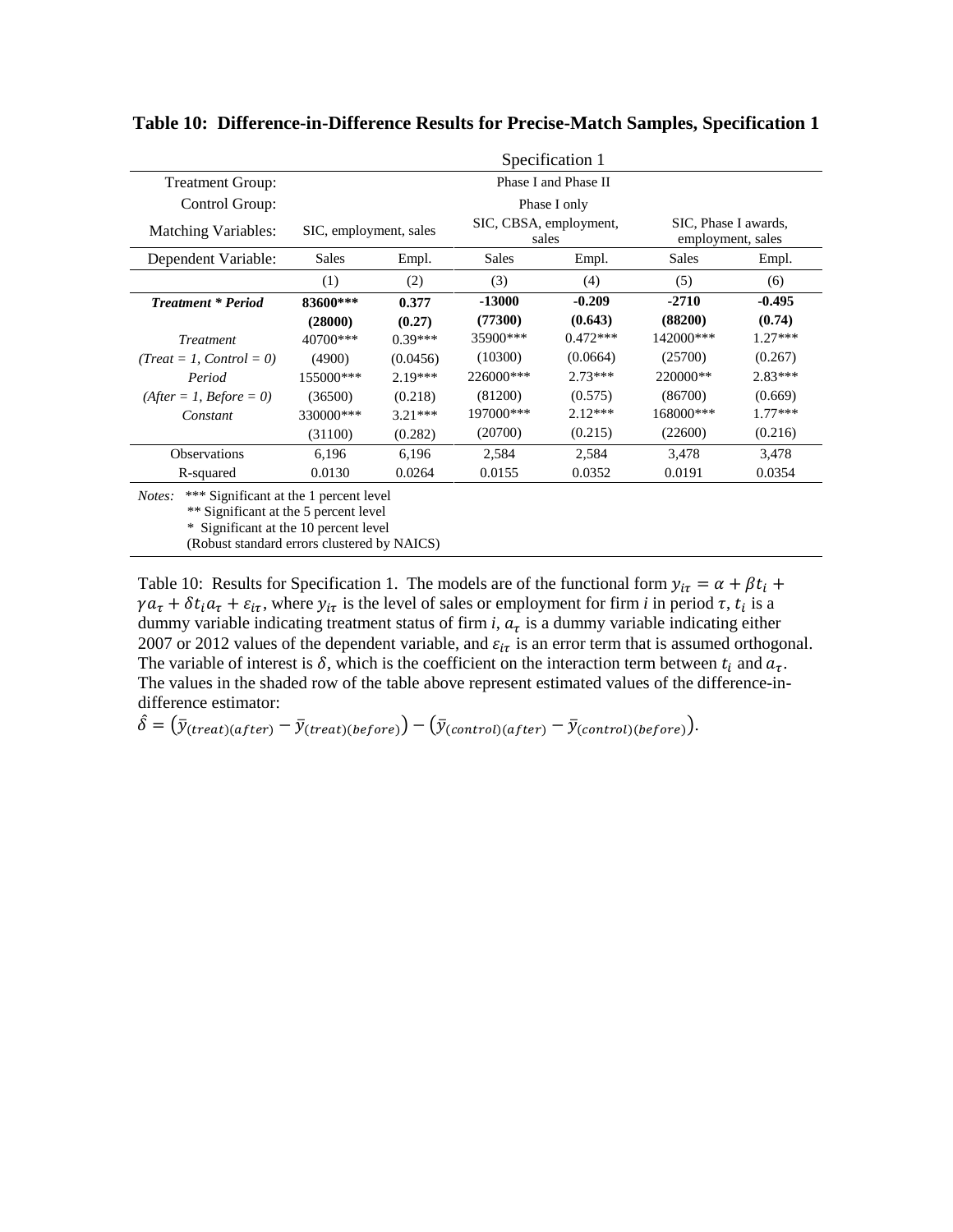|                                                  | Specification 2<br>Specification 3    |                   | Specification 4              |                      | Specification 5 |                      |                        |                      |  |
|--------------------------------------------------|---------------------------------------|-------------------|------------------------------|----------------------|-----------------|----------------------|------------------------|----------------------|--|
| <b>Treatment Group:</b>                          | Phase I only                          |                   |                              | Phase I and Phase II |                 | Phase I only         |                        | Phase I and Phase II |  |
| Control Group:                                   | Non-SBIR R&D funding                  |                   | Non-SBIR R&D funding         |                      |                 | Non-SBIR R&D funding |                        | Non-SBIR R&D funding |  |
| <b>Matching Variables:</b>                       |                                       |                   | SIC, CBSA, employment, sales |                      |                 |                      | SIC, employment, sales |                      |  |
| Dependent Variable:                              | <b>Sales</b><br><b>Sales</b><br>Empl. |                   | Empl.                        | <b>Sales</b>         | Empl.           | <b>Sales</b>         | Empl.                  |                      |  |
|                                                  | (1)                                   | (2)<br>(3)<br>(4) |                              |                      | (5)             | (6)                  | (7)                    | (8)                  |  |
| <b>Treatment * Period</b>                        | $-1880000$ ***                        | $-11.7***$        | $-1090000**$                 | $-7.07*$             | $-1950000$ ***  | $-10.6**$            | $-1830000$ ***         | $-14.4***$           |  |
|                                                  | (655000)                              | (4.06)            | (541000)                     | (3.79)               | (669000)        | (4.2)                | (433000)               | (3.98)               |  |
| <b>Treatment</b>                                 | 7330                                  | $-0.00318$        | 36300***                     | $0.356***$           | 9420            | 0.065                | 37400**                | $0.318**$            |  |
| $(Treat = 1, Control = 0)$                       | (6740)                                | (0.0468)          | (9470)                       | (0.0778)             | (8140)          | (0.0673)             | (16700)                | (0.124)              |  |
| Period                                           | 2210000***                            | $15.1***$         | 1370000**                    | $10.2***$            | 2170000***      | $13.3***$            | 2070000***             | $17.2***$            |  |
| $(After = 1, Before = 0)$                        | (663000)                              | (3.9)             | (527000)                     | (3.76)               | (674000)        | (4.21)               | (447000)               | (4.07)               |  |
| Constant                                         | 214000***                             | $2.32***$         | 418000***                    | $4.01***$            | 365000***       | $3.43***$            | 697000***              | $6.16***$            |  |
|                                                  | (39200)                               | (0.39)            | (65900)                      | (0.486)              | (49000)         | (0.418)              | (82200)                | (0.702)              |  |
| <b>Observations</b>                              | 3,804                                 | 3,804             | 3,582                        | 3,582                | 8,806           | 8,806                | 8,646                  | 8,646                |  |
| R-squared                                        | 0.0048                                | 0.0072            | 0.0047                       | 0.0049               | 0.0050          | 0.0066               | 0.0055                 | 0.0043               |  |
| *** Significant at the 1 percent level<br>Notes: |                                       |                   |                              |                      |                 |                      |                        |                      |  |

### **Table 11: Difference-in-Difference Results for Precise-Match Samples, Specifications 2 - 5**

<span id="page-46-0"></span>\*\* Significant at the 5 percent level

\* Significant at the 10 percent level

(Robust standard errors clustered by NAICS)

Table 11: Results for Specifications 2-5. The models are of the functional form  $y_{i\tau} = \alpha + \beta t_i + \gamma a_{\tau} + \delta t_i a_{\tau} + \varepsilon_{i\tau}$ , where  $y_{i\tau}$  is the level of sales or employment for firm *i* in period  $\tau$ ,  $t_i$  is a dummy variable indicating treatment status of firm *i*,  $a_{\tau}$  is a dummy variable indicating either 2007 or 2012 values of the dependent variable, and  $\varepsilon_{i\tau}$  is an error term that is assumed orthogonal. The variable of interest is  $\delta$ , which is the coefficient on the interaction term between  $t_i$  and  $a_{\tau}$ . The values in the shaded row of the table above represent estimated values of the difference-in-difference estimator:

 $\hat{\delta} = (\bar{y}_{(treat)(after)} - \bar{y}_{(treat)(before)}) - (\bar{y}_{(control)(after)} - \bar{y}_{(control)(before)})$ .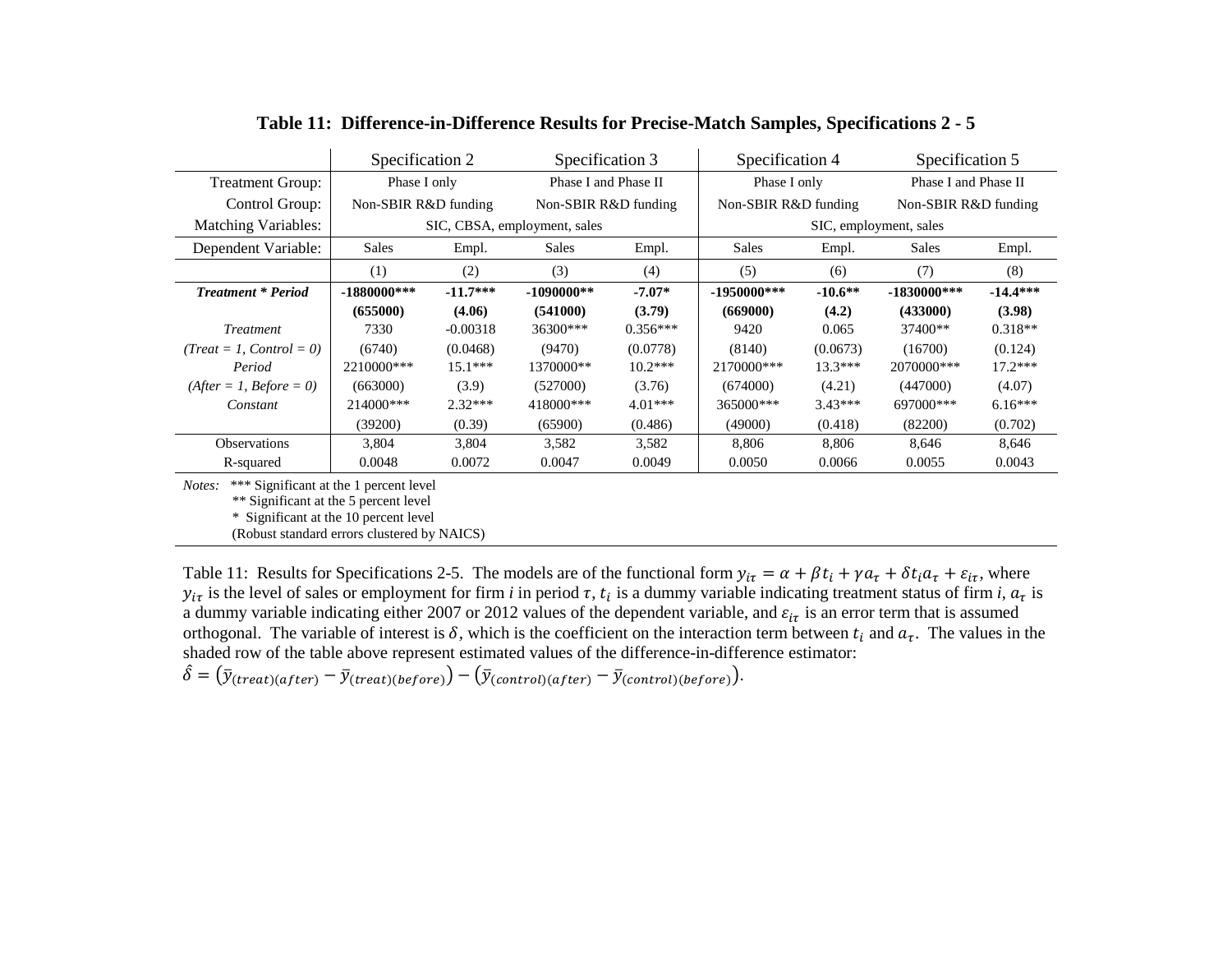

**Figure 8: Specification 1 Treatment and Control Groups**

Figure 8: This chart provides visual representations of the difference-in-difference model specified in columns (1) and (2) of Table 10. The treatment group is composed of firms awarded Phase I and Phase II contracts. Control group firms participated in the program but did not progress beyond Phase I. Groups are matched on industry, 2007 employment and 2007 sales. The solid line represents the change in sales or employment of the treatment group between 2007 and 2012. The dashed line represents the change in sales or employment of the control group.



**Figure 9: Specification 2 Treatment and Control Groups**

Figure 9: This chart provides visual representations of the difference-in-difference model specified in columns (1) and (2) of Table 11. The treatment group is composed of firms awarded Phase I contracts only. Control group firms did not participate in the program, but did receive other government R&D contracts during the period. Groups are matched on industry, CBSA, sales and employment. The solid line represents the change in sales or employment of the treatment group between 2007 and 2012. The dashed line represents the change in sales or employment of the control group.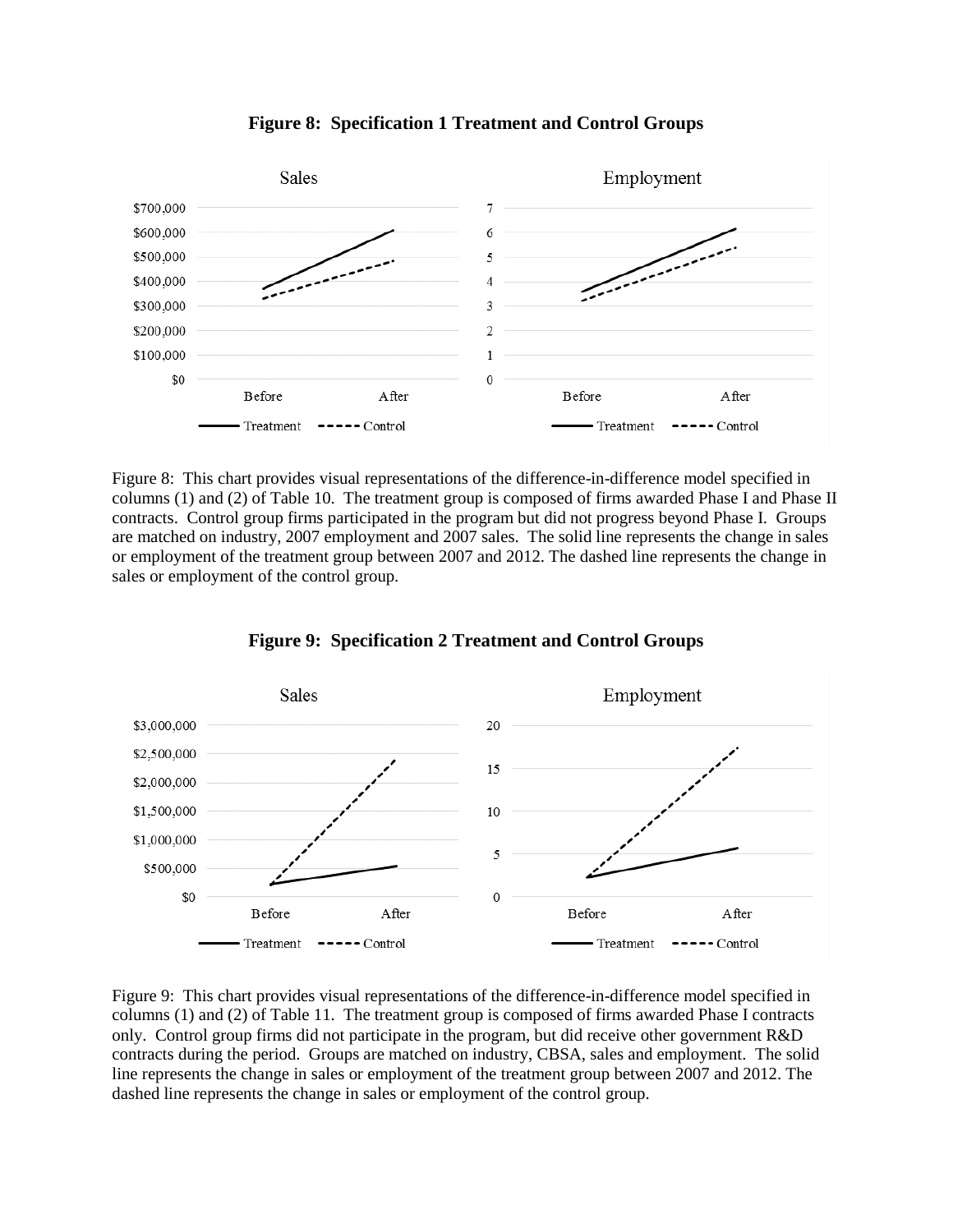<span id="page-48-0"></span>

|         |                     | Coef.   | AI Robust<br>Std. Error | Z       | P >  z | Obs.   |
|---------|---------------------|---------|-------------------------|---------|--------|--------|
|         | Employment          | $-3.83$ | 2.74                    | $-1.40$ | 0.162  | 38,310 |
| Spec. 2 | <b>Annual Sales</b> | $-3.12$ | 2.41                    | $-1.29$ | 0.196  | 38,310 |
| Spec. 3 | Employment          | $-2.17$ | 0.713                   | $-3.04$ | 0.002  | 38,828 |
|         | <b>Annual Sales</b> | $-2.50$ | 0.763                   | $-3.27$ | 0.001  | 38,828 |
|         | Employment          | $-3.38$ | 1.54                    | $-2.20$ | 0.028  | 38,310 |
| Spec. 4 | <b>Annual Sales</b> | $-2.98$ | 1.42                    | $-2.11$ | 0.035  | 38,310 |
| Spec. 5 | Employment          | $-2.69$ | 0.705                   | $-3.81$ | 0.000  | 38,828 |
|         | <b>Annual Sales</b> | $-3.20$ | 0.821                   | $-3.89$ | 0.000  | 38,828 |

# **Table 12: PS Matching Estimates of Average Treatment Effect on the Treated**

[Table 12:](#page-48-0) Estimates of the average treatment effect on the treated (ATT) in the propensity score matching models in Table 5. Reported values are differential growth in employment and annual sales computed as (Value2012 – Value2007) / Value2007. Estimates use Abadie and Imbens (2012) robust standard errors.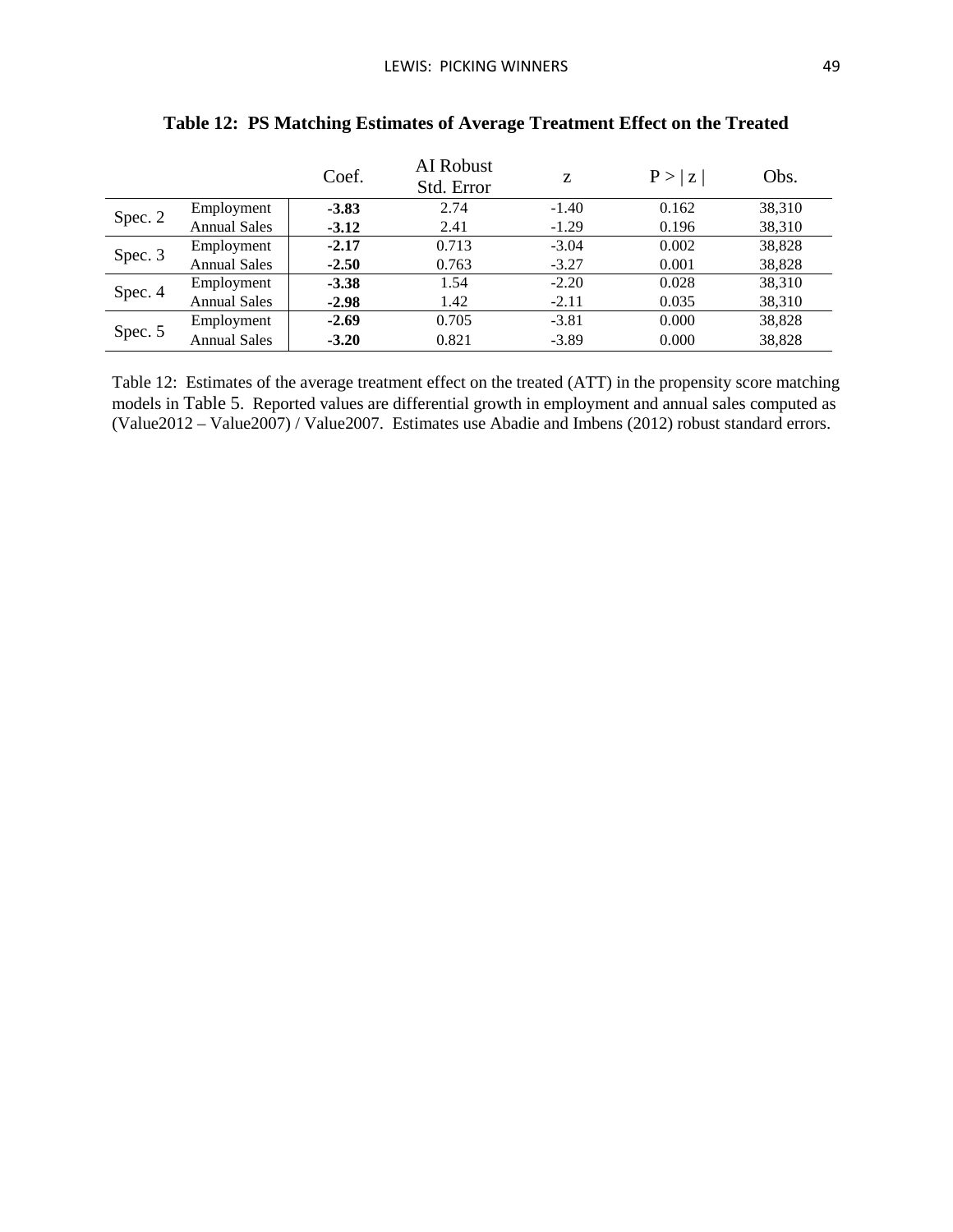|                            | Specification 2                                          |            | Specification 3                                          |            | Specification 4                                     |           | Specification 5                                     |            |
|----------------------------|----------------------------------------------------------|------------|----------------------------------------------------------|------------|-----------------------------------------------------|-----------|-----------------------------------------------------|------------|
| <b>Treatment Group:</b>    | Phase I only                                             |            | Phase I and Phase II                                     |            | Phase I only                                        |           | Phase I and Phase II                                |            |
| Control Group:             | Non-SBIR R&D funding                                     |            | Non-SBIR R&D funding                                     |            | Non-SBIR R&D funding                                |           | Non-SBIR R&D funding                                |            |
| <b>PS Match Variables:</b> | CBSA/SIC matches, employment,<br>log sales, age, funding |            | CBSA/SIC matches, employment,<br>log sales, age, funding |            | SIC matches, employment, log<br>sales, age, funding |           | SIC matches, employment, log<br>sales, age, funding |            |
| Dependent Variable:        | Sales                                                    | Empl.      | <b>Sales</b>                                             | Empl.      | <b>Sales</b>                                        | Empl.     | <b>Sales</b>                                        | Empl.      |
|                            | (1)                                                      | (2)        | (3)                                                      | (4)        | (5)                                                 | (6)       | (7)                                                 | (8)        |
| <b>Treatment * Period</b>  | $-2370000$ ***                                           | $-13.7***$ | $-6070000**$                                             | $-27.5***$ | $-4090000**$                                        | $-21***$  | $-6340000$ ***                                      | $-33.4***$ |
|                            | (753000)                                                 | (3.49)     | (2420000)                                                | (8.12)     | (1910000)                                           | (6.34)    | (2440000)                                           | (8.48)     |
| <b>Treatment</b>           | $-594000$ ***                                            | $-2.02**$  | $-273000$                                                | $-1.94**$  | $-487000$ ***                                       | $-1.48*$  | $-867000$ ***                                       | $-3.46***$ |
| $(Treat = 1, Control = 0)$ | (206000)                                                 | (0.802)    | (419000)                                                 | (0.96)     | (186000)                                            | (0.811)   | (278000)                                            | (0.997)    |
| Period                     | 2470000***                                               | $16.1***$  | 5880000**                                                | 29.9***    | 4180000**                                           | $23.5***$ | 6520000***                                          | $36***$    |
| $(After = 1, Before = 0)$  | (732000)                                                 | (3.37)     | (2380000)                                                | (8.06)     | (1900000)                                           | (6.28)    | (2420000)                                           | (8.42)     |
| Constant                   | 2040000***                                               | $12***$    | 3100000***                                               | $18***$    | 1920000***                                          | $11.3***$ | 3330000***                                          | $19.5***$  |
|                            | (167000)                                                 | (0.557)    | $-273000$                                                | (0.641)    | (143000)                                            | (0.577)   | (203000)                                            | (0.708)    |
| <b>Observations</b>        | 9,592                                                    | 9,592      | 8,228                                                    | 8,228      | 9,686                                               | 9,686     | 8,308                                               | 8,308      |
| R-squared                  | 0.0047                                                   | 0.0073     | 0.0024                                                   | 0.0051     | 0.0018                                              | 0.0044    | 0.0031                                              | 0.0071     |

## **Table 13: Difference-in-Difference Estimates with Propensity Score Matching**

<span id="page-49-0"></span>*Notes:* \*\*\* Significant at the 1 percent level

\*\* Significant at the 5 percent level

\* Significant at the 10 percent level

(Robust standard errors)

Table 13: Difference-in-difference estimates using all treated observations and control groups derived using propensity score matching from the probit model in [Table 5.](#page-42-1)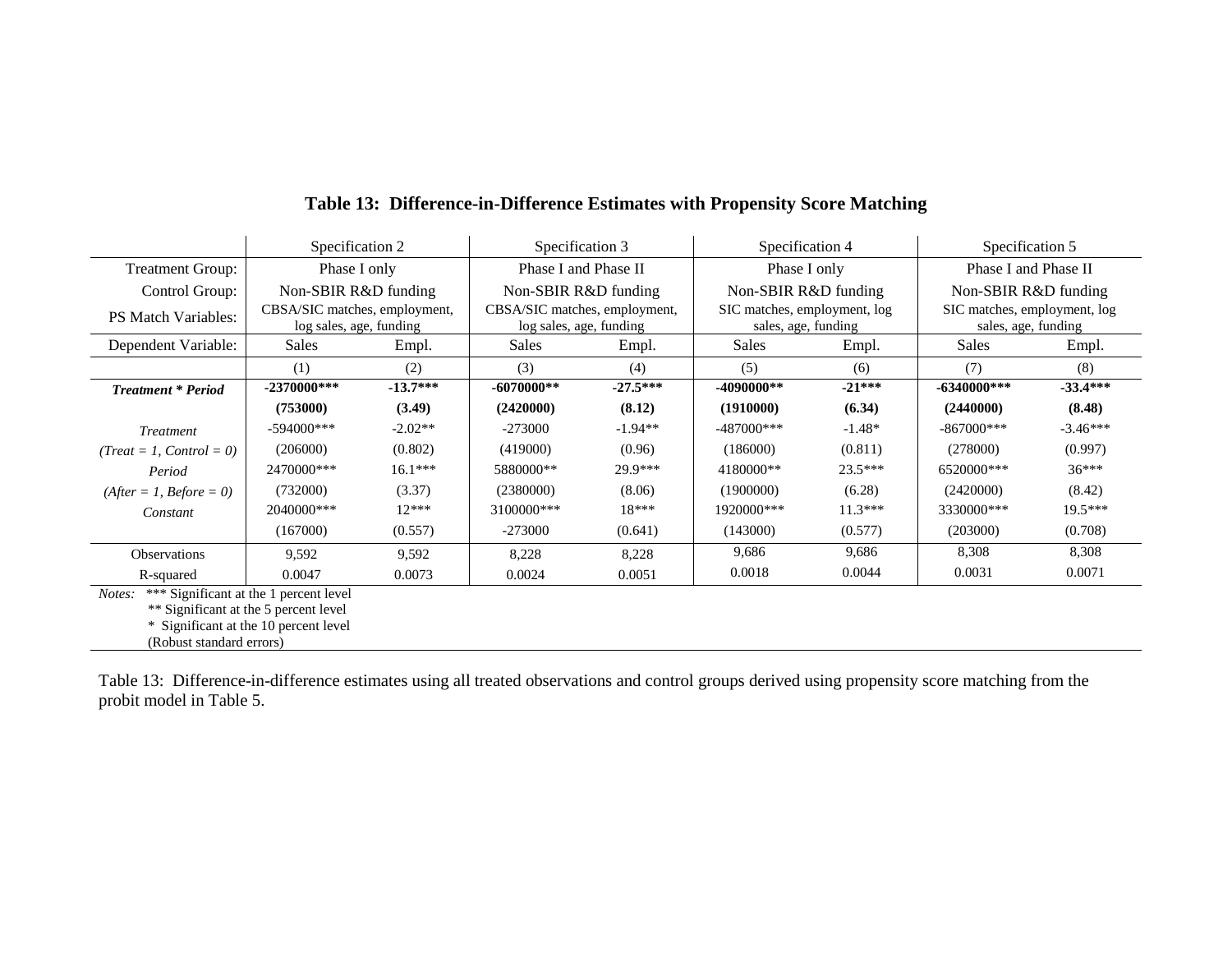

**Figure 10: Specification 3 Treatment and Control Groups**

Figure 10: This chart provides visual representations of the difference-in-difference model specified in columns (3) and (4) of Table 11. The treatment group is composed of firms awarded Phase I and Phase II contracts. Control group firms did not participate in the program, but did receive other government R&D contracts during the period. Groups are matched on industry, CBSA, sales and employment. The solid line represents the change in sales or employment of the treatment group between 2007 and 2012. The dashed line represents the change in sales or employment of the control group.



**Figure 11: Specification 4 Treatment and Control Groups**

Figure 11: This chart provides visual representations of the difference-in-difference model specified in columns (5) and (6) of Table 11. The treatment group is composed of firms awarded Phase I contracts only. Control group firms did not participate in the program, but did receive other government R&D contracts during the period. Groups are matched on industry, sales and employment, but not CBSA. The solid line represents the change in sales or employment of the treatment group between 2007 and 2012. The dashed line represents the change in sales or employment of the control group.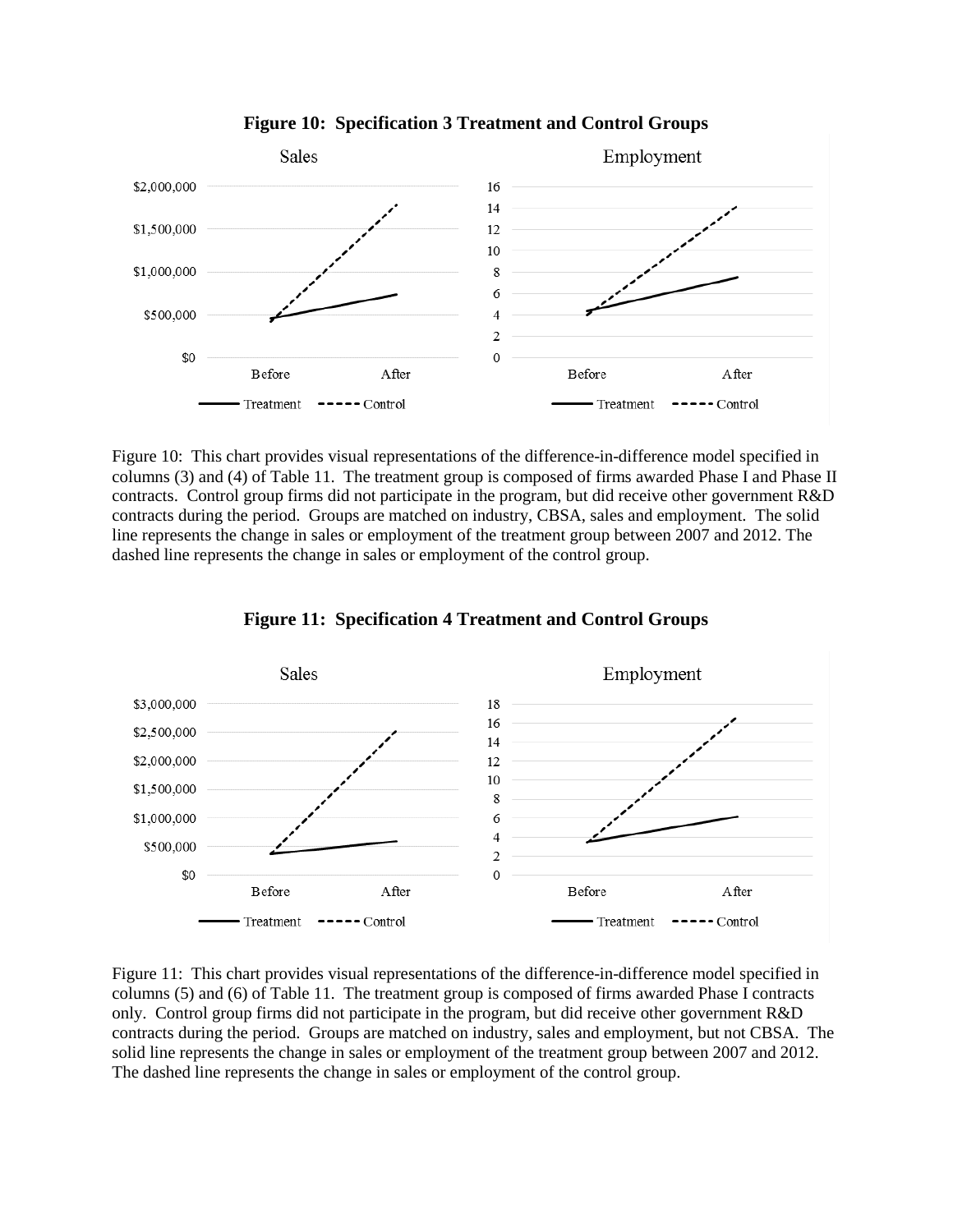

**Figure 12: Specification 5 Treatment and Control Groups**

Figure 12: This chart provides visual representations of the difference-in-difference model specified in columns (7) and (8) of Table 11. The treatment group is composed of firms awarded Phase I and Phase II contracts. Control group firms did not participate in the program, but did receive other government R&D contracts during the period. Groups are matched on industry, sales and employment, but not CBSA. The solid line represents the change in sales or employment of the treatment group between 2007 and 2012. The dashed line represents the change in sales or employment of the control group.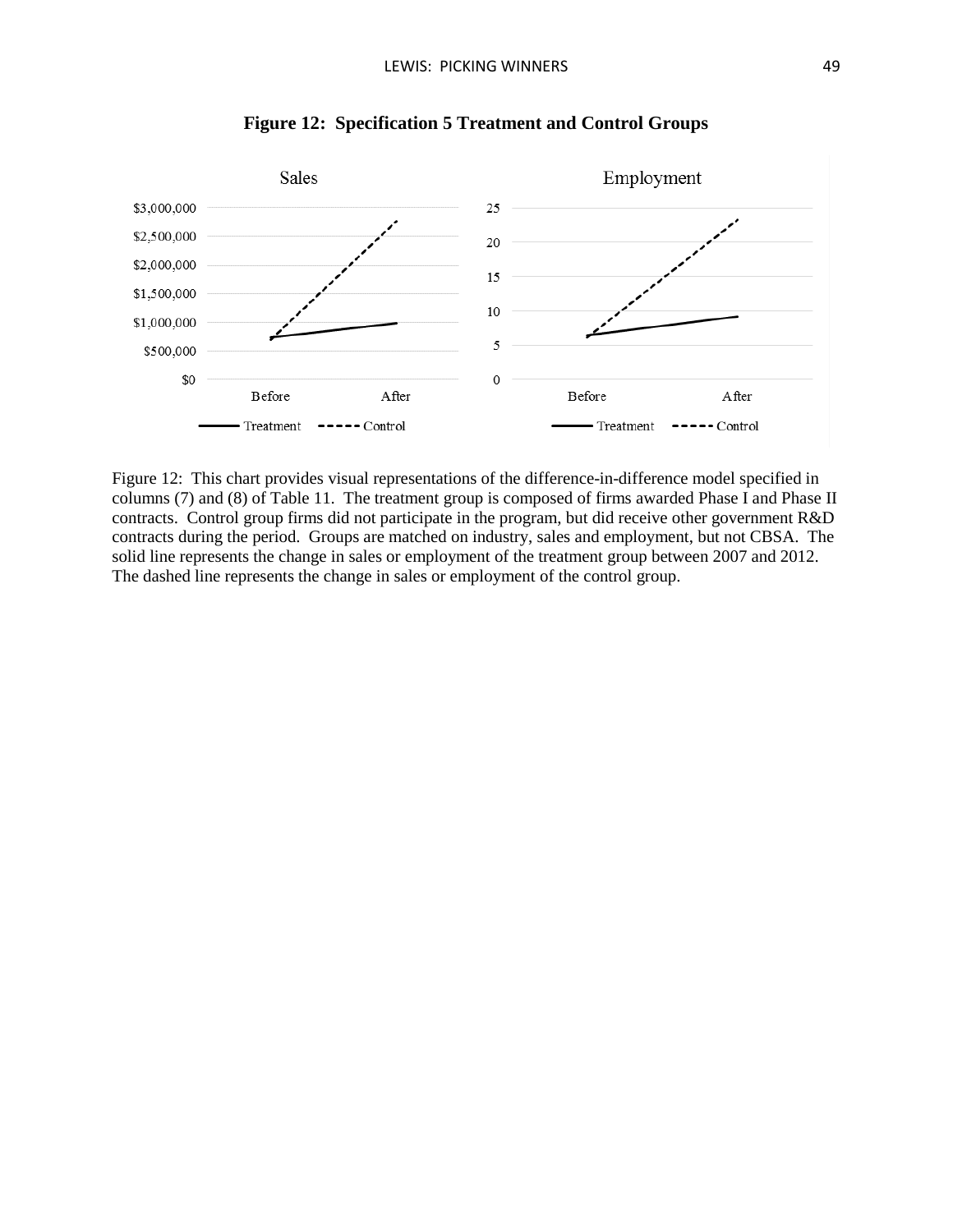<span id="page-52-1"></span>

|                                                 |                | Specification 1: OLS |                      | Specification 2: OLS |                                                      | Specification 2: WLS | Specification 3: OLS |                | Specification 3: WLS |               |  |  |  |
|-------------------------------------------------|----------------|----------------------|----------------------|----------------------|------------------------------------------------------|----------------------|----------------------|----------------|----------------------|---------------|--|--|--|
| Phase I and Phase II<br><b>Treatment Group:</b> |                |                      |                      |                      | Phase I only                                         |                      | Phase I and Phase II |                |                      |               |  |  |  |
| Control Group:                                  |                | Phase I only         | Non-SBIR R&D funding |                      |                                                      |                      | Non-SBIR R&D funding |                |                      |               |  |  |  |
| Dependent Variable:                             | Sales Chg.     | Empl. Chg.           | Sales Chg.           | Empl. Chg.           | Sales Chg.                                           | Empl. Chg.           | Sales Chg.           | Empl. Chg.     | Sales Chg.           | Empl. Chg.    |  |  |  |
|                                                 | (2)<br>(1)     |                      |                      | (4)                  | (5)                                                  | (6)                  | (7)                  | (8)            | (9)                  | (10)          |  |  |  |
| <b>Treatment Indicator</b>                      | $-0.385$       | $-0.173*$            | $-2.32***$           | $-1.44***$           | $-1.47***$                                           | $-1.4**$             | $-1.95***$           | $-1.65***$     | $-3.12***$           | $-2.37***$    |  |  |  |
|                                                 | (0.406)        | (0.09)               | (0.86)               | (0.297)              | (0.417)                                              | (0.656)              | (0.728)              | (0.338)        | (0.767)              | (0.658)       |  |  |  |
| Number of firms of                              | 0.00205        | $0.000676***$        | $0.00409***$         | $0.00214***$         | 0.000984***                                          | $0.000661***$        | $0.00424***$         | 0.00216        | $-0.000555***$       | $-0.00018$    |  |  |  |
| matching SIC & CBSA                             | (0.00184)      | (0.000233)           | (0.000877)           | (0.000599)           | (0.000363)                                           | (0.000244)           | (0.000808)           | (0.00174)      | (0.000209)           | (0.000415)    |  |  |  |
| Employment, 2007                                | $-0.00566$ *** | $-0.00341***$        | 0.00326              | $-0.000328***$       | $-0.000714$                                          | $-0.000355$          | 0.00328              | $-0.000322***$ | $-0.00424***$        | $-0.00421***$ |  |  |  |
|                                                 | (0.00203)      | (0.000818)           | (0.00233)            | (0.000116)           | (0.000634)                                           | (0.000489)           | (0.00233)            | (0.000124)     | (0.00061)            | (0.000371)    |  |  |  |
| Log Annual Sales, 2007                          | $-0.0535**$    | $-0.0178**$          | $-0.319$             | $-0.0323*$           | $-0.0449**$                                          | 0.00191              | $-0.336$             | $-0.0321$      | $-0.0432$            | $-0.00741$    |  |  |  |
|                                                 | (0.0211)       | (0.00812)            | (0.211)              | (0.0186)             | (0.0205)                                             | (0.0369)             | (0.218)              | (0.0203)       | (0.034)              | (0.0144)      |  |  |  |
| Firm Age in 2012                                | $-0.0000473$   | $-0.0209***$         | 0.065                | $-0.00461$           | $-0.01***$                                           | $-0.00632**$         | 0.0651               | $-0.0048$      | $-0.00357$           | $-0.000972$   |  |  |  |
|                                                 | (0.0235)       | (0.00362)            | (0.077)              | (0.00827)            | (0.00272)                                            | (0.00269)            | (0.0771)             | (0.00826)      | (0.00394)            | (0.00381)     |  |  |  |
| Log Federal Funding                             | $0.233**$      | $0.11***$            | 0.179                | $0.124***$           | 0.0628                                               | 0.283                | 0.182                | $0.127***$     | 0.317                | $0.344**$     |  |  |  |
|                                                 | (0.0995)       | (0.0389)             | (0.143)              | (0.0423)             | (0.0838)                                             | (0.2)                | (0.143)              | (0.0386)       | (0.227)              | (0.16)        |  |  |  |
| Constant                                        | $-1.16$        | $-0.261$             | $3.08**$             | $0.897***$           | $2.11**$                                             | $-1.51$              | $3.26**$             | $0.843**$      | 0.115                | $-1.73$       |  |  |  |
|                                                 | (1.38)         | (0.48)               | (1.46)               | (0.296)              | (1.04)                                               | (2.19)               | (1.49)               | (0.352)        | (3.14)               | (1.88)        |  |  |  |
| Observations                                    | 6,736          | 6,736                | 36,191               | 36,191               | 38,056                                               | 38,056               | 36,703               | 38,828         | 38,674               | 38,828        |  |  |  |
| R-squared                                       | 0.0006         | 0.0149               | 0.0012               | 0.0008               | 0.0048                                               | 0.0070               | 0.0012               | 0.0009         | 0.0121               | 0.0103        |  |  |  |
|                                                 |                |                      |                      |                      | <i>Notes:</i> *** Significant at the 1 percent level |                      |                      |                |                      |               |  |  |  |

## **Table 14: Ordinary and Weighted Least Squares Estimates**

<span id="page-52-0"></span>

\*\* Significant at the 5 percent level

\* Significant at the 10 percent level

(Robust standard errors clustered by CBSA)

[Table 14:](#page-52-1) Least squares models estimate  $y_i = \alpha + \beta t_i + \gamma X + \varepsilon_i$  where  $y_i$  represents either the percent growth in employment or sales for firm *i* calculated as (Value2012 – Value2007) / Value2007.  $t_i$ , indicates SBIR/STTR participation with  $\beta$  the coefficient of interest. Control variables are included in the matrix X. Error is captured in  $\varepsilon_i$ . WLS frequency weights are the number of matching firms based on propensity scores calculated in Table 5.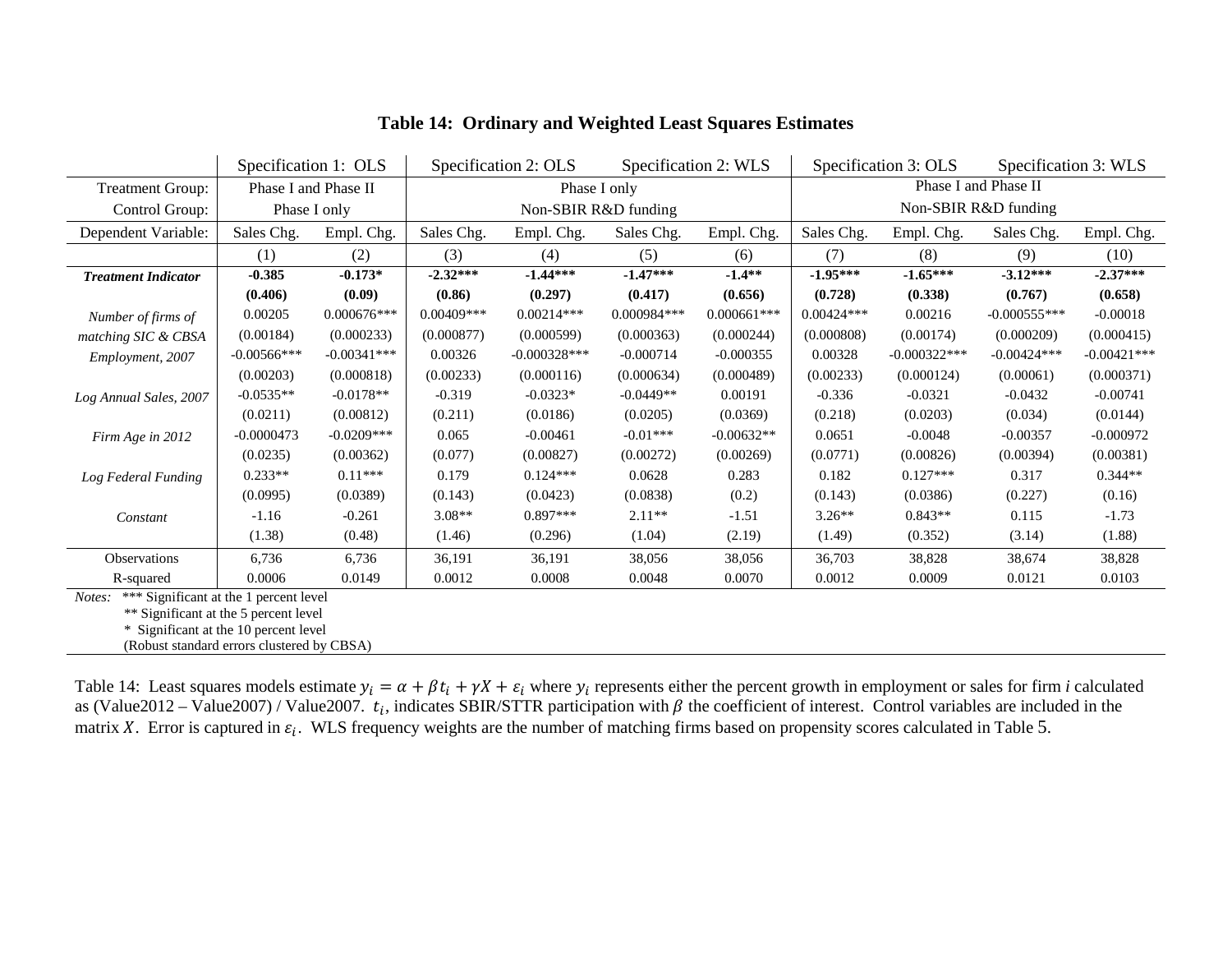#### **References**

- Abadie, Alberto, and Guido Imbens. 2012. "Matching on the Estimated Propensity Score." *NBER Working Paper 15301* (Dec 2012).
- Akerlof, G.A. 1970. "The Market for Lemons: Quality Uncertainty and the Market Mechanism." *Quarterly Journal of Economics* 84: 488-500.

Anvadike-Danes, Michael, Carl-Magnus Bjuggren, Santra Gottschalk, Werner Holzl, Dan Johansson, Mika Maliranta and Anja Myrann. 2015. "An international cohort comparison of size effects on job growth." *Small Business Economics* 44: 821-844.

- Arrow, Kenneth. 1962. "Economic Welfare and the Allocation of Resources for Invention," in Richard Nelson (ed.), *The Rate and Direction of Inventive Activity*. Princeton, NJ: Princeton University Press.
- Audretsch, David B., and Maryann P. Feldman. 1996. "R&D Spillovers and the Geography of Innovation and Production." *The American Economic Review* 86(3): 630-40.
- Audretsch, David B., Albert N. Link and John T. Scott. 2002. "Public/Private Technology Partnerships: Evaluating SBIR Supported Research." *Research Policy* 31: 145-58.
- Audretsch, David B. 2003. "Standing on the Shoulders of Midgets: The U.S. Small Business Innovation Research Program (SBIR)." *Small Business Economics* 20(2), Special Issue on Policies Promoting Innovation in Small Firms: 129-35.
- Becker, Gary S. 1983. "A Theory of Competition Among Pressure Groups for Political Influence." *The Quarterly Journal of Economics* 98(3): 371-400.
- Bronzini, Raffaello, and Eleonora Iachini. 2014. "Are Incentives for R&D Effective? Evidence from a Regression Discontinuity Approach." *American Economic Journal – Economic Policy* 6(4): 100-34.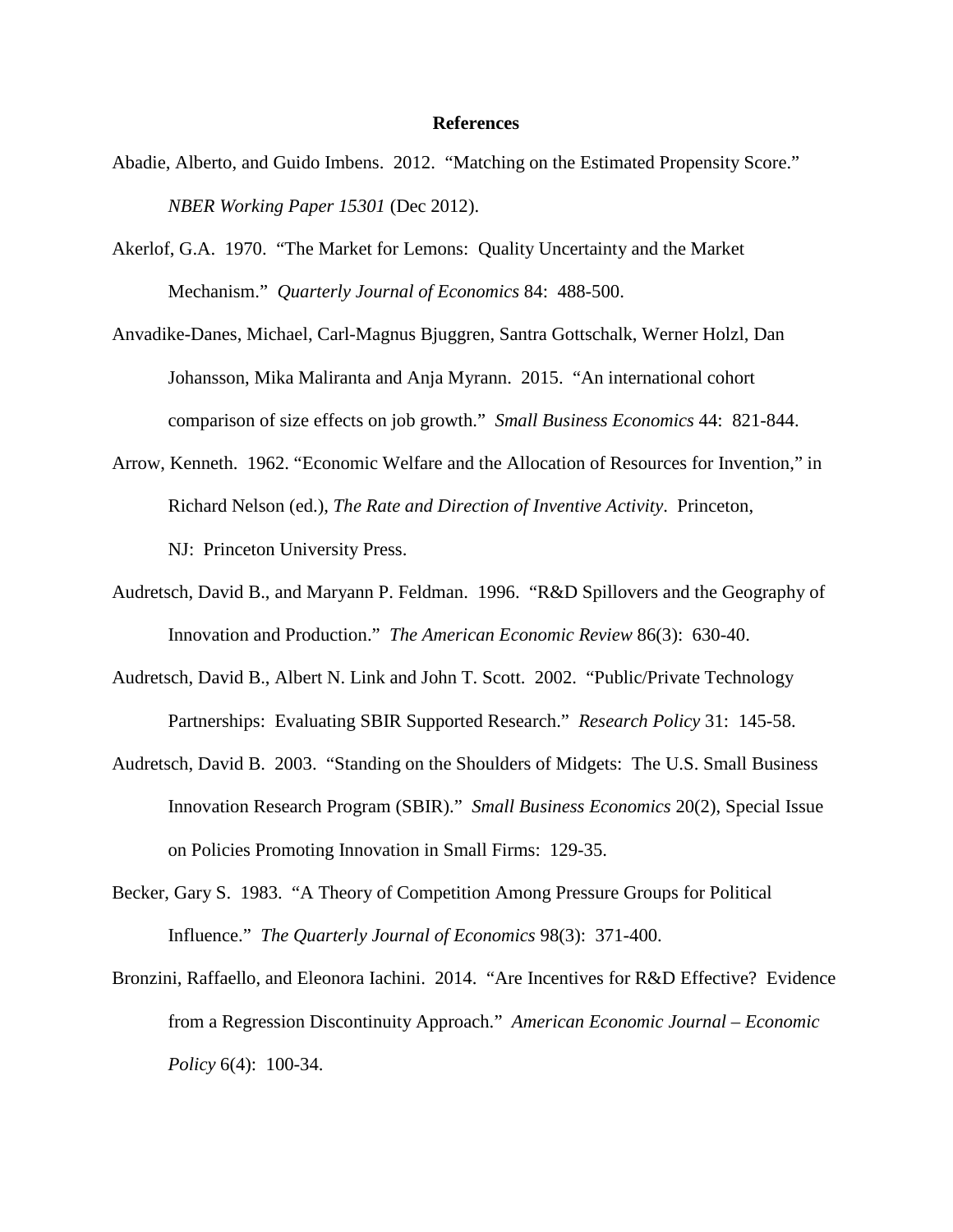- Davis, Steven, John Haltiwanger and Scott Schuh. 1996. "Small Business and Job Creation: Dissecting the Myth and Reassessing the Facts." *Small Business Economics* 8(4): 297- 315.
- Decker, Ryan, John Haltiwanger, Jon Jarmin and Javier Miranda. 2014. "The Role of Entrepreneurship in US Job Creation and Economic Dynamism." *The Journal of Economic Perspectives* 28(3): 3-24.
- Gans, Joshua S., and Scott Stern. 2000. "When Does Funding Research by Smaller Firms Bear Fruit? Evidence from the SBIR Program." NBER Working Paper 7877.
- General Services Administration (GSA) Office of Government-wide Policy. 2011. *Federal Procurement Data System Product and Service Codes Manual* (1 Oct).
- Gonzalez, Xulia, Jordi Jaumandreu and Consuelo Pazo. 2005. "Barriers to Innovation and Subsidy Effectiveness." *The RAND Journal of Economics* 36(4): 930-950.
- Griliches, Zvi. 1958. "Research costs and social returns: hybrid corn and related innovations." *Journal of Political Economy* 66: 419-31.
- Griliches, Zvi. 1979. "Issues in Assessing the Contribution of Research and Development to Productivity Growth." *Bell Journal of Economics* 10(1): 92-116.
- Griliches, Zvi. 1992. "The Search for R&D Spillovers." *The Scandinavian Journal of Economics* 94, Supplement. Proceedings of a Symposium on Productivity Concepts and Measurement Problems: Welfare, Quality and Productivity in the Service Industries: S29-S47.
- Grossman, Gene, and Elhanan Helpman. 1991. *Innovation and Growth in the Global Economy*. Cambridge, MA: MIT Press.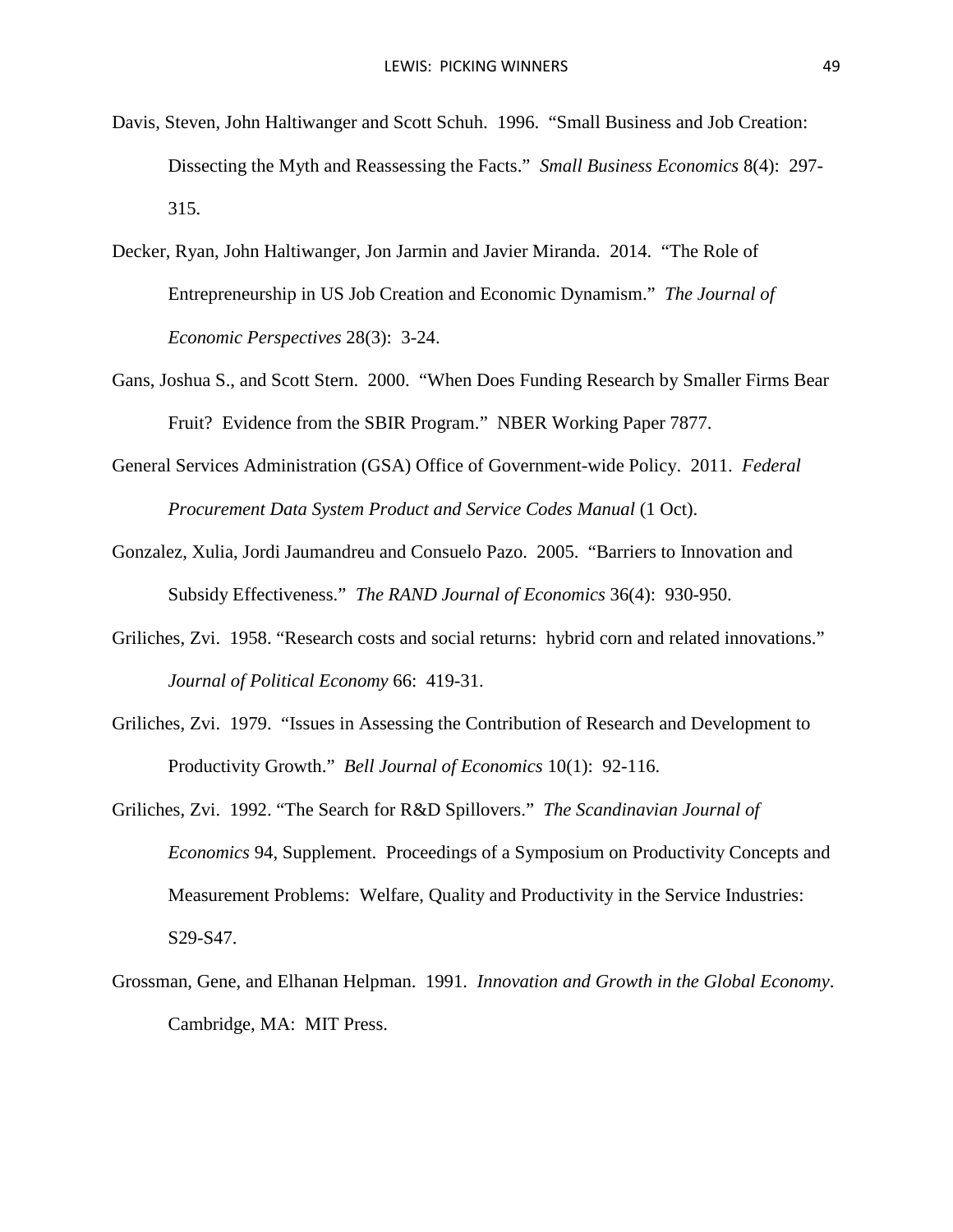- Hall, B.H. 2002. "The Financing of Research and Development." *Oxford Review of Economic Policy* 18(1): 35-51.
- Huggins, Robert, and Piers Thompson. 2015. "Entrepreneurship, innovation and regional growth: a network theory." Small Business Economics 45: 103-28.
- Jaffe, Adam B., Manuel Trajtenberg and Rebecca Henderson. 1993. "Geographic Localization of Knowledge Spillovers as Evidenced by Patent Citations." *The Quarterly Journal of Economics* 108(3): 577-98.
- Jones, Charles I., and John C. Williams. 1998. "Measuring the Social Return to R&D." *The Quarterly Journal of Economics* 113(4): 1119-35.
- Krugman, Paul. 1991. "Increasing Returns and Economic Geography." *Journal of Political Economy* 99(3): 483-99.
- Lerner, Josh. 1999. "The Government as Venture Capitalist: The Long-Run Impact of the SBIR Program." *Journal of Business* 72(3): 285-318.
- Lerner, Josh and Colin Kegler. 2000. "Evaluating the Small Business Innovation Research Program: A Literature Review," in *The Small Business Innovation Research Program (SBIR): An Assessment of the Department of Defense Fast Track Initiative* (edited by Charles Wessner), Washington, DC: National Academy Press, 307-324.
- Lerner, Josh. 2002. "When Bureaucrats Meet Entrepreneurs: The Design of Effective 'Public Venture Capital' Programmes." *The Economic Journal* 112(477): F73-F84.
- Marshall, A. 1920. *Principles of Economics*. London: Macmillan.
- Meuleman, Miguel, and Wouter De Maeseneire. 2012. "Do R&D subsidies affect SME's access to external financing?" *Research Policy* 41(3): 580-91.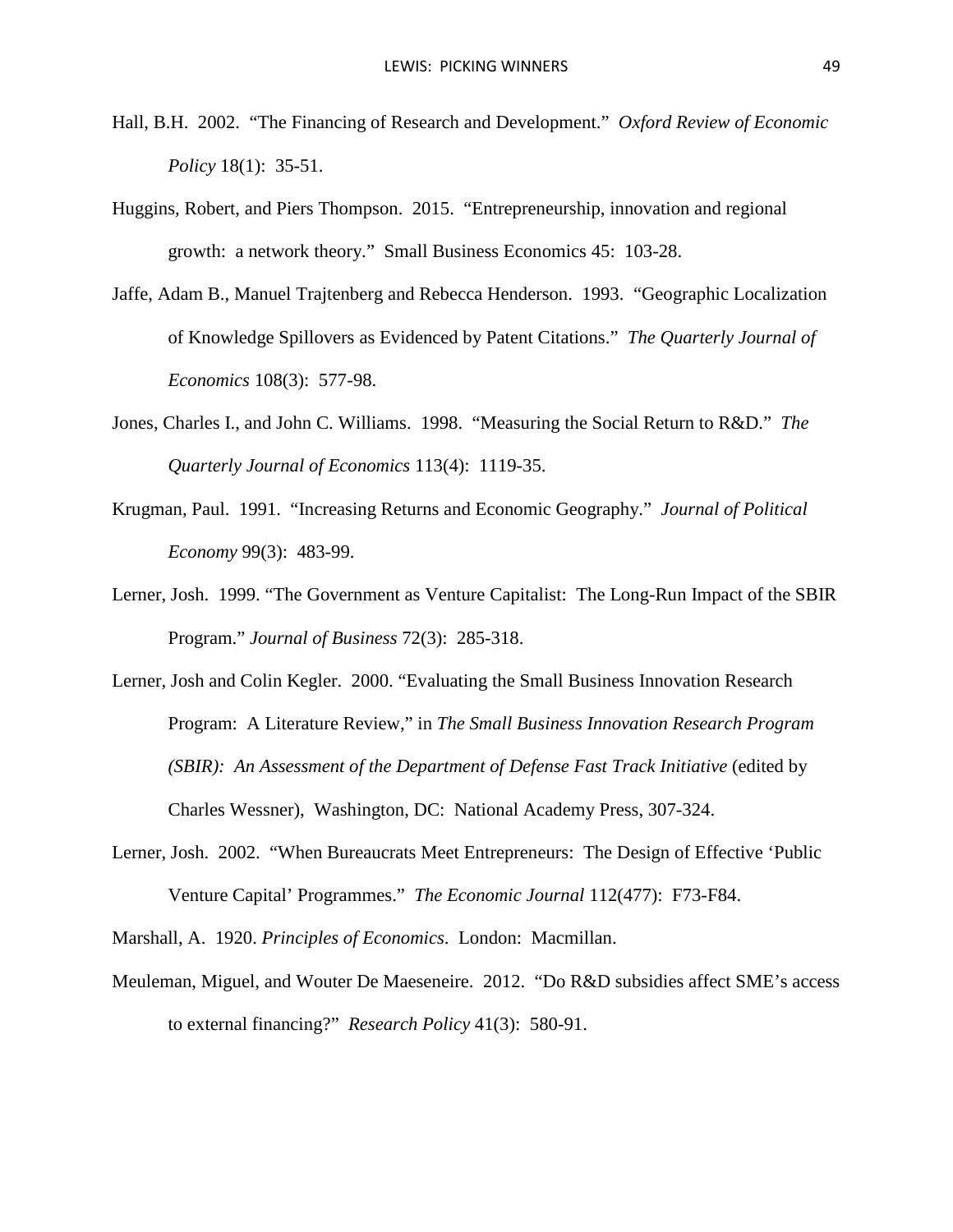- Montmartin, Benjamin, and Marcos Herrera. 2015. "Internal and external effects of R&D subsidies and fiscal incentives: Empirical evidence using spatial dynamic panel models." *Research Policy* 44: 1065-79.
- Peltzman, Sam. 1976. "Toward a More General Theory of Regulation." *Journal of Law and Economics* 19(2), Conference on the Economics of Politics and Regulation: 211-40.
- Romer, Paul. 1986. "Increasing Returns and Long Run Growth." *Journal of Political Economy* 94(5): 1002-37.
- Romer, Paul. 1990. "Endogenous Technological Change." *Journal of Political Economy* 98(5), Part 2: The Problem of Development: A Conference of the Institute for the Study of Free Enterprise Systems: S71-S102.
- Small Business Administration. 2014. *Small Business Innovation Research (SBIR) Program Policy Directive*. Small Business Administration Office of Investment and Innovation. www.SBIR.gov.
- Soderblom, Anna, Mikael Samuelsson, Johan Wiklund and Rickard Sandberg. 2015. "Inside the black box of outcome additionality: Effects of early-stage government subsidies on resource accumulation and new venture performance." *Research Policy* 44: 1501-12.
- Stigler, George J. 1971. "The Theory of Economic Regulation." *The Bell Journal of Economics and Management Science* 2(1): 3-21.
- Takalo, Tuomas, Tanja Tanayama and Otto Toivanen. 2013. "Estimating the Benefits of Targeted R&D Subsidies." *The Review of Economics and Statistics* 95(1): 255-272.
- Wallsten, Scott J. 2000. "The Effects of Government-Industry R&D Programs on Private R&D: The Case of the Small Business Innovation Research Program." *The RAND Journal of Economics* 31(1): 82-100.